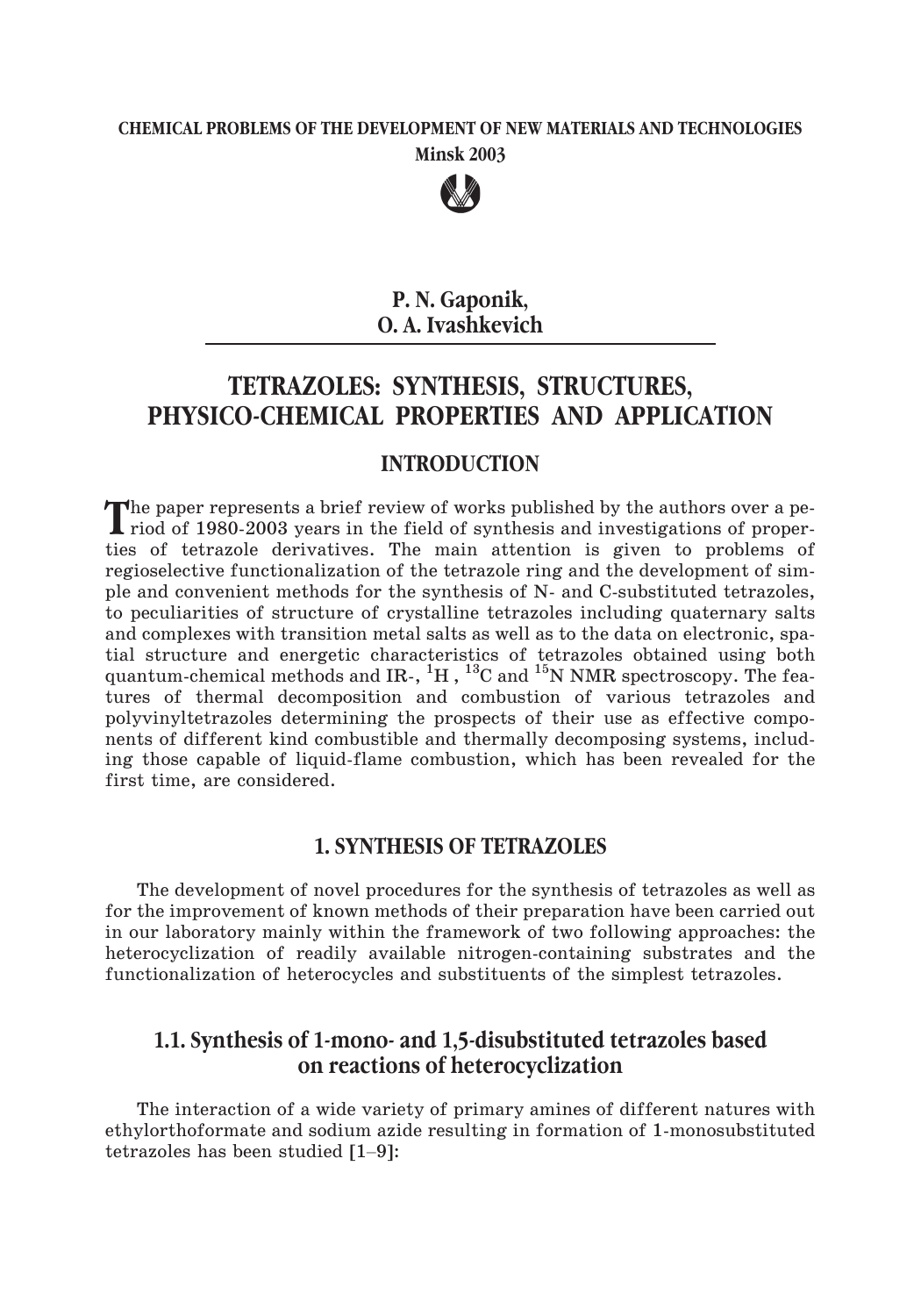$$
RNH_2 + HC(OEt)_3 + NaN_3 \xrightarrow{AcoH} \begin{array}{c} HC-N-R \\ N \searrow N \end{array} (1)
$$

 $R = Me$ ; Et; Bu; *t*-Bu; Allyl; CH<sub>2</sub>CF<sub>3</sub>; (CH<sub>2</sub>)<sub>2</sub>X, where  $X = Ph$ , OH, COOH, NMe<sub>2</sub>, N<sub>3</sub>; CH<sub>2</sub>COOH; C(CH<sub>2</sub>Cl)<sub>3</sub>; CH(COOH)CH<sub>2</sub>Ph; *cyclo-*Pr; *cyclo-C<sub>6</sub>H*<sub>11</sub>; CH<sub>2</sub>Ph; Ph<sub>2</sub> p- $\mathrm{XC}_6\mathrm{H}_4$ , where  $\mathrm{X}$  = Me, MeO, MeCO, p-NO<sub>2</sub>C<sub>6</sub>H<sub>4,</sub> Cl, Br, OH, COOH, NO<sub>2</sub>; m-XC $_{6}$ H<sub>4</sub>, where X = MeO, MeCO, CH=CH(COOH)<sub>,</sub> Cl, Br, OH, NO<sub>2</sub>; o-XC $_{6}$ H<sub>4</sub>, where  $X = OH$ , COOH, NO<sub>2</sub>; 2-OH-5-NO<sub>2</sub>C<sub>6</sub>H<sub>3</sub>; 2-OH-4-NO<sub>2</sub>C<sub>6</sub>H<sub>3</sub>; 2-Me-4-JC<sub>6</sub>H<sub>3</sub>; 3-Cl-4-FC<sub>6</sub>H<sub>3</sub>; 2,4,6-Me<sub>3</sub>C<sub>6</sub>H<sub>2</sub>; 2-OH-3,5-(NO<sub>2</sub>)<sub>2</sub>C<sub>6</sub>H<sub>2</sub>; p-C<sub>6</sub>H<sub>4</sub>SO<sub>2</sub>NHX,



naphthyl; NH<sub>2</sub> (from Ph-CH=N-NH<sub>2</sub>); 2-thiazolyl; 1-adamanthyl (Ad); AdCHMe.

The brief patent data on synthesis of several tetrazole derivatives which have been known by the onset of our investigations (USA Patent 3767667, 1980) did not allow to form a notion about peculiarities and preparative potentialities of this reaction. The detailed study of influence of ratio of reagents, procedure of their introducing into the reaction mixture as well as of reaction time and the conditions on the yield of desired product along with the simultaneous precise control over the amount of eliminated hydrogen azide allowed us to determine the optimum and safe conditions of reaction [6, 7]. Based on the data of identification of intermediate products (amidines, iminoethers), two the most probable mechanisms of reaction depending on the nature of amine have been proposed:

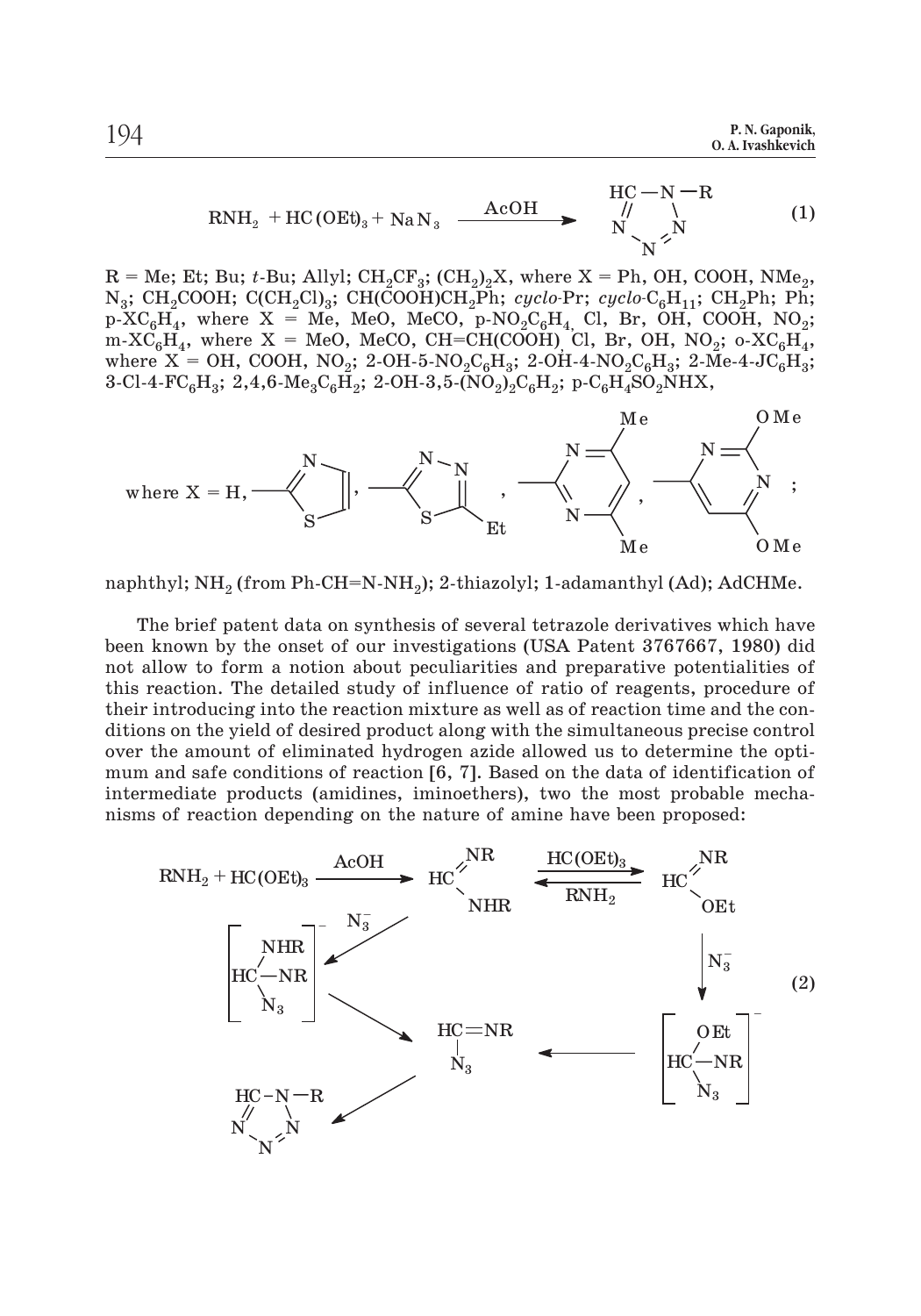Bifunctional amines react easily involving both amino groups resulting in formation of the corresponding bistetrazolyl derivatives [5–7, 10]:



o-Ditetrazolylbenzene as well as tetrazole-containing o-, p- and m-aminobenzenes can be obtained starting with the corresponding nitrotetrazoles according to scheme 3:



This method which includes the previous nitration of aryltetrazoles is also appropriate for the synthesis of polynuclear tetrazoles [11], for example:



 $T = 1$ -tetrazolyl

The data obtained in studies of reactions 1-4 allowed us to elaborate the simple and convenient procedures for the synthesis of a wide variety of 1-substituted tetrazoles, which are generally characterized by high yield ( 80%). It seems likely that the considered reaction provides a basis for the multy-purpose method, which is also convenient for the synthesis of unsubstituted tetrazole starting with ammonium chloride [12, 13]. However, it has some restrictions conditioned by the nature and the basicity of used amines. We have studied in this reaction more than 70 aliphatic, aromatic and heterocyclic amines including those containing various functional groups (halogens,  $N_3$ , NO<sub>2</sub>, OH, COOH, SO<sub>2</sub>NH and others). The corresponding tetrazoles have not been obtained in the cases of phenylhydrazine, melamine, guanidine, thiosemicarbazide, o-phenylenediamine, some arylamines with low basicity (2,4-dinitroaniline, 3-nitro-4-fluoroaniline, 2,6-dibromo-4-nitroaniline) and polynitrogen azoles (1-methyl-5-aminotetrazole, 5-aminotetrazole, 4-amino-1,2,4-triazole). The data on heterocyclization of the two last aminoazoles are probably incorrect [5] and not confirmed in the subsequent studies [9]. It is apparent that when using amines which are unexplored in the considered reaction, especially functionally substituted ones, the possibility of proceeding of competitive reactions which is characteristic of orthoethers has to be taken into account.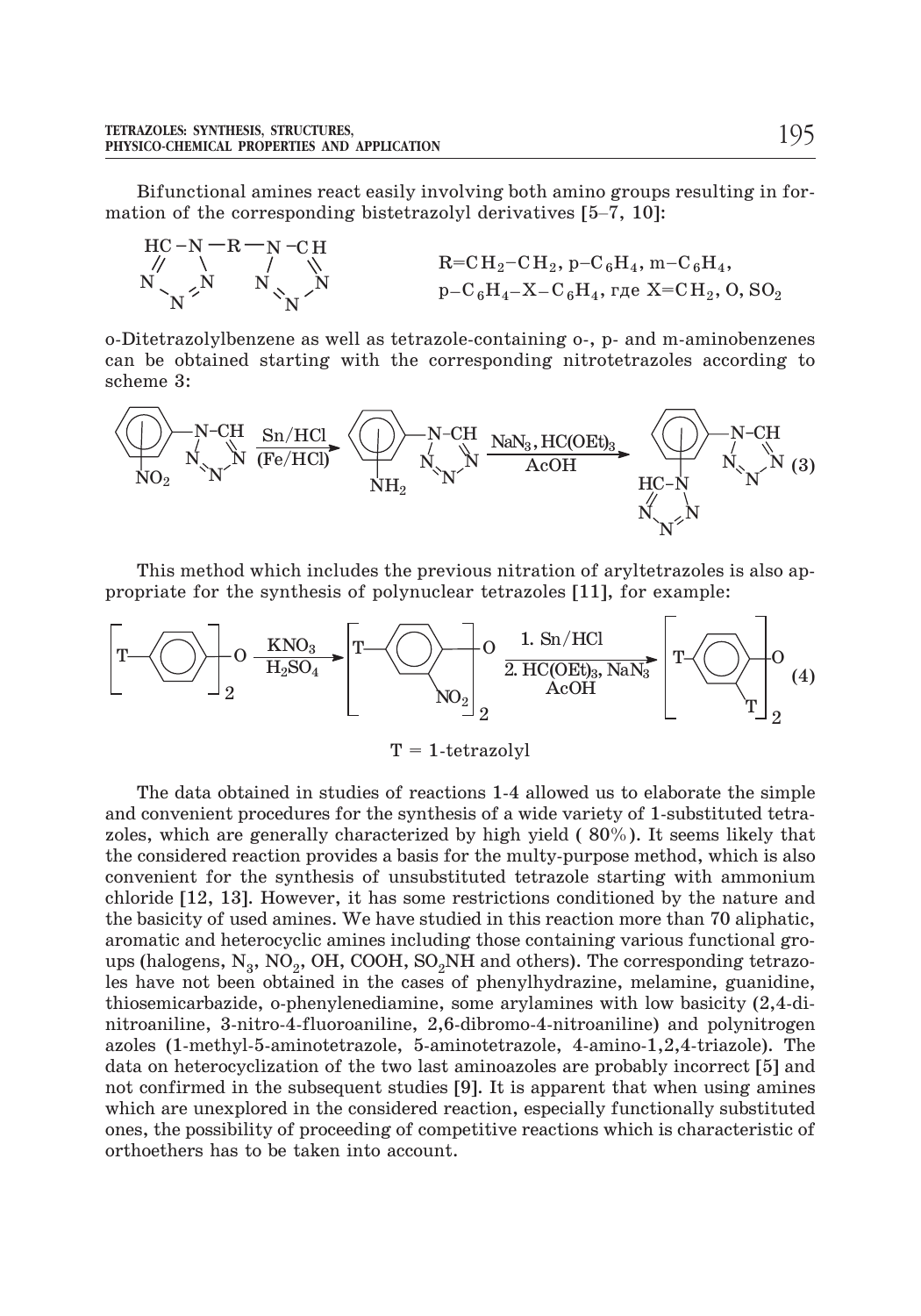The fact of the formation of intermediate disubstituted amidines under the heterocyclization (scheme 2) allowed us to propose these compounds as the initial substances for the synthesis of 1-mono- and 1,5-disubstituted tetrazoles and to develop a new method of their synthesis which is of interest in the cases, when amidines are more readily available, than the corresponding amines and orthoethers [14]:



The study of reactions of thiosemicarbazide heterocyclization in the presence of PbO resulted in the developing of two procedures for the synthesis of 1,5-diaminotetrazole [7, 15, 16]:



The used trimethylsilylazide can be easily obtained by interaction of sodium azide with trimethylsilylchloride [17].

Finally, heterocyclization of arylcyanamides produced from 1-aryltetrazoles was found to be a convenient method for the synthesis of 1-aryl-5-aminotetrazoles [9, 18]:

N =  
\n
$$
N
$$
\n
$$
N
$$
\n
$$
N
$$
\n
$$
N
$$
\n
$$
N
$$
\n
$$
N
$$
\n
$$
N
$$
\n
$$
N
$$
\n
$$
N
$$
\n
$$
N
$$
\n
$$
N
$$
\n
$$
N
$$
\n
$$
N
$$
\n
$$
N
$$
\n
$$
N
$$
\n
$$
N
$$
\n
$$
N
$$
\n
$$
N
$$
\n
$$
N
$$
\n
$$
N
$$
\n
$$
N
$$
\n
$$
N
$$
\n
$$
N
$$
\n
$$
N
$$
\n
$$
N
$$
\n
$$
N
$$
\n
$$
N
$$
\n
$$
N
$$
\n
$$
N
$$
\n
$$
N
$$
\n
$$
N
$$
\n
$$
N
$$
\n
$$
N
$$
\n
$$
N
$$
\n
$$
N
$$
\n
$$
N
$$
\n
$$
N
$$
\n
$$
N
$$
\n
$$
N
$$
\n
$$
N
$$
\n
$$
N
$$
\n
$$
N
$$
\n
$$
N
$$
\n
$$
N
$$
\n
$$
N
$$
\n
$$
N
$$
\n
$$
N
$$
\n
$$
N
$$
\n
$$
N
$$
\n
$$
N
$$
\n
$$
N
$$
\n
$$
N
$$
\n
$$
N
$$
\n
$$
N
$$
\n
$$
N
$$
\n
$$
N
$$
\n
$$
N
$$
\n
$$
N
$$
\n
$$
N
$$
\n
$$
N
$$
\n
$$
N
$$
\n
$$
N
$$
\n
$$
N
$$
\n
$$
N
$$
\n
$$
N
$$
\n
$$
N
$$
\n
$$
N
$$
\n
$$
N
$$
\n
$$
N
$$
\n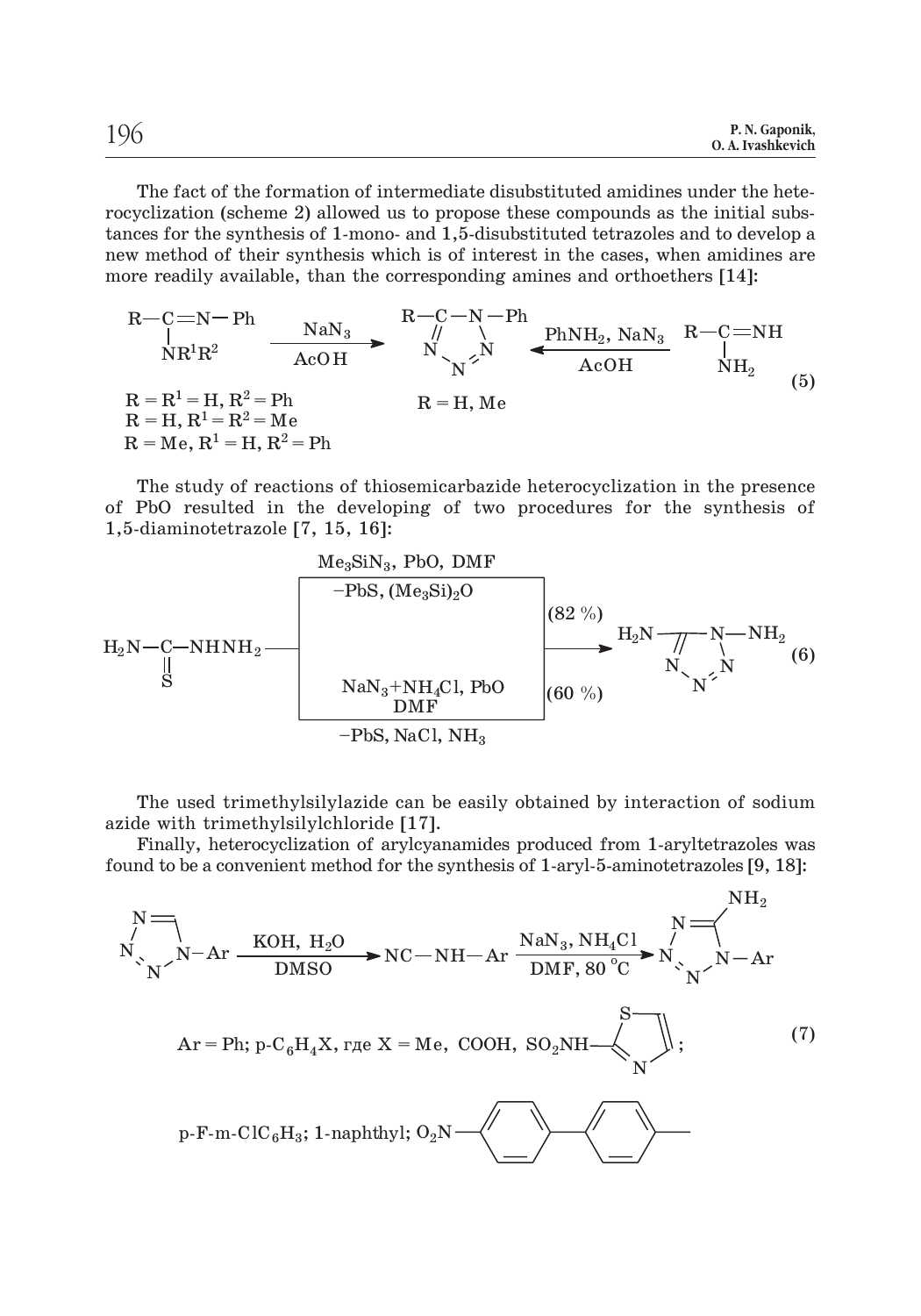# **1.2. Alkylation of tetrazoles**

### **1.2.1. 2-Mono- and 2,5-disubstituted tetrazoles starting with N-unsubstituted tetrazoles and alcohols (olefines) in acidic media**

The reactions of tetrazoles alkylation in strong acidic media have been studied for the first time. It has been shown that the interaction of tetrazoles with alcohols and olefines having the structures which are favourable for the stabilization of the formed carbocations including tert-butyl-, iso-propyl- and cyclohexyl alcohols, propylene, iso-butylene and cyclohexene proceeds readily without heating in sulphuric acid media. In all cases, independently on the nature and the size of the substituents at position «5» of the tetrazole cycle, the formation of solely 2-substituted tetrazoles with high yields (up to 100%) is observed [7, 19-21]:

$$
R^{1} \longrightarrow_{N} R^{1} \longrightarrow_{N} ROH \text{ or alkene} R^{1} \longrightarrow_{N} R^{1} \longrightarrow_{N} R^{1} \longrightarrow_{N} R^{1}
$$
\n
$$
R^{1} \longrightarrow_{N} R^{1} \longrightarrow_{N} R^{1} \longrightarrow_{N} R^{1}
$$
\n(8)

 $\rm R\texttt{=}i\texttt{-}Pr, \ \rm R^1\texttt{=}H, \ \rm (CH_2)_2NMe_2, \ \rm Ph, \ \rm p\texttt{-}MeC_6H_4, \ \rm p\texttt{-}ClC_6H_4, \ \rm m\texttt{-}BrC_6H_4, \ \rm m\texttt{-}NO_2C_6H_4,$  $p\text{-}NO_2C_6H_4$ ; R= *t*-Bu,  $R^1$ =H, Me, *t*-Bu,  $(\text{CH}_2)_2^TNMe_2$ ,  $\text{CF}_3^T$ , Ph,  $NH_2$ ;  $R=cyclo-C_6H_1$ ,  $\mathrm{\tilde{R}^{1}}\text{=}\tilde{\mathrm{H}}, \ \mathrm{\tilde{P}h}$ 

The study of kinetics and mechanism of the alkylation process by the example of isopropyl alcohol and substituted 5-phenyltetrazoles with invoking of quantum-chemical calculations has demonstrated that the fully protonated symmetrical 1-H,4-H,5-R<sup>1</sup>-tetrazolium cation act as a substrate of protonation, only one of the two equal atoms at the positions «2» and «3» of the ring characterized by the negative p-charges being accessible for the attack of electrophile [22, 23]:



The main factor determining the possibility of reaction proceeding and its rate is the valid concentration of the carbocation, which depends on its stability, all other factors being equal. Therefore, the alkylation of tetrazoles with tert-butyl alcohol proceeds with higher rate than with isopropyl and cyclohexyl alcohols in media of the same acidity. When using alcohols which are unexplored in the considered reaction, it is necessary to take into account the conditions of generation of the corresponding carbocations. For example, in the case of halogen-containing alcohols, high yields of resulting products were obtained only under their long-term interaction with tetrazoles [24] (scheme 10). Diacetone alcohol which form easily the corresponding carbocation, reacts with tetrazoles as rapidly as tert-butyl alcohol [25]: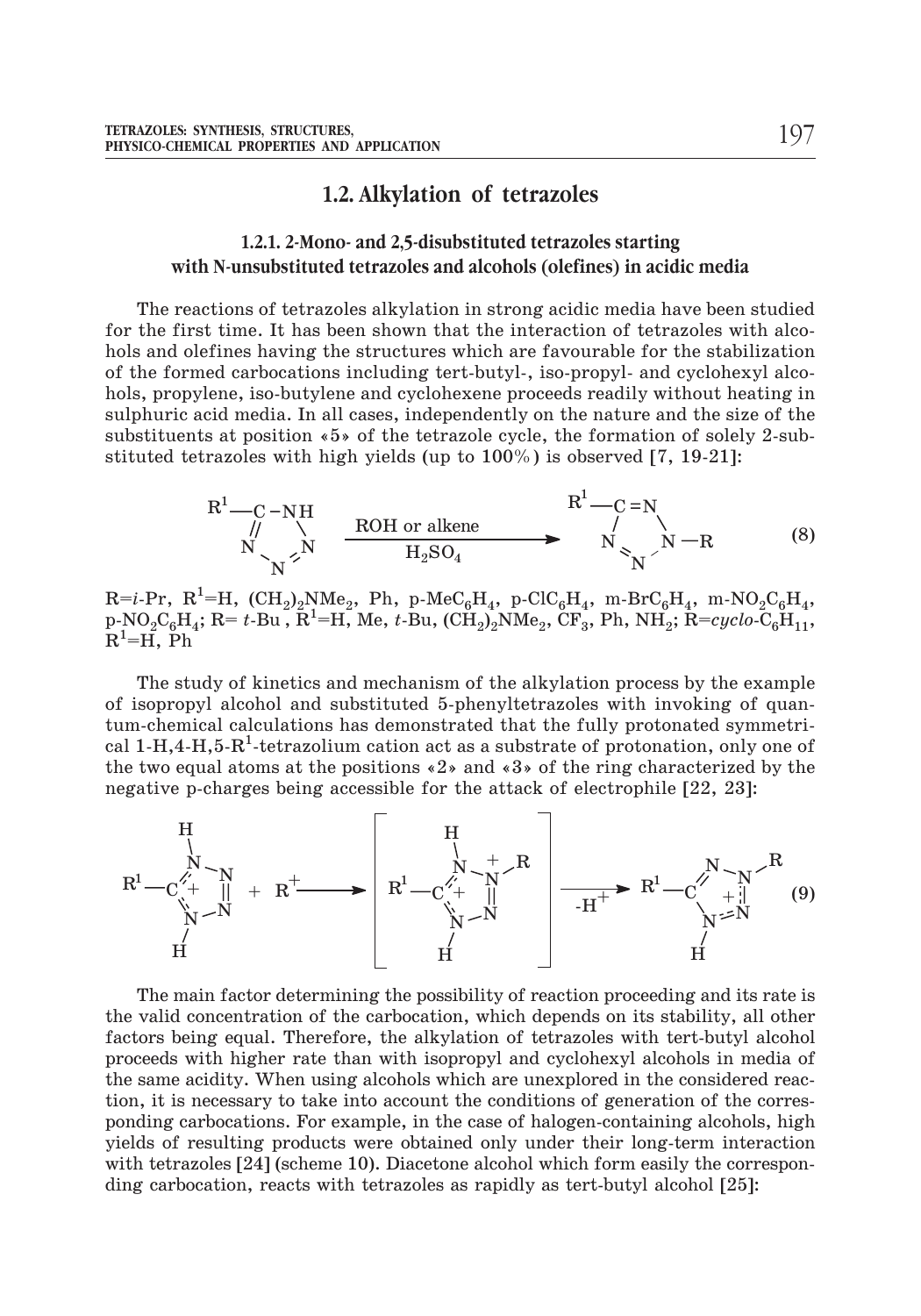

It is notable that the yield of 2-tert-butyl-5-R-tetrazoles in the 1-H-5-R-tetrazole-t-BuOH- $H_2SO_4$  reaction system decreases with time because of splitting out of he-<br>terocycle – substituents bond followed by transformation into the corresponding 1-isomer. The experiments performed using individual isomers have confirmed this phenomenon and have shown that the reversible process is also possible, when 1-isomer converts into 2-isomer [26]. Because of the larger stability in acidic media, 1-isomer predominates in the equilibrium mixture. The introduction of substituents into position «5» of the ring hinders  $(R^1=Me)$  or exclude  $(R^1=Ph)$  the possibility of isomerization of 2-tert-butyltetrazoles. Isomerization transformations may be responsible for the deterioration of selectivity of the process and the formation of 1-tert-butyltetrazoles along with the corresponding 2-isomers under the alkylation of tetrazole and 5-methyltetrazole by iso-butylalcohol in acidic medium [27].

In the case of synthesis of bi- and polynuclear tetrazoles, when the usual methods lead to formation of multycomponent mixtures of various isomers, separation of which is not always possible or is labour consuming and is accompanied by a significance losses of resulting products, the developed methods of regioselective alkylation of the tetrazole cycle are of special importance. The selectivity of the In the case of synthesis of bi- and polynuclear tetrazoles, when the usual methods lead to formation of multycomponent mixtures of various isomers, separation of which is not always possible or is labour consuming and is considered reactions is shown to retain when N-unsubstituted ditetrazole – alcohol and mononuclear tetrazole – tert-diol systems used  $[25, 28-30]$ :

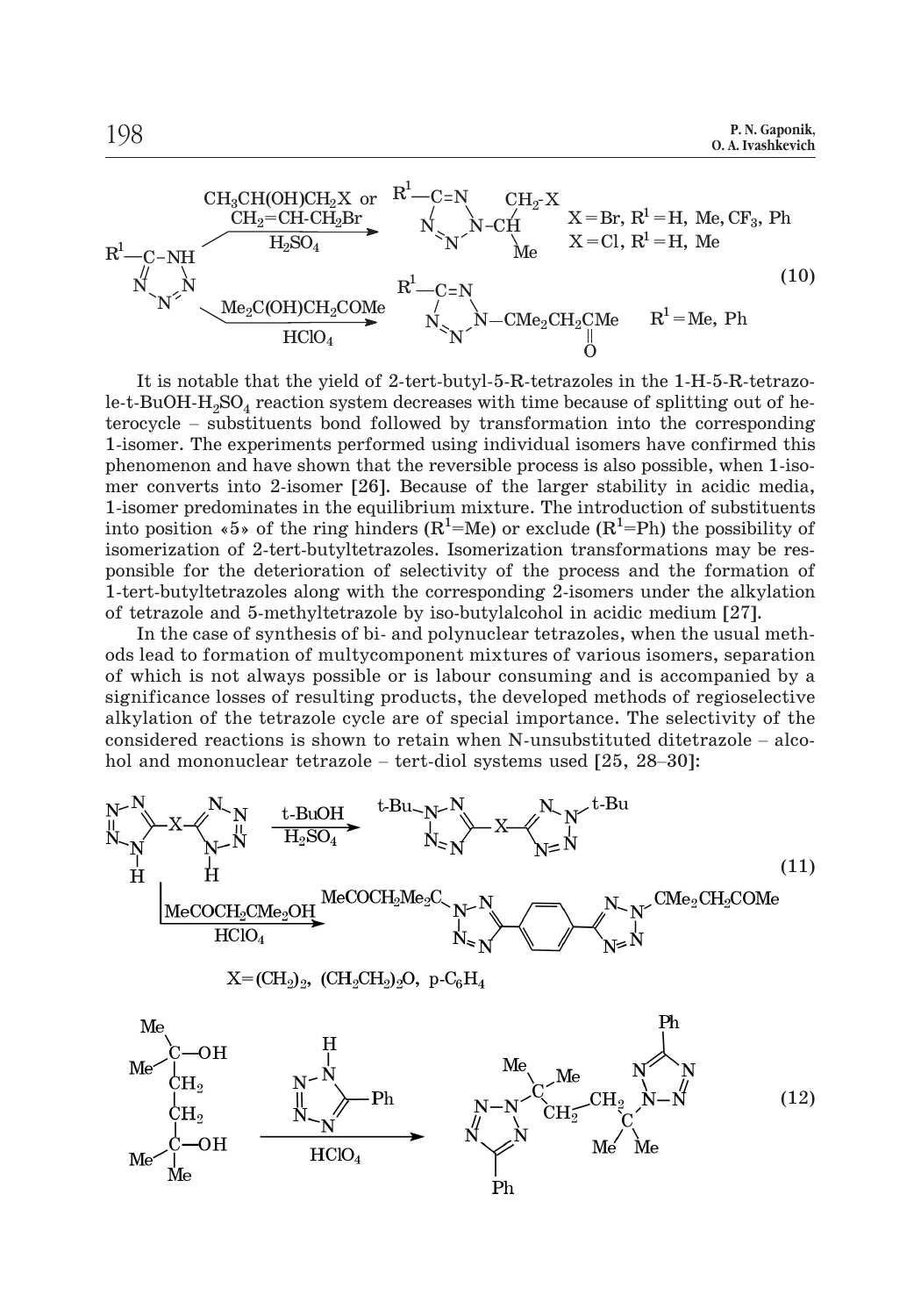Thus, the alkylation of 5R-tetrazoles with alcohols and olefines in acidic media under definite conditions is a simple, convenient and exceptionally regioselective method for the synthesis of 2-mono- and 2,5-disubstituted tetrazoles with secondary and tertiary substituents. It should be noted, that alkylation process occurs also, when the catalytic quantities of sulphuric acid is used in the media of organic solvents under aseothropic removal of water [31]. In so doing, in the case of 5-methyltetrazole a mixture of 1- and 2-isomers is formed, whereas for 5-phenyl- and 5-trifluoromethyltetrazoles, the formation of solely 2-isomers is observed. Triphenylcarbinol reacts in similar cases according to the scheme [32]:

$$
R\n\begin{array}{ccc}\nR\n\end{array}\n\begin{array}{ccc}\n\downarrow & & R = H & \nearrow \searrow^{N-CPh_3} & \nearrow N \\
N & & & N & \nearrow \\
N & & & N & \nearrow \\
N & & & N & \nearrow\n\end{array}\n\begin{array}{ccc}\n\downarrow & & & N & \nearrow \\
N & & & & N & \nearrow \\
N & & & & N & \nearrow \\
& & & & & N & \nearrow \\
& & & & & N & \nearrow \\
& & & & & N & \nearrow \\
& & & & & N & \nearrow \\
& & & & & N & \nearrow \\
& & & & & N & \nearrow\n\end{array}\n\end{array}
$$
\n(13)

#### **1.2.2. 1-Substituted tetrazoles starting with 2-tert-butyltetrazoles**

A convenient selective method for the preparation of 1-alkyltetrazoles starting with 2-tert-butyltetrazoles which came readily available (see sect. 1.2.1) has been elaborated [33]:

$$
R^{1} - C = N
$$
  
\n
$$
N \times N^{-1} - Bu \cdot t \xrightarrow{RX} RX \longrightarrow R^{1} - C - N
$$
  
\n
$$
R - N \left(\frac{1}{N}\right)N - Bu \cdot t
$$
  
\n
$$
X^{-} \xrightarrow{HC1} R^{1} - C - N - R
$$
  
\n
$$
N \times N
$$
  
\n
$$
N \times N
$$
\n(14)

 $R<sup>1</sup> = H$ , R = Me, Et, Bu; R = Me,  $R<sup>1</sup>$  = Me, Ph, CF<sub>3</sub>, CH<sub>2</sub>=CH

2-Tert-butyltetrazoles are subjected to exhaustive alkylation which proceeds exclusively on the position «4» of the cycle. Then the tert-butyl group can be removed from the ring in a relatively mild conditions. Even in the case of electron-accepting  $(CF_3)$ , phenyl and vinyl substituents at the position  $*5*$  of the ring, the reaction provides the selectivity and high yields of resulting products 2-Tert-butyltetrazoles are subjected to exhaustive alkylation which proceeds exclusively on the position  $*4*$  of the cycle. Then the tert-butyl group can be removed from the ring in a relatively mild conditions. Even in exclusively on the position  $*4$ , of moved from the ring in a relatition-accepting (CF<sub>3</sub>), phenyl and ring, the reaction provides the s (78–96 %). The applicability of strated for bistetrazoles [28–30]: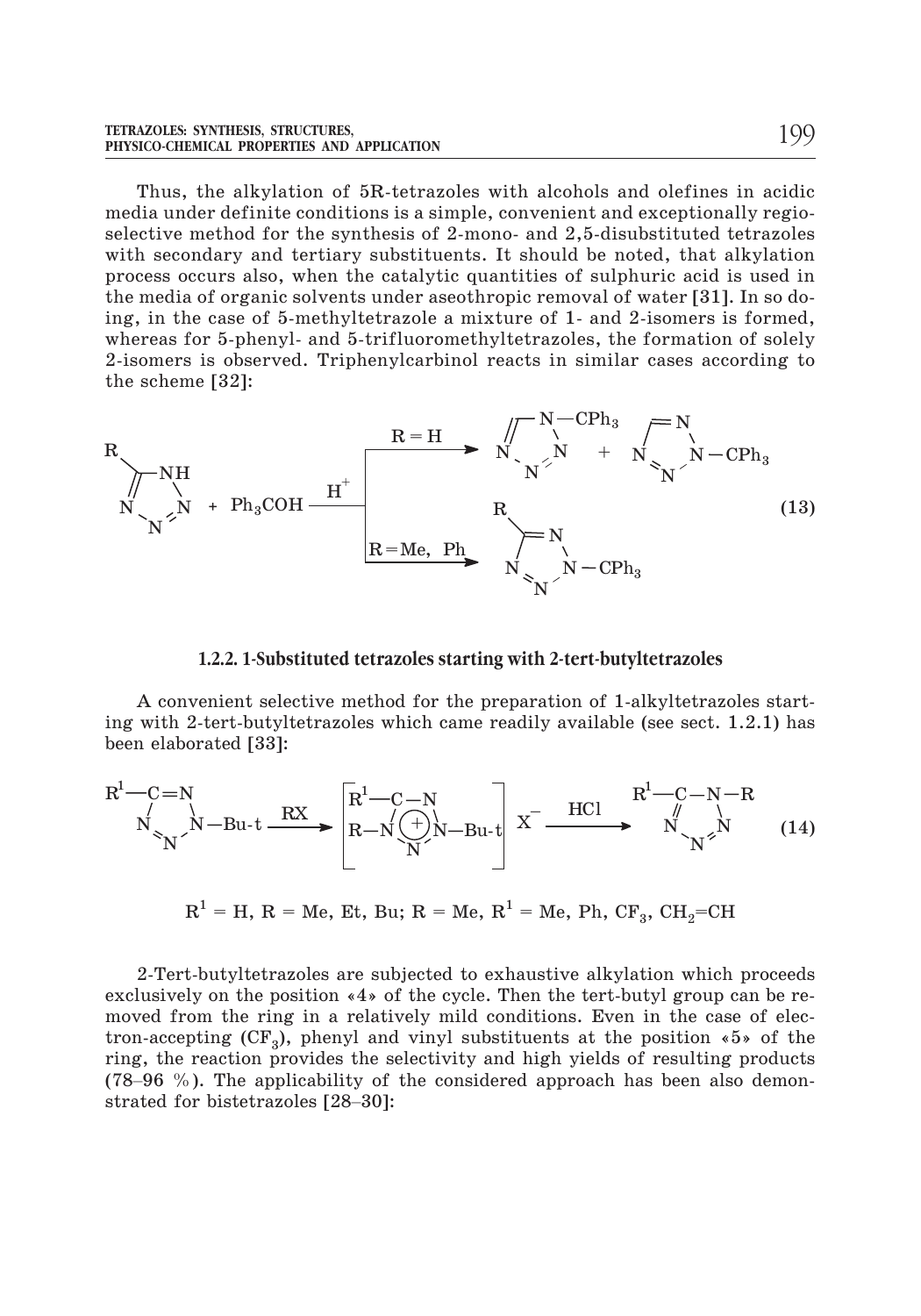

#### **1.2.3. 1- and 2-Alkyltetrazoles starting with tetrazole and 1- halogenoalkanes in the presence of bases**

The described above procedures are not suitable for synthesis of 2-alkyltetrazoles with substituents of normal structure. Inspite of voluminous literature on alkylation of tetrazoles, there were no methods providing a synthesis of a wide variety of N-alkyltetrazoles including those with higher n-alkyl substituents. The influence of the nature of solvents (alcohols, ketones, dimethyl formamide) and condensed agents (MOH,  $M_2CO_3$ ; M=Na, K) as well as of reaction conditions on the yield of products has been studied by the example of tetrazole and allylbromide. The reaction was found to proceed easily giving a quantitative yield of a mixture of N-allyltetrazoles [3, 34]:

$$
\text{HC} \begin{matrix} N & N \\ N & \text{N} \\ \text{N} & \text{accept} \\ N \end{matrix} \xrightarrow[\text{RX}, K_2 \text{CO}_3]{\text{RX}, K_2 \text{CO}_3} \begin{matrix} H & R & N \\ C & N & \text{N} \\ \text{accept} & \text{N} & \text{N} \\ N & \text{N} & \text{N} \end{matrix} + \text{HC} \begin{matrix} R & N \\ N & \text{N} \\ \text{N} & \text{N} \end{matrix} \xrightarrow[\text{N}]{\text{R}} \tag{16}
$$

 $R = Alkyl C_1-C_6, C_8 X = Br$ , I;  $R = Allyl$ ,  $X = Br$ 

In the case of other n-alkyliodides and n-alkylbromides, the reaction also proceeds readily, however the ratio of formed isomers is substantially changed (from ~2:1 for CH<sub>3</sub>I to ~1:2 in the case of C<sub>8</sub>H<sub>17</sub>I) [7]. Simultaneously, the yield of products is lowered.

### **1.2.4. Synthesis of 1,3(1,4)-disubstituted and 1,3,5(1,4,5)-trisubstituted tetrazolium salts**

One can supposed that the regioselective character of monoalkylation of  $5-R<sup>1</sup>$ -tetrazoles in acidic media (sect. 1.2.1) can be extended into the reactions of quaternization of N-substituted tetrazoles. This approach could provide the development of effective methods for the synthesis of tetrazolium salts and for preparation of a wide variety of novel substances at the sacrifice of using of new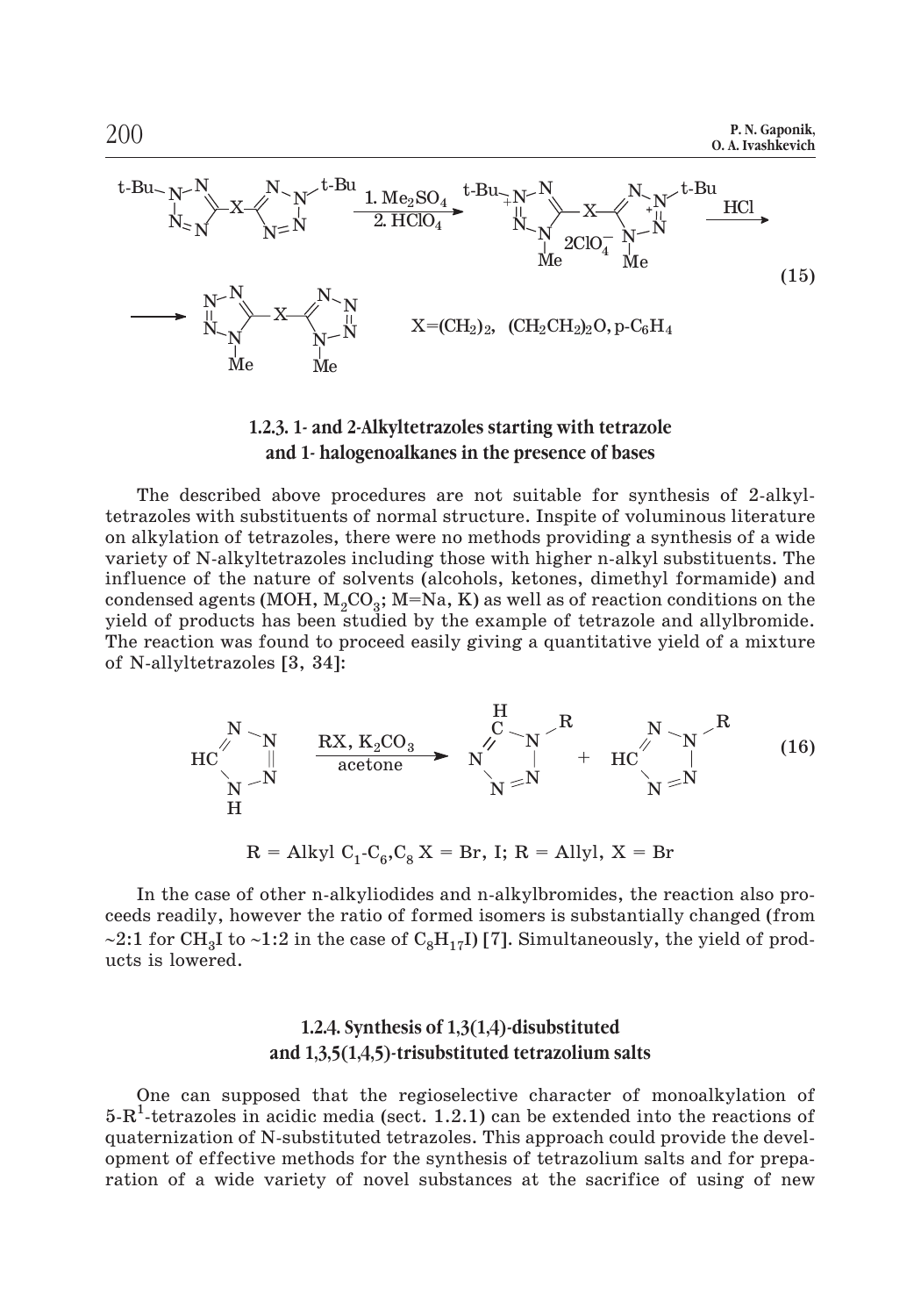alkylating agents leading to the formation of salts with ramified substituents at the «pyridine-like» nitrogen atom of the cycle. For this purpose, a behavior of a number of alcohols has been studied in reactions with tetrazoles in different mineral acids including sulphuric, perchloric and tetrafluorobic ones. The conditions for the selective synthesis of the following 1,3- and 1,4-di- as well as 1,3,5-trisubstituted tetrazolium salts have been determined:



The results of these investigations are presented in papers [8, 28, 35-40], generalized in thesis [41] and in review [42]. It is remarkable that synthesis of these salts can be carried out using not only N-substituted tetrazoles, but also tetrazole and its 5-substituted derivatives resulting in a considerable extension of preparative potentialities of the considered method and allowing the use of more readily available tetrazoles. This approach has been extended to include reactions in neutral media. 5-R-Tetrazoles were found to react readily under heating with dimethyl sulphate resulting in the formation of a mixture of 1,3,5- and 1,4,5-trisubstituted tetrazolium salts, the ratio of which determined by the steric factors changed significantly from 4:1 to 1:9 when going from  $R=CH_3$  to  $R=t-Bu$ . The individual isomers can be isolated easily in the form of salts with perchloric and picric anions [43].

#### **1.2.5. Synthesis of polyvinyl- and vinyltetrazoles by alkylation reactions**

Polymers based on vinyltetrazoles characterized by unique combination of physico-chemical and operating properties are considered as prospective materials for many purposes. However, until recently, the initial monomers for synthesis of polyvinyltetrazoles have not been easily accessible. Taking this into account, we have studied in detail some polymeranalogous transformations leading to formation of polyvinyltetrazoles, namely, polyacrylonitrile (PAN) tetrazolation and alkylation of the formed poly-5-vinyltetrazole (PVT) [44, 45]:

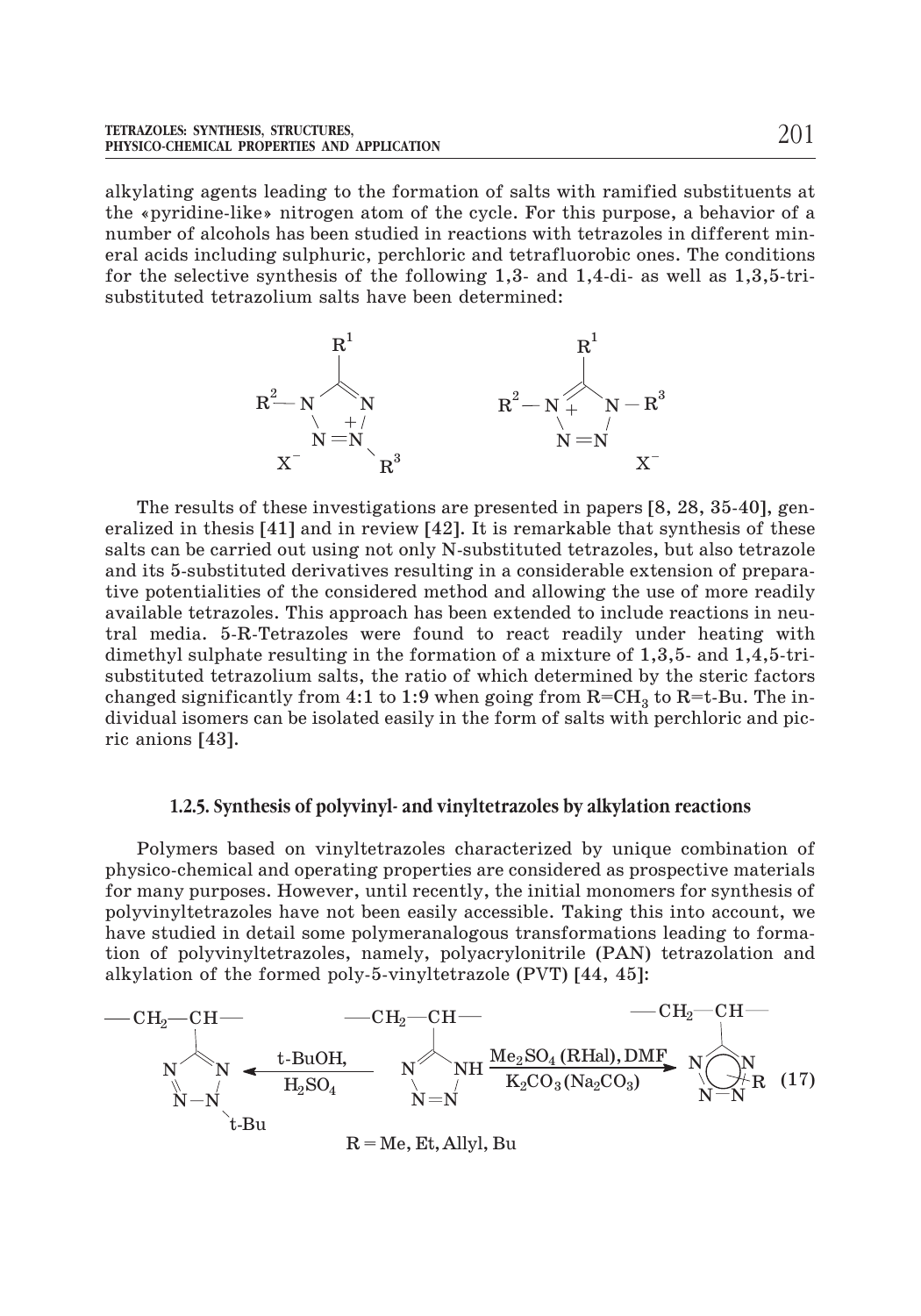A simple and convenient method of PVT synthesis using inexpensive and available PAN was developed. The method allows to obtain polymeric products with a wide range of PVT fragments content including PVT with structure and properties which are practically identical to that of 5-vinyltetrazole homopolymer. The use of the method permits to obtain PVT with a required molecular weight distribution by means of selection of the initial PAN with appropriate molecular weight characteristics [44].

Alkylation of PVT in the presence of bases proceeds at two N-positions of the tetrazole ring and results in formation of copolymers of 1-alkyl-5-vinyl- and 2-alkyl-5-vinyltetrazoles [45]. The specific character of solutions of polymeric substrates caused by their high aggregating state leads to an increasing of a content of 1-isomer in the product with growing of a proton component of  $H<sub>2</sub>O-DMF$ solvent. In general, the variation of the reaction conditions as well as the nature of the alkylating agent and counter-ion allows to obtain copolymers with a sufficiently wide range of the isomeric compositions variations and, correspondingly, with different physical and chemical properties. On the contrary, upon alkylation of PVT by tert-butyl alcohol, the reaction proceeds solely at position «2» of the heterocycle and leads to the formation of poly-2-tert-butyl-5-vinyltetrazole which is characterized by sufficiently high thermal stability and solubility in different organic solvents [46].

The developed method of selective alkylation (sect. 1.2.1) provides the possibility of synthesis of a variety of previously not available tetrazole-containing monomers containing not only primary, but also secondary and tertiary alkyl groups at the tetrazole cycle  $[47]$  as well as of  $\alpha$ -substituted 2-vinyltetrazoles  $[24]$ :

$$
{}^{Me_{2}NCH_{2}CH_{2}}
$$
\n
$$
{}^{CH_{2}=CH}
$$
\n
$$
{}^{CH_{2}=CH}
$$
\n
$$
{}^{H_{2}=CH}
$$
\n
$$
{}^{H_{2}=CH}
$$
\n
$$
{}^{H_{2}=CH}
$$
\n
$$
{}^{H_{2}=CH}
$$
\n
$$
{}^{H_{2}=CH}
$$
\n
$$
{}^{H_{2}=CH}
$$
\n
$$
{}^{H_{2}=CH}
$$
\n
$$
{}^{H_{2}=CH}
$$
\n
$$
R = i-Pr, t-Bu
$$
\n
$$
R^{1}
$$
\n
$$
{}^{H_{2}}
$$
\n
$$
{}^{H_{2}}
$$
\n
$$
{}^{H_{2}}
$$
\n
$$
{}^{H_{2}}
$$
\n
$$
R^{1}
$$
\n
$$
{}^{H_{2}}
$$
\n
$$
{}^{H_{2}}
$$
\n
$$
{}^{H_{2}}
$$
\n
$$
{}^{H_{2}}
$$
\n
$$
{}^{H_{2}}
$$
\n
$$
{}^{H_{2}}
$$
\n
$$
{}^{H_{2}}
$$
\n
$$
{}^{H_{2}}
$$
\n
$$
{}^{H_{2}}
$$
\n
$$
{}^{H_{2}}
$$
\n
$$
{}^{H_{2}}
$$
\n
$$
{}^{H_{2}}
$$
\n
$$
{}^{H_{2}}
$$
\n
$$
{}^{H_{2}}
$$
\n
$$
{}^{H_{2}}
$$
\n
$$
{}^{H_{2}}
$$
\n
$$
{}^{H_{2}}
$$
\n
$$
{}^{H_{2}}
$$
\n
$$
{}^{H_{2}}
$$
\n
$$
{}^{H_{2}}
$$
\n
$$
{}^{H_{2}}
$$
\n
$$
{}^{H_{2}}
$$
\n
$$
{}^{H_{2}}
$$
\n
$$
{}^{H_{2}}
$$
\n
$$
{}^{H_{2}}
$$
\n
$$
{}^{H_{2}}
$$
\n
$$
{}^{H_{2}}
$$
\n
$$
{}^{H_{2}}
$$
\n
$$
{}^{H_{2}}
$$
\n
$$
{}^{H_{2}}
$$
\n
$$
{}^{H_{2}}
$$
\n<

The use of this method allow one to avoid the formation of a considerable amounts of by-product isomers which is characteristic of other methods of synthesis of N-vinyltetrazoles and, consequently, to increase essentially the yield of the resulting substances.

A direct N-vinylation of 5-R-tetrazoles based on the reaction of catalytic exchange with vinyl acetate is also of preparative interest [7, 48, 49]: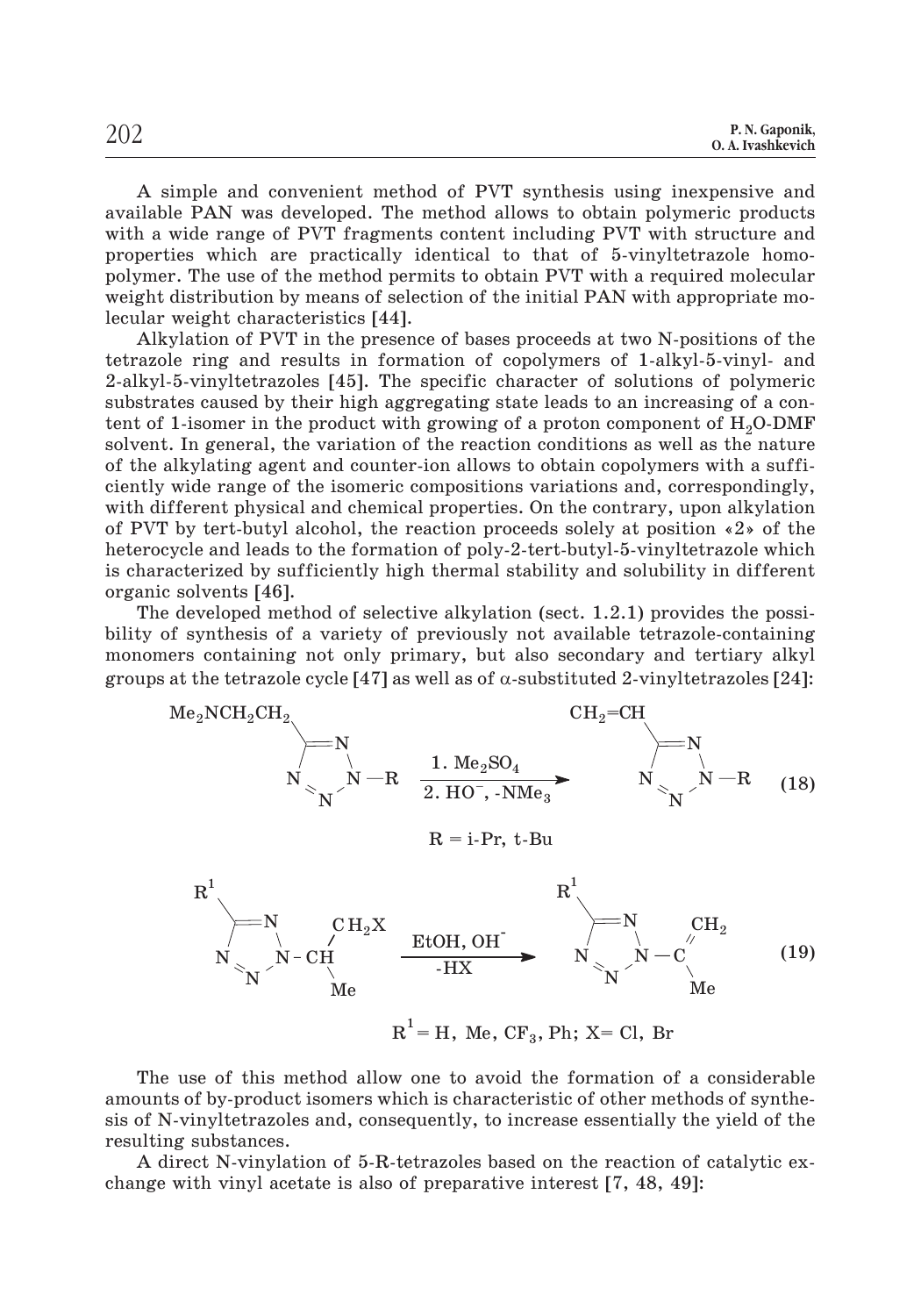

The direction of the reaction proceeding and the yield of products depend substantially on various factors including the natures of substituents  $R^1$  and catalyst as well as on its amount and the procedure of its introduction into the reaction mixture. In the case of  $\mathrm{R}^{1}\text{=}$ H, Me, the reaction occurs with formation of mainly 1-isomers, and yield of products amounts up to 90%. When  $R^1$ =Ph, on the contrary, 2-isomer predominates among products of the reaction.

It should be noted, that a wide variety of novel tetrazole-containing monomers can be prepared by exhaustive alkylation of C- and N-vinyltetrazoles in neutral and acidic media [42, 50]. In this case, the account must be taken of the necessity of use of the polymerization inhibitors [50].

## **1.3. Synthesis of 1,5-disubstituted tetrazoles by substitution at the cycle carbon atom**

Bacause of the ease of synthesis of 1R-tetrazoles (sect. 1.1), they attract an attention as initial substances for the synthesis of different functionally substituted tetrazoles by reactions at the carbon atom of the tetrazole cycle. Earlier, such reactions have been poorly known because the electrophilic substitution of hydrogen atom at the carbon atom was considered to be hinder as a consequence of deactivation of this position by annular nitrogen atoms. At the same time, the data on rates of  $H/D$  exchange [51] as well as evaluation of C-H-acidity using spectroscopic and quantum-chemical methods [7] gave grounds to expect that such reactions are practicable for 1-substituted tetrazoles.

1-R-tetrazoles are found to enter readily into aminomethylation reaction as C-H-acidic component [52–54]:



 $R^1$  = Me, R=Me, Et, Allyl, CH<sub>2</sub>CF<sub>3</sub>, (CH<sub>2</sub>)<sub>2</sub>OH, (CH<sub>2</sub>)<sub>2</sub>N<sub>3</sub>, Vinyl, Ph, p-MeQC<sub>6</sub>H<sub>4</sub>,  $p\text{-}BrC_6H_4$ ,  $p\text{-}NO_2C_6H_4$ , m-ClC<sub>6</sub> $\tilde{H}_4$ ;  $\tilde{R} = R^T = Et$ ;  $R = Me$ ,  $R_2^{-1} = (-CH_2-)_{5}$ ;  $R^1 = Me$ ,  $R=H$  $N$   $-H_2O$   $N$   $N$ <br>  $=$  Me, R=Me, Et, Allyl, CH<sub>2</sub>CF<sub>3</sub>, (CH<sub>2</sub>)<sub>2</sub>OH, (CH<sub>2</sub>)<sub>2</sub>N<sub>3</sub>, Vinyl, Ph, p-MeOC<sub>6</sub>H<sub>4</sub>,<br>
rC<sub>6</sub>H<sub>4</sub>, p-NO<sub>2</sub>C<sub>6</sub>H<sub>4</sub>, m-ClC<sub>6</sub>H<sub>4</sub>; R = R<sup>f</sup> = Et; R = Me, R<sub>2</sub><sup>1</sup> = (-CH<sub>2</sub>-)<sub>5</sub>; R<sup>1</sup> = Me,<br>
H<br>
The

the nature of R and the reaction conditions (acidity of reaction medium, aseothropic removal of water, etc.). Three variations of this method have been elaborated. The interaction of binuclear tetrazoles proceeds with involving of both tetrazole cycles resulting in formation of bis-Mannich-bases [10, 54]: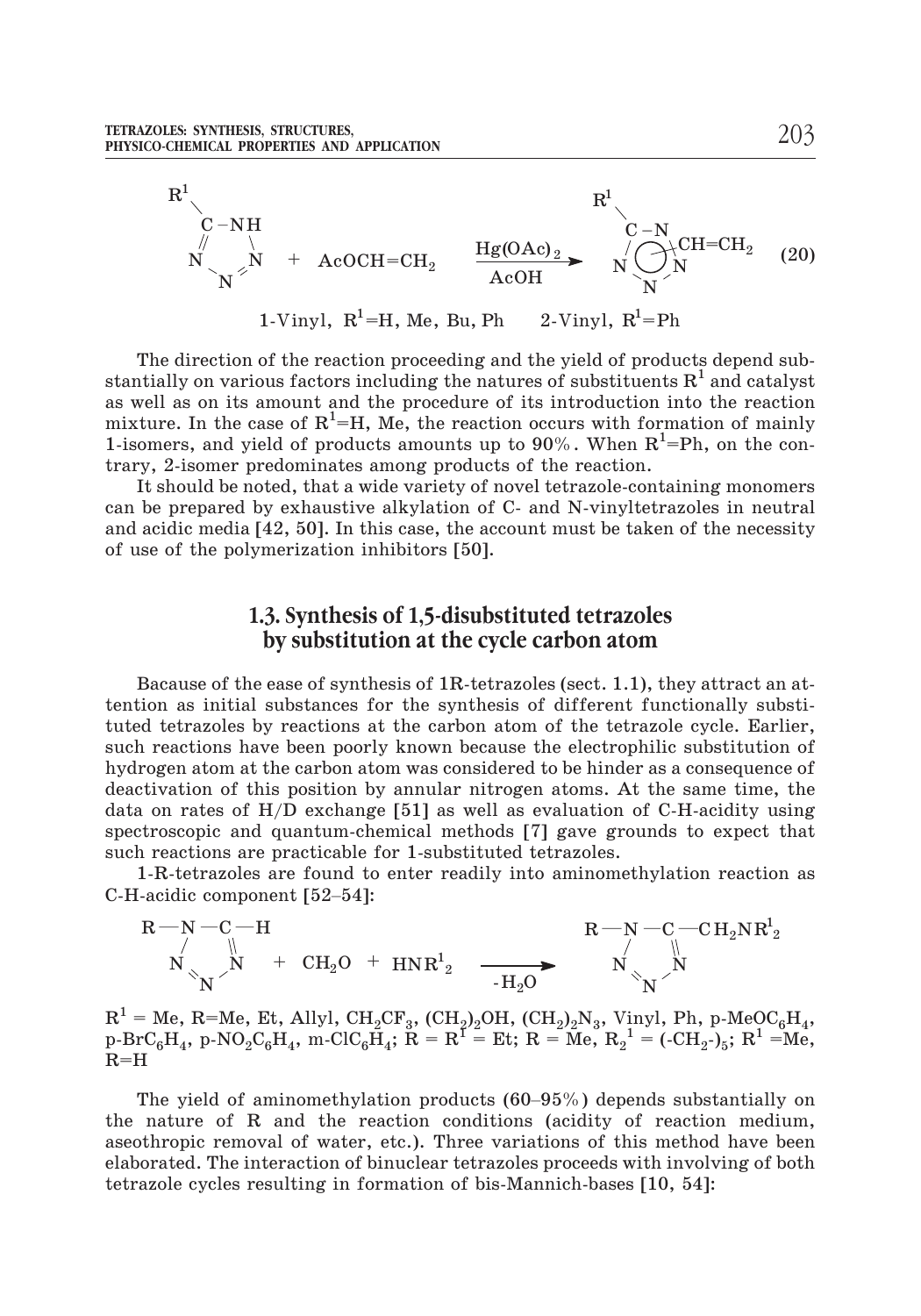R = (CH2)2, p-C6Í4, m-C6H4 Me2NCH2 R N N N C N CH2NMe2 N N N N C

Judging from some experimental data, the aminomethylation process proceeds by an ilide mechanism, the proton splitting out from the tetrazolium cation being the rate-determining factor:



Similar to other C-H-acids with  $\rm{pK}_{a}=23\div25$ , 1-R-tetrazoles are mercurated at the carbon atom of the cycle easily by mercury(II) salts in the presence of bases  $\begin{bmatrix} N_{\text{max}} & N - \text{CH}_2\text{NR}_2 \end{bmatrix}$   $\begin{bmatrix} N - \text{CH}_2\text{NR}_2 \\ N \end{bmatrix}$   $\begin{bmatrix} N_{\text{max}} & N \end{bmatrix}$ <br>Similar to other C-H-acids with  $pK_a = 23 \div 25$ , 1-R-tetrazoles are mercurated at<br>the carbon atom of the cycle easily by mercury(I Several variations of this method have been developed. One of them corresponds Similar to other C-H-acids wi<br>the carbon atom of the cycle eas<br>leading to formation of symmetr<br>Several variations of this method<br>to the following scheme [55–57]:

$$
\begin{array}{ccc}\nR-N-C-H \\
\uparrow & \mathbb{N} \\
N & \mathbb{N}\n\end{array}
$$
\n
$$
+ HgX_2 + 2KOH \xrightarrow{\text{MeOH}} \begin{array}{c}\nR-N-C-Hg-C-N-R \\
\downarrow & \mathbb{N}\n\end{array}
$$
\n
$$
N \xrightarrow[N]{N} \begin{array}{c}\nN \wedge N \\
\downarrow & \mathbb{N}\n\end{array}
$$
\n(23)

 $R = Me$ , t-Bu, Allyl, CH<sub>2</sub>CF<sub>3</sub>, Ph, Vinyl; X=Br, OAc

The reaction proceeds without heating, its rate being determining by the base force. The formation of symmetrical mercurated tetrazoles can be explained by both high reactivity of carbaniones and initial coordination of Hg(II) with two molecules of 1-substituted tetrazoles. In neutral and acidic media, mercuration leads to formation of R<sub>2</sub>Hg and RHgX compounds depending on the ratio of reagents.

The third reaction proceeding at the carbon atom of the tetrazole cycle which has been revealed in our investigations, is the direct oxidizing iodation of 1-R-tetrazoles [58] (scheme 24). The reaction occurs only in the case of 1-n-alkyltetrazoles including 1,2-bis-(1-tetrazolyl)ethane leading to the corresponding diiodo-containing derivative and, probably, proceeds by the ilide mechanism. One of the methods for introducing of halogens into the organic molecules is mercuration followed by the mercury replacement for halogen. We proposed this way to prepare 5-iodo-(bromo-)tetrazoles [57] including those which can not be obtained by the direct iodation: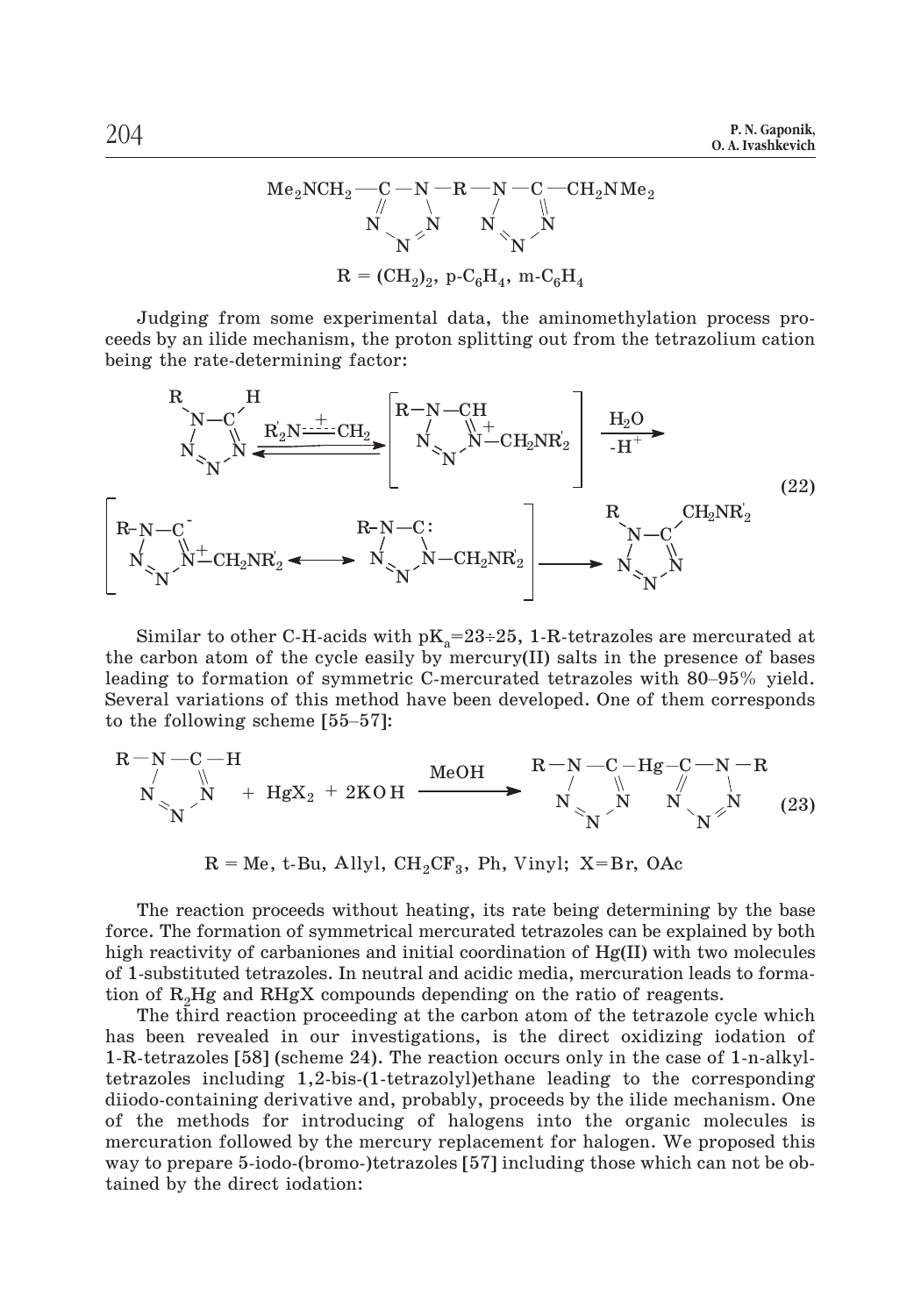

R=H, Me, Et, t-Bu, Allyl, Vinyl, Ph

It should be noted that aminomethylation and mercuration reactions do not proceed in the case of 2-monosubstituted tetrazoles which represent more weak bases [59] and C-H acids [51] compared to the corresponding 1-isomers.

## **1.4. Other reactions of tetrazoles with retention of the tetrazole ring**

In this section, the data on some transformations of available N-substituted tetrazoles demonstrating their potentialities for the synthesis of other tetrazole derivatives are presented [7, 16], for example:



1-(2-Hydroxyethyl)tetrazole is oxidized readily by  $KMnO_4$  forming a tetrazolyla-<br>cetic acid, however, this reaction is accompanied by the competitive processes [7]. It<br>has been shown, that the electrochemical oxidation cetic acid, however, this reaction is accompanied by the competitive processes [7]. It has been shown, that the electrochemical oxidation using Ni/NiO/OH-electrode which acts as a redox-catalyzer, is a promising way for synthesis of tetrazolylacetic acid. In an optimal condititions, the oxidation process proceeds selectively with the amount up to 98 %. The obtained tetrazolylacetic acid is characterized by the high degree of purity and appropriate for preparation of antibiotics of broad range of application of «Cephazolin» type. The of 1,9–1,1–7% of metal, the yield of the resulting product by the entriest senigre amount up to 98 %. The obtained tetrazolylacetic acid is characterized by the high degree of purity and appropriate for preparation of

To obtain the data necessary for the single-minded synthesis of polymeric products with the determined composition and structure, the reactivity of a variety of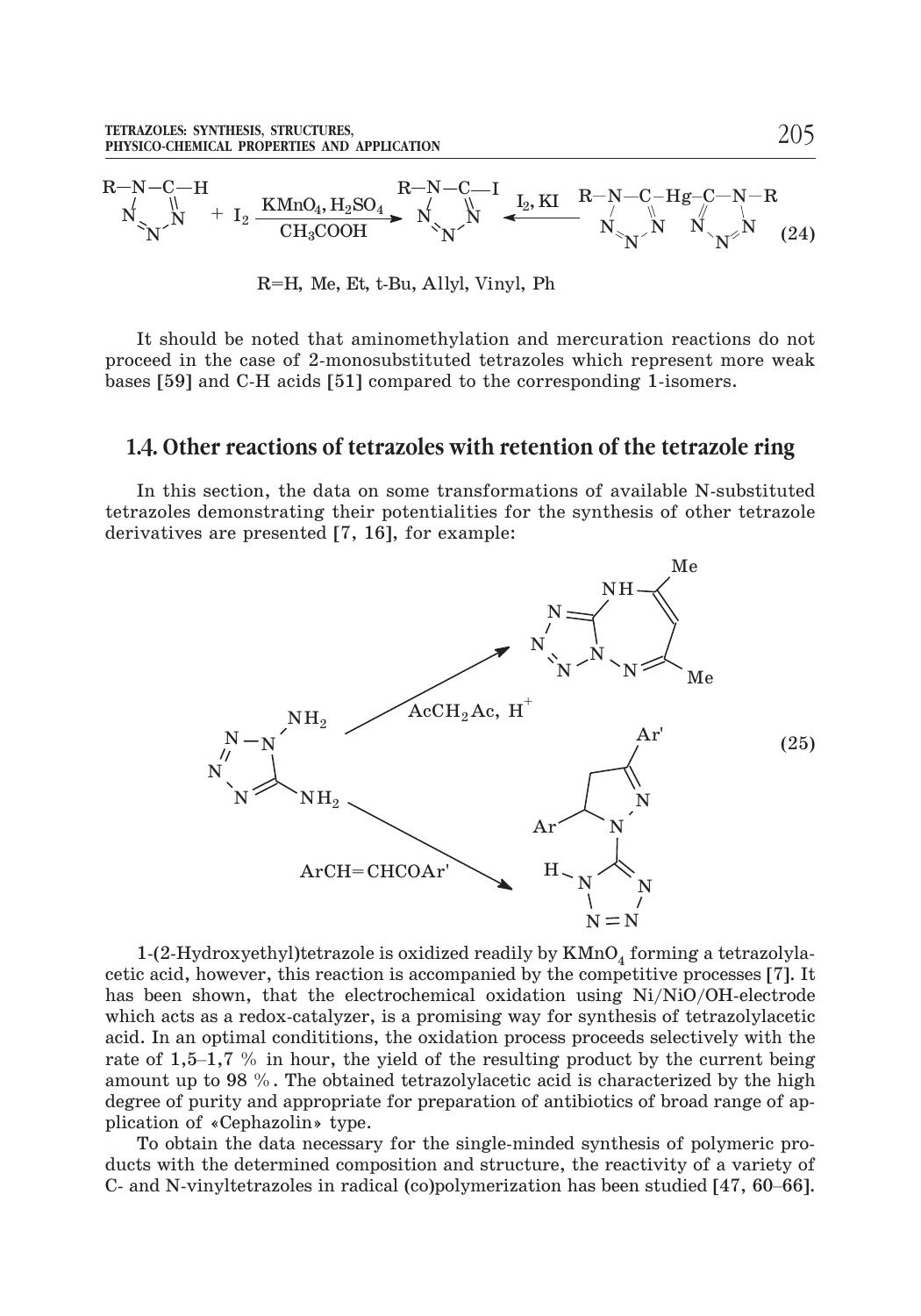It has been confirmed experimentally that the obtained by quantum-chemical and spectroscopic investigations quantitative data on electronic and spatial structures of vinyltetrazoles allow one to predict correctly their reactivity in polymerization processes. The radical polymerization of 1-vinyltetrazole, 1-methyl-5-vinyltetrazole, 2-R-5-vinyltetrazoles (R=Me, Et, i-Pr, t-Bu) and 2-isopropenyl-5-methyltetrazole with standard monomers including styrene, methyl methacrylate and acrylonitrile as well as copolymerization of 1- and 5-vinyltetrazoles, 1- and 2-methyl-5-vinyltetrazoles have been studied. The fundamental characteristics of their reactivity, namely, copolymerization reactivity ratios and Alfrey-Price Q, e values have been determined. An analysis of the obtained data shown that the type of alkyl substituents in the position «2» of the ring does not essentially influence the electronic structure of the vinyl group of 2-alkyl-5-vinyltetrazoles and, consequently, their reactivity id radical copolymerization with vinyl monomers. Moreover, it seems that the size of the alkyl group is not important in copolymerization of 2-alkyl-5-vinyltetrazoles, too. These data permit to evaluate the composition of copolymers based on novel 2-alkyl-5-vinyltetrazoles using the copolymerization reactivity ratios for the investigated monomers of this series. The peculiarities of polymerization of 1-vinyl-5R-tetrazoles  $(R = CH, CH<sub>2</sub>)$  determined by their ability to association and specific solvation have been revealed. The polymerization of vinyltetrazoles in water and aqueous solutions of NaSCN is found to proceed more quickly than in organic solvents leading to for-<br>mation of high-molecular products with high yield [67]. of NaSCN is found to proceed more quickly than in organic solvents leading to formation of high-molecular products with high yield [67].

The reactions of complex formation of a wide variety of N-substituted tetrazoles with salts of transition metals have been studied [10, 11, 29, 30, 49,

$$
MX2(Solv)m + nL \implies MLnX2 + mSolv \t(26)
$$
  

$$
M = Cu, Ni, Co; X = Cl, CMS, NO3, BF4, ClO4
$$

The procedures for the synthesis of more than 80 complexes of tetrazoles with transition metal salts have been elaborated, the composition and the structure of which depend on the nature and the position of the substituents in the cycle.

The isomeric 1- and 2-substituted tetrazoles is shown to vary in their ability to complexes formation. This provides the basis for developing an original method for the separation of mixtures of isomeric N-substituted tetrazoles [91, 92]:

$$
(1-T + 2-T) \frac{\text{CuCl}_2 2\text{H}_2\text{O}}{\leftarrow} \xrightarrow{\text{Cu}(1-T)_2\text{Cl}_2} \sqrt{\frac{\text{H}_2\text{S(NH}_3)}{\text{or NaHCO}_3}} \xrightarrow{1-T} \xrightarrow{(27)}
$$

 $T = N-Substituted tetrazole$ 

This approach based on precipitation of tetrazoles in the form of complexes followed by their hydrolysis and elimination of the ligand, is especially effective in the case of hardly volatile, easily polymerized and sensitive to heating 1- and 1,5-substituted tetrazoles [7, 49, 93]. It should be noted that vinyltetrazoles in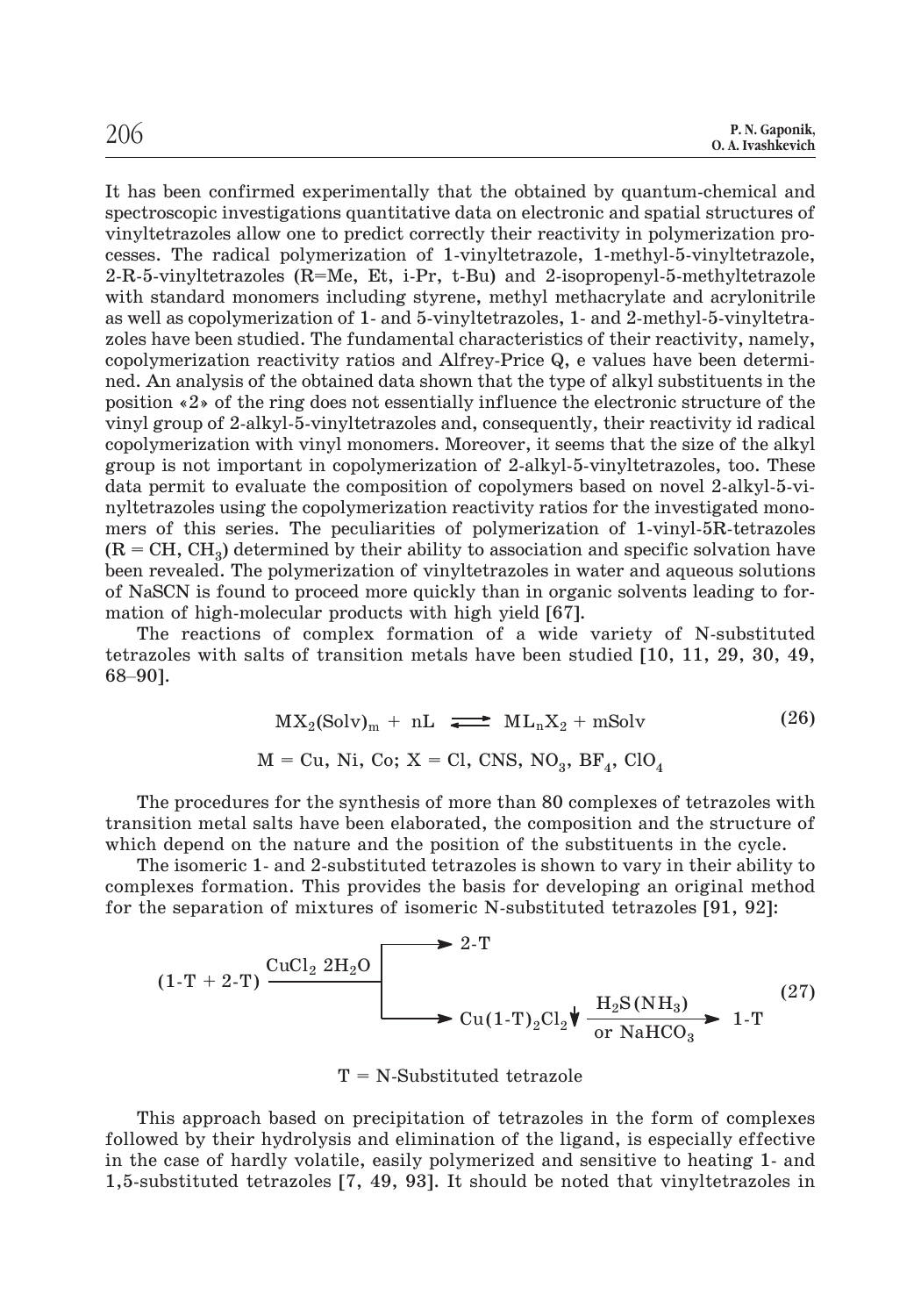the form of complexes loss the ability to polymerization. Therefore, their complexation can be used as a method for the storage of monomers.

5-R-Tetrazolate anions (RTA) are known to react readily with transition metals salts (Ni<sup>2+</sup>, Co<sup>2+</sup>, Fe<sup>2+</sup>) with formation of salt-similar complexes of M(RTA)<sub>2</sub> composition. We have found that the formed complexes then gradually dissolved in water under the action of an excess of RTA. The dissolution is accompanied by a sharp increasing of the solution viscosity and formation of water-soluble polymers in which metal ion is six-coordinated and RTA serves as a bridging ligand, the coordination being occur via nitrogen atoms at «2» and «3» positions of the tetrazole cycle [13]:

$$
\text{Co}(\text{NO}_3)_2 \xrightarrow{\text{RTA}} \text{Co}(\text{RTA})_2 \xrightarrow{\text{RTA}} \begin{bmatrix} H_2O & H_2O \\ | \\ \searrow 0 & \text{RTA} \\ | \\ H_2O & H_2O \end{bmatrix} \xrightarrow{\text{RTA}} \begin{bmatrix} H_2O & H_2O \\ | \\ \searrow 0 & \text{RTA} \\ H_2O & H_2O \end{bmatrix} \xrightarrow{\text{RTA}} (28)
$$

The time of dissolution depends on the nature of ligands and the temperature and increases in the following order:

$$
Me\hspace{-0.08cm}<\hspace{-0.08cm}Et\hspace{-0.08cm}<\hspace{-0.08cm}Bu\hspace{-0.08cm}<\hspace{-0.08cm}H\hspace{-0.08cm}<\hspace{-0.08cm}Ph\hspace{-0.08cm}<\hspace{-0.08cm}vinyl\hspace{-0.08cm}<\hspace{-0.08cm}p\hspace{-0.08cm}\cdot\hspace{-0.08cm}MeC_6H_4\hspace{-0.08cm}<\hspace{-0.08cm}NH_2
$$

The formation of polymeric products are not observed in the case of anions of strong acids  $(R=NO_2, CF_3)$ . It is interesting that for RTA=vinyltetrazolate, the frontal polymerization may proceed in the formed viscous solutions or gels under the action of initiators. Taking into account that such polymeric complexes are characterized by a rigid «rod-like» type structure, one can assume that the polymerization of vinyl groups should result in formation of polymeric products with a rigorously ordered structure.

It should be noted that the formation of similar complexes is also characteristic of 1,2,4-triazolate anions whereas anions of pyrazoles and imidazoles do not interact with salt-similar complexes formed at the first stage. In general, it is felt that water-soluble polymeric complexes can be obtained in the cases only when a rigorously ordered structure.<br>
It should be noted that the formation of similar complexes is also characteris-<br>
tic of 1,2,4-triazolate anions whereas anions of pyrazoles and imidazoles do not<br>
interact with salt-simila spondingly.

#### **2. PHYSICO-CHEMICAL PROPERTIES AND STRUCTURES OF TETRAZOLES**

By the time of statement of our investigations, the available literature data on the physico-chemical properties of tetrazoles were of fragmentary character since they were obtained mainly for the individual representatives of various tetrazoles using non-comparative conditions and procedures. Besides, the systematical investigations were hindered by the restricted accessibility of tetrazoles as well as by a specificity of their properties including high energetics, sensitivity and poor solubility in common solvents, requiring the overcoming of a considerable experimental difficulties.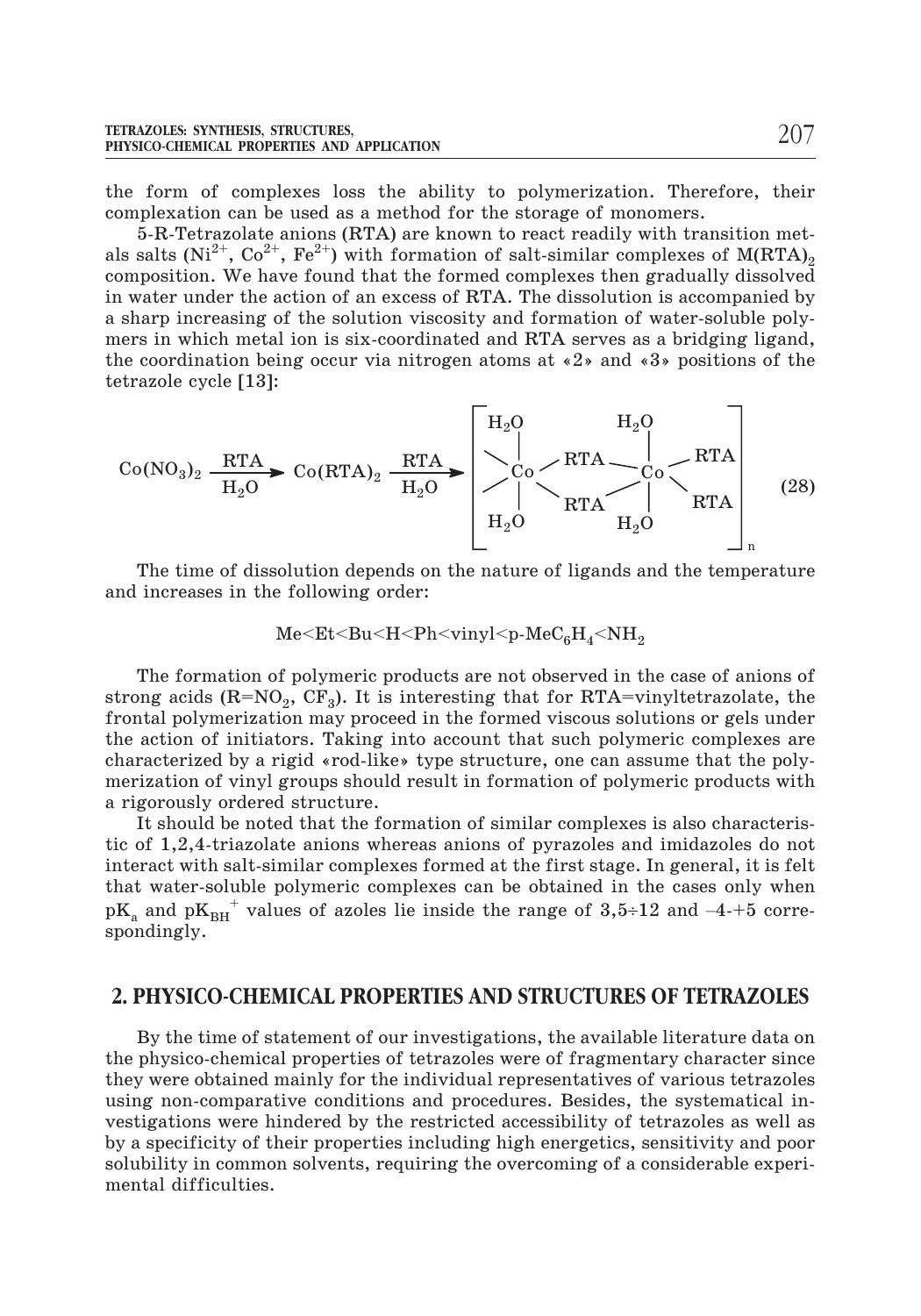In the present section, the obtained in our laboratory data of the experimental  $\rm (IR,~^{1}H,~^{13}C,~^{15}N$  NMR, X-ray, methods of thermal analysis and investigation of burning processes) and the theoretical (quantum-chemical calculations using modern semiempirical and *ab initio* methods with different basis sets and DFT model) investigations of electron and geometrical structure, dipole moments, energetic characteristics, molecular and crystal structure of a wide variety of tetrazoles, the data on evaluation of some characteristics of tetrazolyl groups including their Hammett and Taft constants and the data of systematical study of the regularities of thermal decomposition and combustion of tetrazoles are presented.

#### **2.1. Quantum-chemical calculations**

The main part of the published previously papers concerning the theoretical study of tetrazoles deal with either the parent compounds of tetrazoles, namely, 1-Hand 2-H-tetrazoles or wide series of azoles or azines in which tetrazole compounds are considered only as particular objects. In this connection, it seemed expedient to carry out a systematic quantum-chemical investigation of a wide range of tetrazole derivatives with substituents of different natures by a set of semiempirical and *ab initio* methods and to reveal the applicability of the used methods for the correct prediction of various characteristics and properties of tetrazoles.

Using the set of various methods, we have carried out quantum-chemical calculations of enthalpies of formation, energies of protonation and deprotonation, charge distributions, dipole moments, spatial structures and a number of other characteristics of more than 50 tetrazoles including 1-, 2-, 5-, 1,5- and 2,5- substituted derivatives with alkyl-, alkenyl-, amino-, phenyl-, substituted phenyl-, halogen-, trifluoromethyl- and nitro-groups in the cycle [7, 94]. A semiempirical calculations by the CNDO/2, MINDO/3, MNDO, AM1 and PM3 approaches have shown that the two last methods are the most suitable for evaluating the energetic characteristics of tetrazoles. We have established a reliable correlations between the computed and the available experimental data on  $\Delta H^0_{\ \, \rm f(gas)}$  of tetrazole derivatives including those obtained in Laboratory of Thermodynamics of Organic Substances [95, 96]. The fairly high correlation coefficients (r=0,994 for MNDO calculations and  $r= 0.983$  for PM3 method) and the fact, that the tetrazole derivatives with substituents of different natures obey these dependencies, allow us to assume that they can be used for estimating the heats of formation of tetrazoles using quantum-chemical calculations.

Based on the MNDO, AM1 and a wide set of *ab initio* methods, we have studied a relative stability of isomeric 1- and 2-substituted tetrazoles in gaseous state and in solutions in comparison with the appropriate experimental data [97]. The obtained results have shown that non-empirical calculations only provide the correct evaluation of the relative stability of N-substituted tetrazoles, the MP2/6-31G\*,  $\rm MP2/6$ - $\rm 31G*//HF/6$ - $\rm 31G*$  and  $\rm MP2/6$ - $\rm 31G*$  theory levels predicting some larger stability of isomeric 1- and 2-substituted tetrazoles in gaseous state and<br>in solutions in comparison with the appropriate experimental data [97]. The ob-<br>tained results have shown that non-empirical calculations only pro and in non-polar media, being the most suitable for this purpose. The neglect of the electron correlation leads to significant deterioration of the correspondence between the calculated and the experimental data. The solvent nature influences essentially on the equilibrium content of N-substituted tetrazoles. The calculated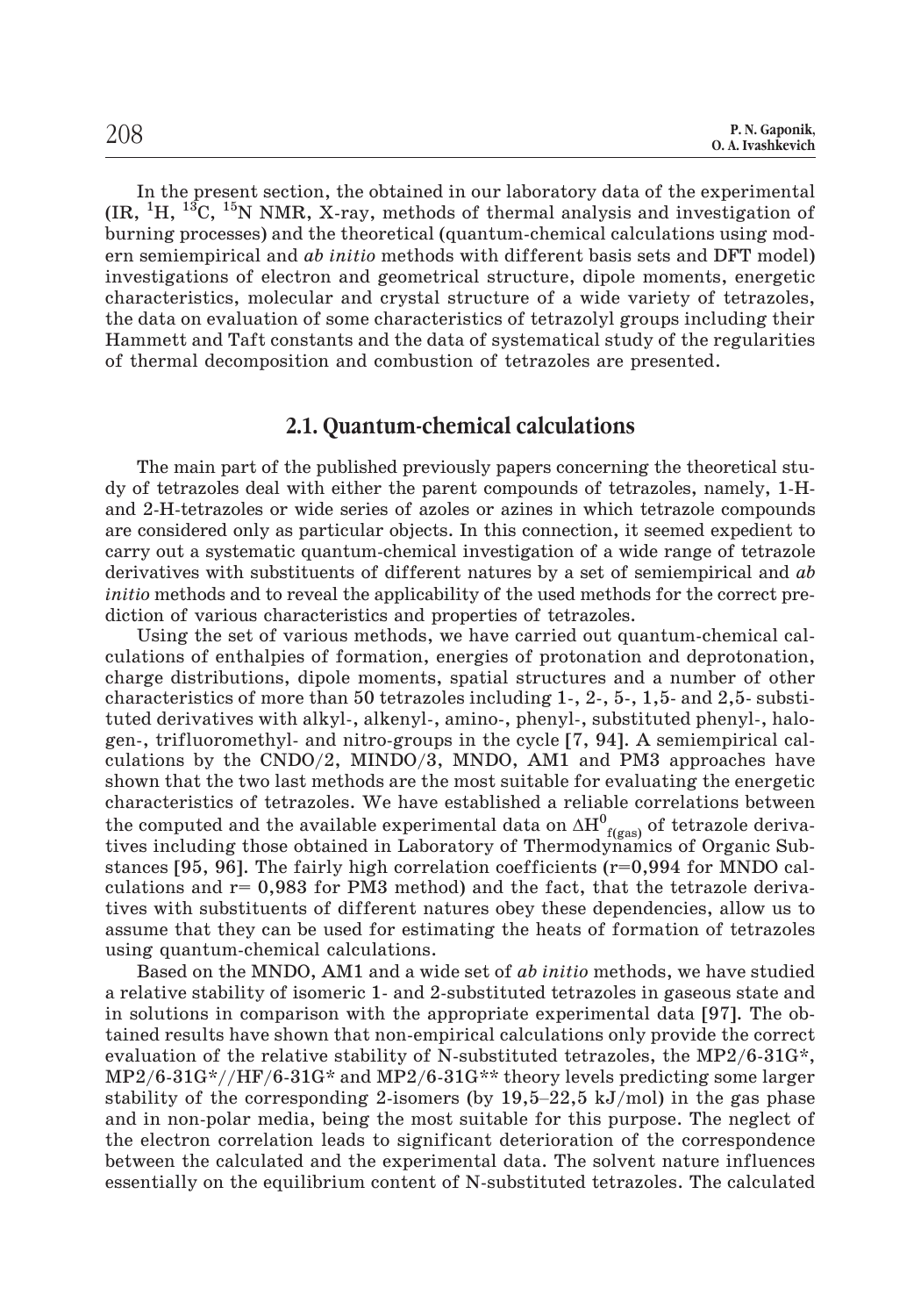by the Polarizable Continuum Model izomerization energies of 1,5-dimethyl-TETRAZOLES: SYNTHESIS, STRUCTURES,<br>
PHYSICO-CHEMICAL PROPERTIES AND APPLICATION<br>
by the Polarizable Continuum Model izomerization energies of 1,5-dimethyl-<br>
tetrazole into the 2,5-isomer vary within the range from –19,5 k abcense of solvent to  $-1.6 \text{ kJ/mol}^{-1}$  in water showing a considerable stabilization of 1-isomer in the polar media [97].

The values of protonation energies of different electron-donor centers of molecules of tetrazole derivatives can be used as a criterion in solving question about protonation site and are of great importance for elucidating the mechanism of some reactions involving tetrazole cycle, in particular, reactions of 5-R-tetrazoles alkylation in acidic media (sect. 1.2.1) as well as exhaustive alkylation and complex formation. We have carried out calculations of proton affinity (PA) of each nitrogen atom of the tetrazole cycle of a wide range of tetrazoles [7, 94]. The obtained data indicate that irrespective of the calculation methods including the MNDO, AM1, PM3,  $6-31G$  and  $6-31G^*$ , the N(4) atom is characterized by the greatest values of PA. Our recent X-ray study of crystal and molecular structure of 1,5-diamino-1H-1,2,3,4-tetrazolium picrate (DATP) show [98] that even in the case of tetrazole derivative with the two amino groups, protonation under formation of salt proceeds on N(4) nitrogen atom. The results of *ab initio* calculations of electronic structure and relative stability of various tautomeric forms of protonated 1,5-diaminotetrazole using MP2/6-31G\* and B3LYP/6-31G\* levels of theory are in a good agreement with the X-ray data and show that there are substantial differences in s-electron overlap populations for the C-N bonds in the cation in DATP, while p-electrons are delocalized [98]. At the same time, the performed calculations show that 1-substituted tetrazoles are characterized by a relatively small difference between the values of protonation energies for the N(4) and the N(3) atoms. For the MNDO calculations,  $\Delta PA$  is 8,3 and 9,5 kcal/mol, respectively, for 1-methyltetrazole and 1,5-dimethyltetrazole, whereas for 2- and 2,5-isomers this difference is more significant ( $\Delta PA$  amounts to 22,8 and 20,9 kcal/mol, respectively, for 2-methyltetrazole and 2,5-dimethyltetrazole) [94]. These data are in a good agreement with results of investigation of tetrazole derivatives quaternization processes and can explain the formation of a mixture of 1,3,5- and 1,4,5-tetrazolium salts with predomination of 1,4,5-isomer upon exhaustive alkylation of 1- and 1,5-substituted tetrazoles and the high selectivity of the quaternization processes of 2- and 2,5-substituted tetrazoles when alkylation occurs exclusively at the N(4) atom of the ring [42, 50]. It should be noted, that our last data on calculations of PA of tetrazoles by the *ab initio* methods show that the expansion of the basis set along with electron correlation leads ta a decreasing of  $\Delta$ PA, whereas the use of B3LYP/6-31G\* level of theory provide practically the same PA values for the  $N(4)$  and the  $N(3)$  atoms of the cycle of 1- and 1,5-substituted tetrazoles.

All the considered semiempirical methods except for the PM3 one, show the non-uniform distribution of electron density in the cycle of tetrazole derivatives, the maximum values being characteristic of the «pyrrol-like» nitrogen atoms [7]. It should be mentioned that a considerable difference in density distribution in the cycle of 1- and 2- substituted tetrazoles is observed. All the studied 1-monoand 1,5-disubstituted tetrazoles are characterized by the essential localization of charges on the  $N(1)$  and the  $N(4)$  atoms of the ring, whereas the electron density in the cycle of 2- (2,5-)-substituted tetrazoles is more delocalized and distributed between the  $N(1)$ ,  $N(2)$  and  $N(4)$  atoms. This agrees with the experimental data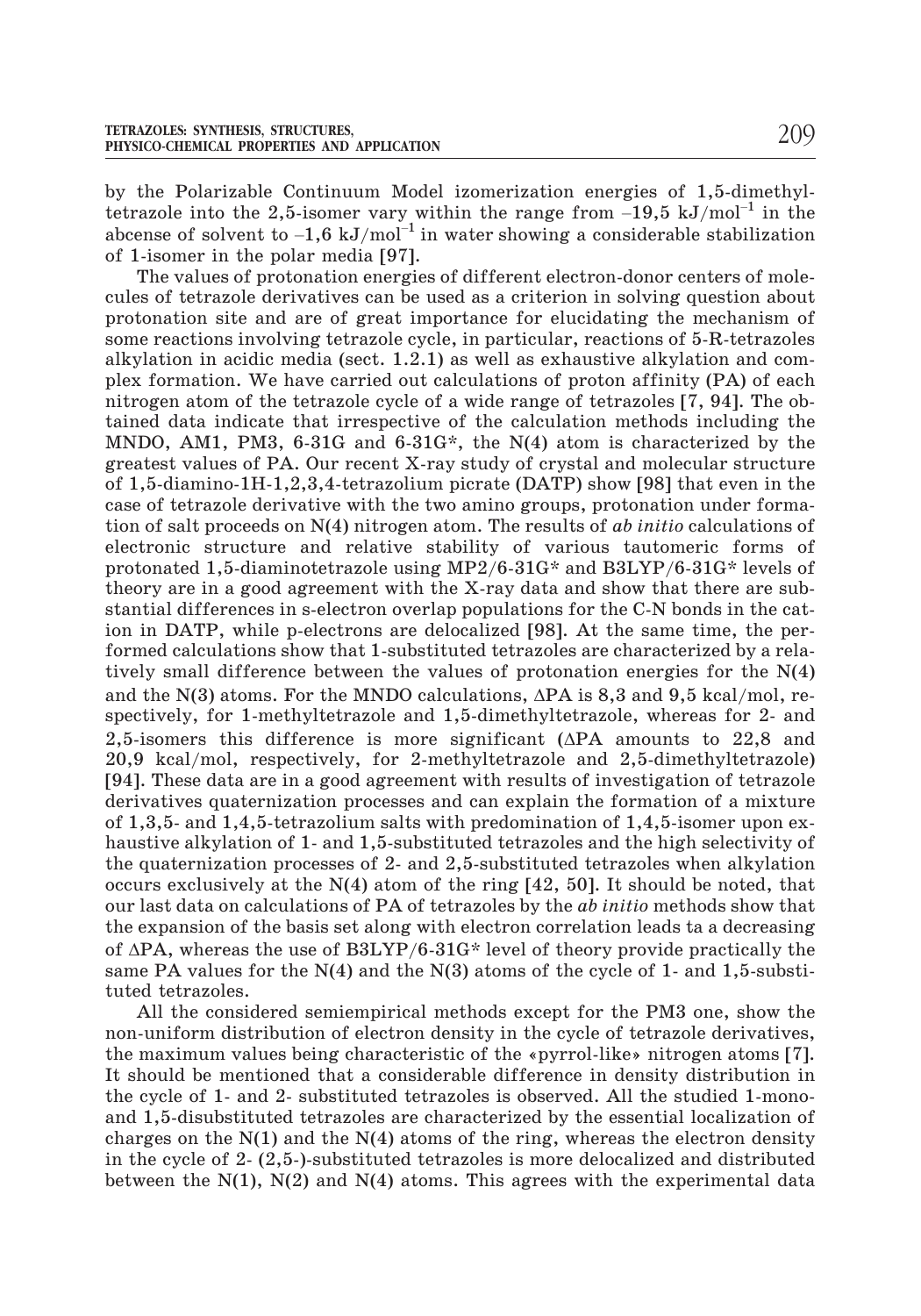and testify to a larger polarity of 1-substituted tetrazoles and more uniform distribution of bond lengths in the cycle of 2-substituted tetrazoles. Moreover, a significant localization of charges on the  $N(1)$  and the  $N(4)$  atoms of the ring of 1and 1,5-substituted tetrazoles accounts, to a certain degree, for their high reactivity in exhaustive alkylation [7, 42] and complex formation [10, 11, 29, 30] rections. We have established a reliable correlation between the MNDO-calculated  $\pi$ -charges of nitrogen atoms and the chemical shifts of these atoms in  $^{15}N$  NMR spectra. For the series of 1-alkyl(alkenyl)-tetrazoles, this dependence is described by the equation:

$$
\delta(^{15}N) = (-317, 3 \pm 14, 1)p_{\alpha} + (349, 3 \pm 17, 9)
$$
  
r = 0,979, S = 12,7, n = 24

An inclusion of 2-isomers and disubstituted derivatives of tetrazole in this series leads to a considerable decrease of the correlation coefficient:

$$
\delta(^{15}N) = (-230.9 \pm 17.4)p_{z} + (237.2 \pm 22.4)
$$
  
r = 0.861, S = 27.1, n = 64

The deterioration of correlation is probably because, in this case, the charge characteristics of isolated molecules are compared with chemical shifts of nitrogen atoms in solutions where the phenomena of association and specific solvation of molecules that show up differently for tetrazoles with substituents in different positions of the cycle takes place [7, 99, 100].

We have established also a good correspondence between changes of the net effective charges on vinyl carbon atoms of vinyltetrazoles and their chemical shifts in <sup>13</sup>C NMR spectra [47, 50, 64, 99]. In general, the presence of the above correlations show that among the semiempirical methods, the MNDO one makes it possible to describe the electronic structure of tetrazole derivati tions show that among the semiempirical methods, the MNDO one makes it possible to describe the electronic structure of tetrazole derivatives with sufficient accuracy. At the same time, a systematical study of electronic and spatial structure of a series of 1-, 2-, 5-vinyltetrazoles and 2-(1-methylvinyl)tetrazoles using a set pirical approaches are suitable for the correct description of the dependencies of energetic and geometric characteristics of the considered alkenyltetrazoles on the dihedral angle between the vinyl group and the plane of the tetrazole cycle. The MP2/6-31G\*\* and MP2/6-31G\*\*//HF/6-31G\* levels of theory provide the correct prediction of alkenyltetrazoles spatial structure, the equilibrium content of S-cisand S-trans-conformers for 2-alkyl-5-vinyltetrazoles [101] and 2-vinyl-5-R-tetrazoles [102] being not essentially depend on the nature and the size of the substituent in the cycle, whereas in the case of 1-vinyl-5-R-tetrazoles, the equilibrium content of  $S\text{-trans}(R)$ -conformer increase with the size of the substituent and the relative conjugation energies in molecules decrease as the electron-accepting properties of the substituent increase [103].

A variety of properties of tetrazole derivatives are conditioned by their high polarity determined by dipole moments which differ significantly for 1- and 2-substituted tetrazoles. One can expect that the semiempirical methods predicting adequately the electron density distribution should provide the correct evalu-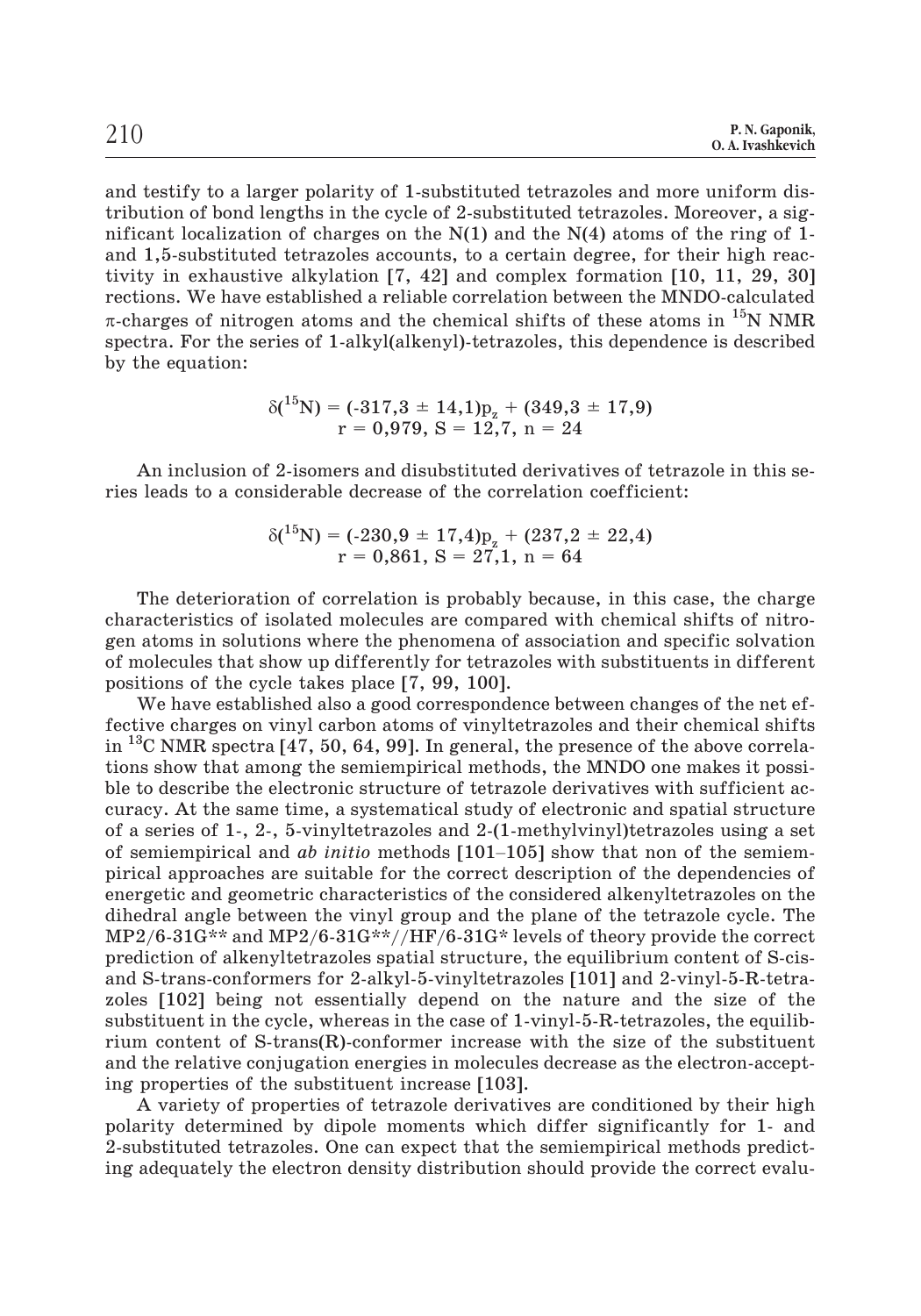ation of dipole moments of tetrazole derivatives. The obtained using the MNDO and MNDO/M methods data show [7, 94] the tendency for a decreasing of dipole moments values when introducing the electron-accepting substituents into 1- and 5-positions of 1-substituted tetrazoles. This is agree with the direction of the dipole moment vector from the  $N(1)$  to the  $N(3)$  atom, whereas this one for the corresponding 2-isomers is directed from the  $N(2)$  to  $N(4)$  atom. Hence it follows that the introduction of electron-accepting substituents into the «5» position of the ring of 2-substituted tetrazoles should increase their dipole moments and the cases possible where, contrary to popular opinion, the dipole moments of 2-substituted tetrazoles can exceed those of the corresponding 1-isomers. We have carried out calculations of dipole moments of a wide variety of tetrazoles and have revealed that 2,5-disubstituted tetrazoles containing the  $CF_3$  group at the position «5» of the ring are characterized by the larger values of dipole moments than the corresponding 1-isomers [7].

We have calculated the energies of heterolytic breakdown of C-H bond (deprotonation energies) for a series of N-substituted tetrazoles as well as the geometrical and electronic parameters of structural realignment of molecules caused by the deprotonation [7]. The obtained data suggest a larger stability of carbanions corresponding 1-isomers [7].<br>
We have calculated the energies of heterolytic breakdown of C-H bond<br>
(deprotonation energies) for a series of N-substituted tetrazoles as well as the geo-<br>
metrical and electronic parameters which is in agreement with larger deprotonation energies of 2-substituted (deprotonation energies) for a series of N-substituted tetrazoles as well as the geo-<br>metrical and electronic parameters of structural realignment of molecules caused<br>by the deprotonation [7]. The obtained data suggest a oms of the ring of N-substituted tetrazoles and their changing upon the deprotonation depending on the nature of the substituent correlate with changing in their kinetic C-H acidity. Moreover, for a series of 1-monosubstituted tetrazoles, a reliable linear correlation have been established between the calculated using some semiempirical methods values of deprotonation energies and the exponent of the rate of H/D exchange.

In recent years, ab initio methods were used for the calculation of electronic and magnetic characteristics of complexes of of copper(II) chloride with some 1-substituted tetrazoles including the evaluation of energies of ferro- and antiferromagnetic ordering [106] and for the estimation of electronic structure of a series of 5-R-tetrazolate anions as well as of spatial structure of polymeric chain formed by  $Co^{2+}$  ions and 5-methyltetrazolate anions [13].

The obtained data show that some of the semiempirical methods provide a correct evaluation of various characteristics of tetrazole derivatives including enthalpies of formation, dipole moments, geometrical parameters of the tetrazole cycle and spatial structure of molecules. However, non of them provide a good agreement between the calculated and the experimental data for all the considered characteristics simultaneously. MNDO is the most all-purpose method, whereas AM1 is the best suited for calculations of geometrical parameters and spatial structure of molecules. PM3 method gives the best agreement for heats of formation but nusjuges the charge distribution in molecules of tetrazoles as well as their dipole moments. An analysis of applicability of *ab initio* calculations for studying the energetic characteristics of tetrazoles show that the correct data can be obtained when using 6-31G\* or 6-31G\*\* theory levels with MP2 electron correlation.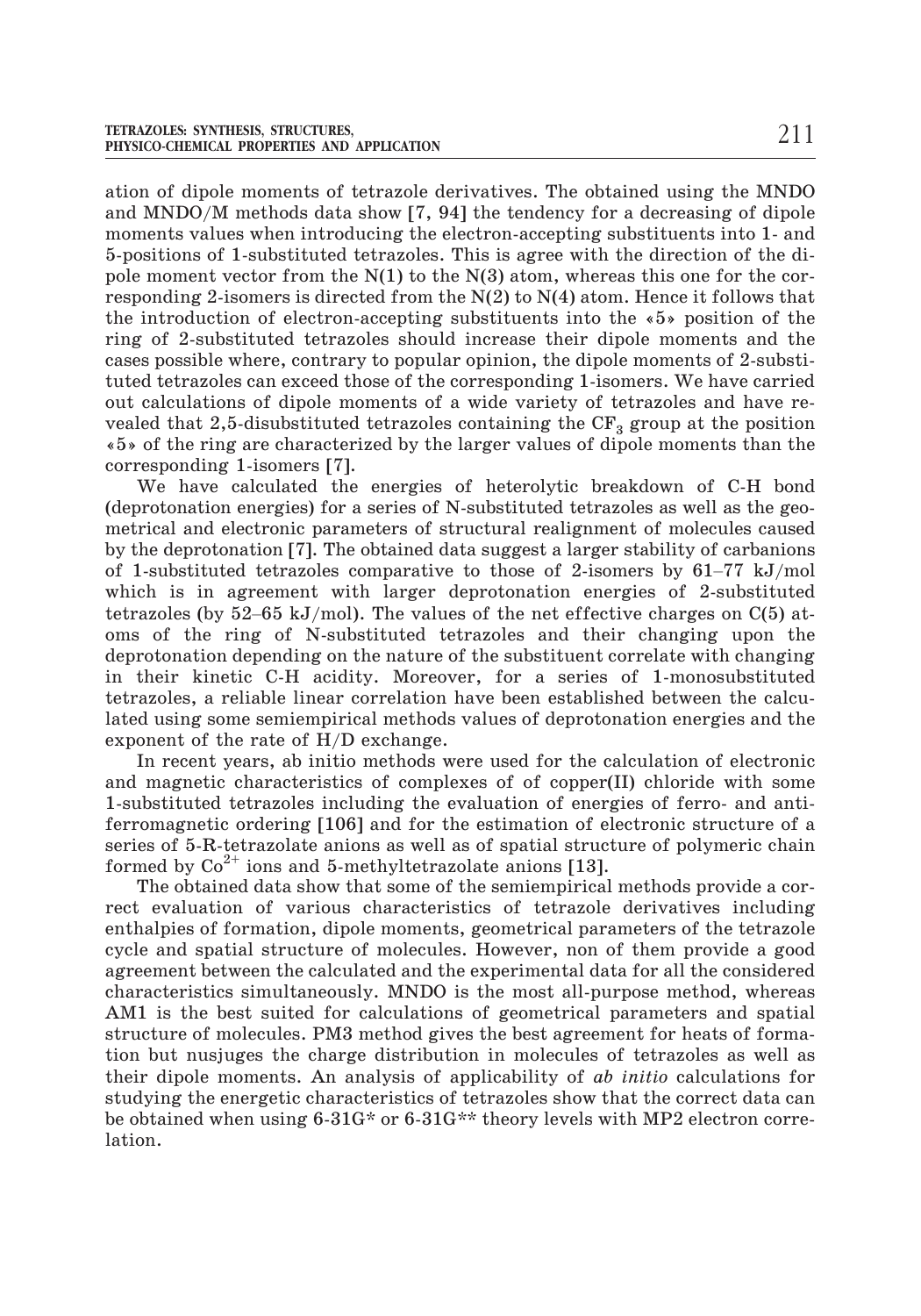# **2.2. X-ray analysis of tetrazoles**

The single crystal X-ray analysis of more than 30 tetrazole derivatives including 1-, 2- and 5-substituted tetrazoles, tetrazolium salts and complexes has been **2.2. X-ray analysis of tetrazoles**<br>The single crystal X-ray analysis of more than 30 tetrazole derivatives includ-<br>ing 1-, 2- and 5-substituted tetrazoles, tetrazolium salts and complexes has been<br>carried out [28–30, 36, cristal and molecular sructure of complexes of these types has been revealed. In contrast to 2-monosubstituted tetrazoles, the corresponding 1-isomers are characterized by the presence of well defined intermolecular  $C_{(5)}$ -H... $N_{(4)}$  hydrogen bonding which determine the peculiarities of structure of formed polymeric chains. The exhaustive alkylation of tetrazoles is accompanied by the redistribution of bond lengths in the ring and by equalizing of  $\rm N_{(1)}\text{-}C_{(5)}\text{=}N_{(4)}$  and  $\rm N_{(1)}\text{-}N_{(2)}\text{=}N_{(3)}$  bond orders in 1,4- and 1,3-substituted salts accordingly. These results along with the NMR and quantum-chemical calculations data indicate the presence of appreciable conjugation within the mentioned fragments. 2-Substituted tetrazoles and 1,3-disubstituted tetrazolium salts are characterized by a larger range of angles bond lengths in the ring and by equalizing of  $N_{(1)}-C_{(5)}=N_{(4)}$  and  $N_{(1)}-N_{(2)}=N_{(3)}$  bond orders in 1,4- and 1,3-substituted salts accordingly. These results along with the NMR and quantum-chemical calculations data tron-accepting substituents in the ring), whereas the corresponding values for variation in the cycle amounting to  $102\div 115^0$  (100–116<sup>0</sup> for compounds with elec-1-substituted tetrazoles and 1,4-disubstituted salts account for  $105-111^0$ .

In all the considered substances the tetrazole ring is essentially of planar with mean deviation from the least-square plane of atoms is not exceed 0,004 A. Substituents also lie in the ring plane and the corresponding atoms are characterized by the planar triangle bonds configuration, where the sum of angles at these atoms amounts to  $360^0$ .

The importance of investigations of structure of complexes of N-substituted tetrazoles with salts of transition metals is conditioned primarily by the searching of correlations between peculiarities of structure and magnetic properties in the novel group of low-temperature ferromagnets of general formula Cu(1-R-tetrazole)<sub>2</sub>Cl<sub>2</sub> [74, 75, 77, 78]. It has been shown that the copper(II) ion in such complexes possesses an octahedral coordination environment and the ligands molecules are linked via  $N_{(4)}$  atom of the tetrazole cycle. The ligands with voluminous substituents  $(R=t-Bu,$  mesytyl) are characterized by cis-coordination [85, 86] whereas those with  $R = Et$ , allyl, azidoethyl possess trans-coordination [77, 78, 82]. Complexes with ligands coordinated in cis-position form chain polymeric structures in which chains are linked together by Van der Waals interactions only. Both chain-polymeric and polymeric layered structures are formed by -Cl-Cu-Cl- bonding.

The study of structure of complexes of copper(II) chloride with 2-ethyltetrazole has demonstrated for the first time that this compound acts as bidentate bridging ligands coordinating by the  $N_{(4)}$  and  $N_{(1)}$  atoms which leads to formation of layered polymeric structures at the expence of bridging tetrazole heterocycles [89].

A number of complex of non-usial composition has been synthesized and studied including Cu<sub>3</sub>(2-allyltetrazole)<sub>4</sub>Cl<sub>6</sub> [88], [Cu(1-phenyltetrazole)<sub>5</sub>BF<sub>4</sub>]BF<sub>4</sub> [81], and CuLCl<sub>2</sub>, where  $L = 2$ -tert-bytyltetrazole [87], 1-methyl-5-dimethlaminomethyltetrazole [84].]

Binuclear tetrazoles act primarily as chelating and bridging ligands. The structure of a variety of such type substances has been studied [29, 30, 83].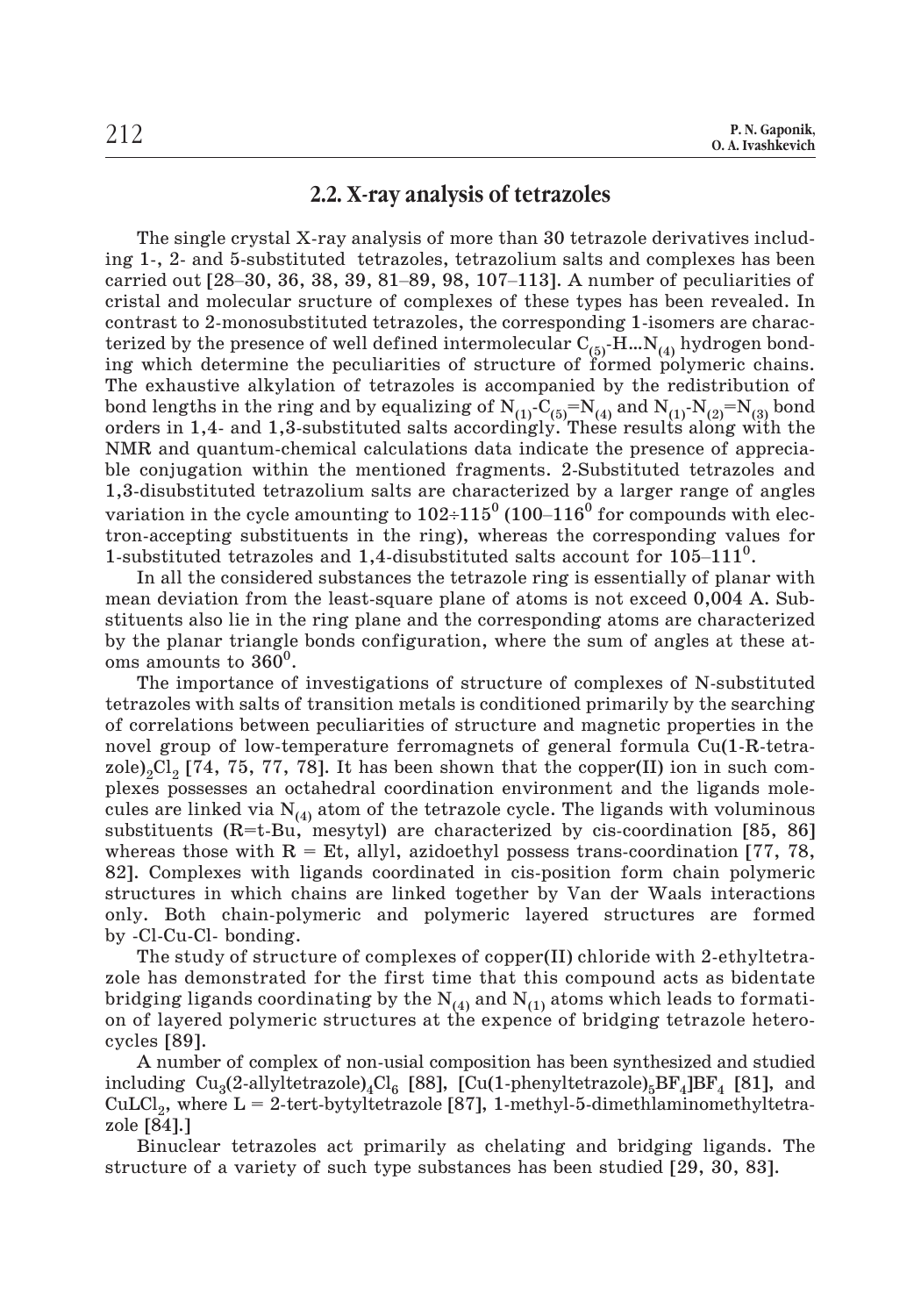## **2.3. Spectroscopic study of tetrazoles**

The obtained data on the electron density distribution in the ring of 1- (1,5-) and 2- (2,5)- substituted tetrazoles suggest a sufficient difference in some spectral parameters of the mentioned tetrazole derivatives. This can be used for both the evaluation of their reactivity and identification. Therefore, it seemed expedient to carry out a systematical study of vibrational and NMR spectra of a wide range of tetrazoles.

For the correct assignment of the absorption bands of the ring in IR spectra of tetrazole derivatives, we carried out a comparative study of the theoretical and the experimental spectra of tetrazole and deuteriotetrazole [114], tetrazolate-anion (the experimental spectra of tetrazolates of ammonium, alkali and earth-alkali metals have been analyzed) [115], as well as of a series of N-substituted [116] and 5-substituted [117] tetrazoles. The theoretical study included calculations of distribution of potential energy of vibrations which is necessary for the quantitative evaluation of the contribution of one or another type of vibrations into the spectroscopic pattern. Besides, a systematical analyses of the experimental IR spectra of 1- and 2-alkyltetrazoles with  $R=CH_3+n-C_8H_{17}$  and their complexes with some Cu(II) salts [72], vinyltetrazoles [47] and some other tetrazole derivatives [11, 29, 76, 79, 80, 90] have been studied.

The obtained data allowed us to reveal several features, peculiar to the IR spectra of tetrazoles. Firstly, a mixing of different types of vibrations is observed for all the absorption bands attributed to the tetrazole cycle. Only in specific cases, one can identify the frequences characterized by the predomination of contribution of definite type of vibrations into the distribution of their potential energy. Within the tetrazole-N-substituted tetrazoles series, among them are the stretching vibrations of C-H bonds which appear at  $3100-3145$  cm<sup>-1</sup> and spectra of centrazoles. Firstly, a mixing of different types of vibrations is observed<br>for all the absorption bands attributed to the tetrazole cycle. Only in specific<br>cases, one can identify the frequences characterized deformation vibrations  $\rho_{N,H}$  are the most characteristic by the frequency. Secondly, in spite of sufficient differences in the force field of molecules of 1- (1,5-) and 2- (2,5)- substituted tetrazoles determined by features of electron density distribution in the cycle, the IR spectra of both 1- and 2-substituted tetrazoles contain, as a rule, a closely related set of absorption bands attributed to the tetrazole cycle which differ mainly by the intensity distribution. Nevertheless, the detailed analysis of IR spectra of individual and coordinated N-monosubstituted tetrazoles allow us to establish that absorption bands at  $1204-1309$   $\mathrm{cm}^{-1}$  and  $1273-1289$   $\mathrm{cm}^{-1}$ in spectra of 1- and 2-monosubstituted tetrazoles, respectively, determined mainly by the stretching vibrations of the cycle N-N bonds. In spectra of individual 1-monosubstituted tetrazoles,  $v_{N-N}$  appear as a set (2÷4) of bands of low intensity, whereas in spectra of individual and coordinated 2-isomers,  $v_{N-N}$  is recorded<br>as a singlet. These features permit one to identify the position of the substituent<br>in the tetrazole cycle of isomers.<br>The IR spectra o as a singlet. These features permit one to identify the position of the substituent in the tetrazole cycle of isomers.

The IR spectra of 1-methyl-5-vinyltetrazole (1-MVT) and 2-methyl-5-vinyltetrazole (2-MVT) were found to contain absorption bands at  $1098 \text{ cm}^{-1}$  and  $735 \text{ cm}^{-1}$ , correspondingly, which are characteristic of only each isomer. This allowed us to elaborate the method for the determination of the content of 1-MVT and 2-MVT chains in their copolymers which are of great practical importance, because the commonly used elemental analysis is unsuitable in this case [118].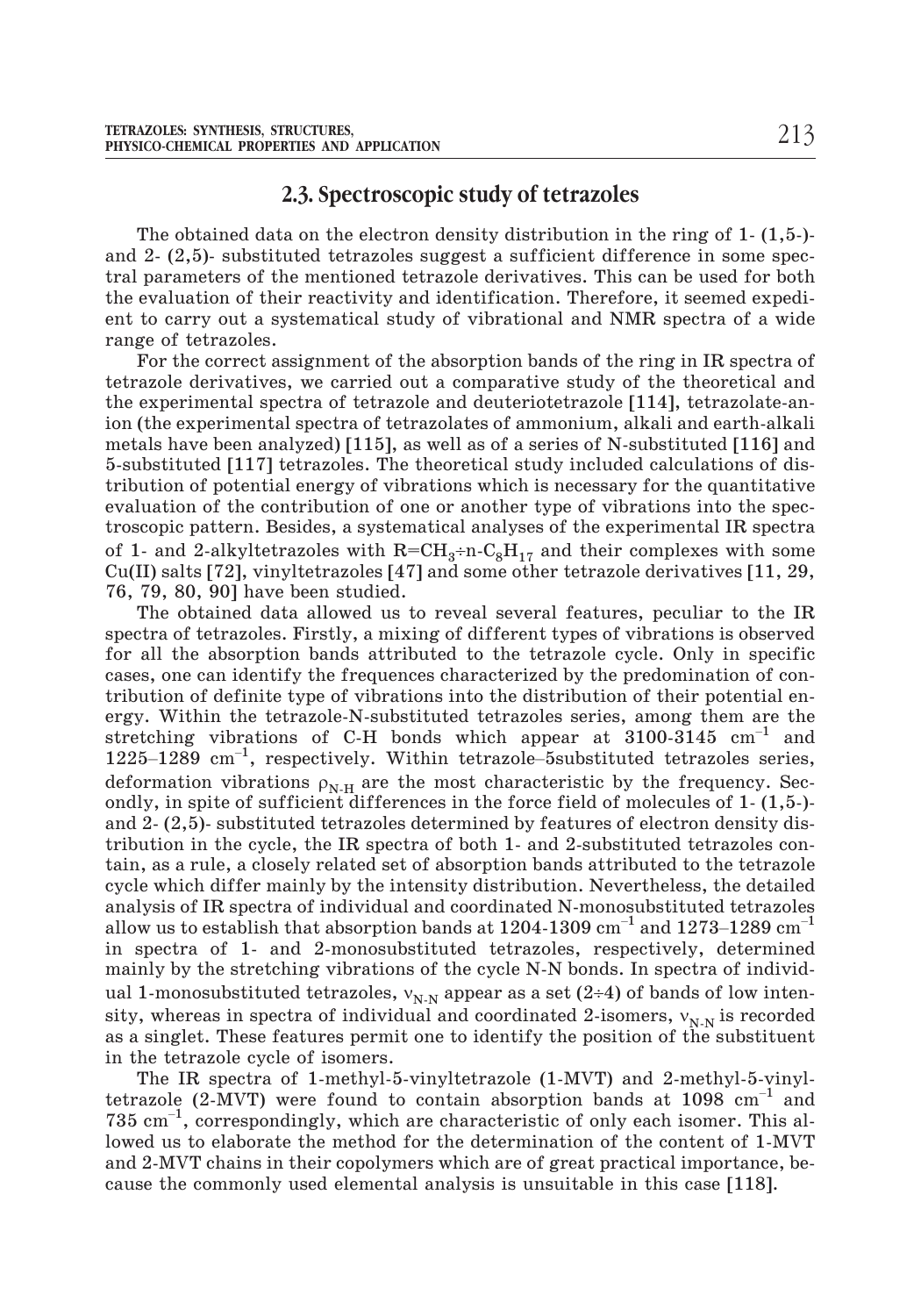The performed analysis allowed to refine and to identify a number of absorption bands in the IR spectra of tetrazole and some its derivatives. In particular, it P.N.Gaponik,<br>
0.A.Ivashkevich<br>
The performed analysis allowed to refine and to identify a number of absorp-<br>
tion bands in the IR spectra of tetrazole and some its derivatives. In particular, it<br>
has been shown that the b solely by the  $v_{C=N}$  and  $v_{N=N}$  vibrations rather then by  $\delta_{N-H}$  ones as expected previously. The assignment has been carried out also for absorption bands at The performed analysis allowed to refine and to identify a number of absorp-<br>tion bands in the IR spectra of tetrazole and some its derivatives. In particular, it<br>has been shown that the band at 1570 cm<sup>-1</sup> in the IR spec and alkali metals [115], which are considered earlier for sodium tetrazolate as combined bands. A special experiments on the temperature dependence of the maxima and the shape of absorption bands in IR spectra of ammonium tetrazolate in the crystal state and in the melt when using different samples (pellets with KBr, emulsions with Vaseline oil) allow one to conclude that the considered bands are determined by the influence of salts crystal lattice [115].

The data of  ${}^{1}H$  and  ${}^{13}C$  NMR spectra allow one to clearly recognize the isomeric N-monosubstituted tetrazoles. The chemical shifts (CSs) of the cycle carbon atoms in the <sup>13</sup>C NMR spectra were found to be acutely sensitive to the isomer type. The CSs of 2-monosubstituted tetrazoles are displaced to a weak field by  $10,4\pm1,8$  ppm comparative to those of the corresponding 1-is type. The CSs of 2-monosubstituted tetrazoles are displaced to a weak field by  $10,4\pm1,8$  ppm comparative to those of the corresponding 1-isomers, the nature of the N-substituent being exert insignificant influence on CS values. For a rich series of 1-monosubstituted tetrazoles, CS values of the cycle carbon atom appear values amount to 152-154 ppm [99, 119]. In the case of 1,5- and 2,5-substituted tetrazoles, CS of the cycle carbon atom depends substantially on the nature of the substituent being exert insignificant inf<br>the N-substituent being exert insignificant inf<br>ries of 1-monosubstituted tetrazoles, CS value<br>within 140–145 ppm, whereas in the case of 2<br>values amount to 152-154 ppm [99, 119].

The CSs of hydrogen atom at the carbon atom of the tetrazole cycle in <sup>1</sup>H NMR spectra are displaced to a weak field comparative to those of the corresponding 2-isomers [99]. However, CSs of these atoms in the case of 1-isomers, in contrary to 2-isomers, depend significantly on the nature of solvent and, in some cases, on the solution concentration. This is conditioned by the ability of molecules of 1-substituted tetrazoles to association and specific solvation [99, 100].

The obtained data on <sup>13</sup>C NMR spectra of tetrazolium salts  $[42, 50]$  show the significant difference between CSs of the cycle carbon atom of 1,4- (1,4,5)- and 1,3- (1,3,5)-substituted tetrazolium salts identical to that for N-substituted tetrazoles.

An analysis of <sup>1</sup>H and <sup>13</sup>C NMR spectra of a wide series of p- and m-substituted 1-phenyltetrazoles and the establishment of linear correlations  $(r\geq 0.992)$  between the CSs of C(5)-H proton and CSs of protons of phenyl groups allowed us to evaluate precisely the Hammett constants  $\sigma_{\rm m}{=}0,53{\pm}0,04;$   $\sigma_{\rm p}{=}0,50{\pm}0,04;$   $\sigma_{\rm I}{=}0,56{\pm}0,03$  and tetrazoles.<br>
An analysis of <sup>1</sup>H and <sup>13</sup>C NMR spectra of a wide series of p- and m-substitut<br>
1-phenyltetrazoles and the establishment of linear correlations (r≥0,992) betwe<br>
the CSs of C(5)-H proton and CSs of protons o

The data of <sup>13</sup>C NMR spectra of a series of 1- and 2-alkyl(allyl)-tetrazoles and the comparison of CSs of carbon atoms of alkyl substituents with CSs of the corresponding atoms of unsubstituted alkanes allowed one to estimate the values of increments of N-tetrazolyl groups which amount to  $\alpha = +36,3\pm 2,0; \beta = +9,1\pm 1,5;$  $\gamma = -3,3 \pm 1,1$  for the 1-tetrazolyl group and  $\alpha = +40,8 \pm 1,3$ ;  $\beta = +8,1 \pm 1,2$ ;  $\gamma = -3,4 \pm 1,1$ for the 2-tetrazolyl group. The obtained values are close to those of NHR and  $NR_{2}$ groups, respectively [99].  $\gamma$ =-3,3±1,1 for the 1-tetrazolyl group and  $\alpha$ =+40,8±1,3;  $\beta$ =+8,1±1,2;  $\gamma$ =-3,4±1,1 for the 2-tetrazolyl group. The obtained values are close to those of NHR and NR<sub>2</sub> groups, respectively [99].<br>The results of quant

The results of quantum chemical calculations of electronic and spatial structure of 1-, 2- and 5-vinyltetrazoles are in a good agreement with the data on CSs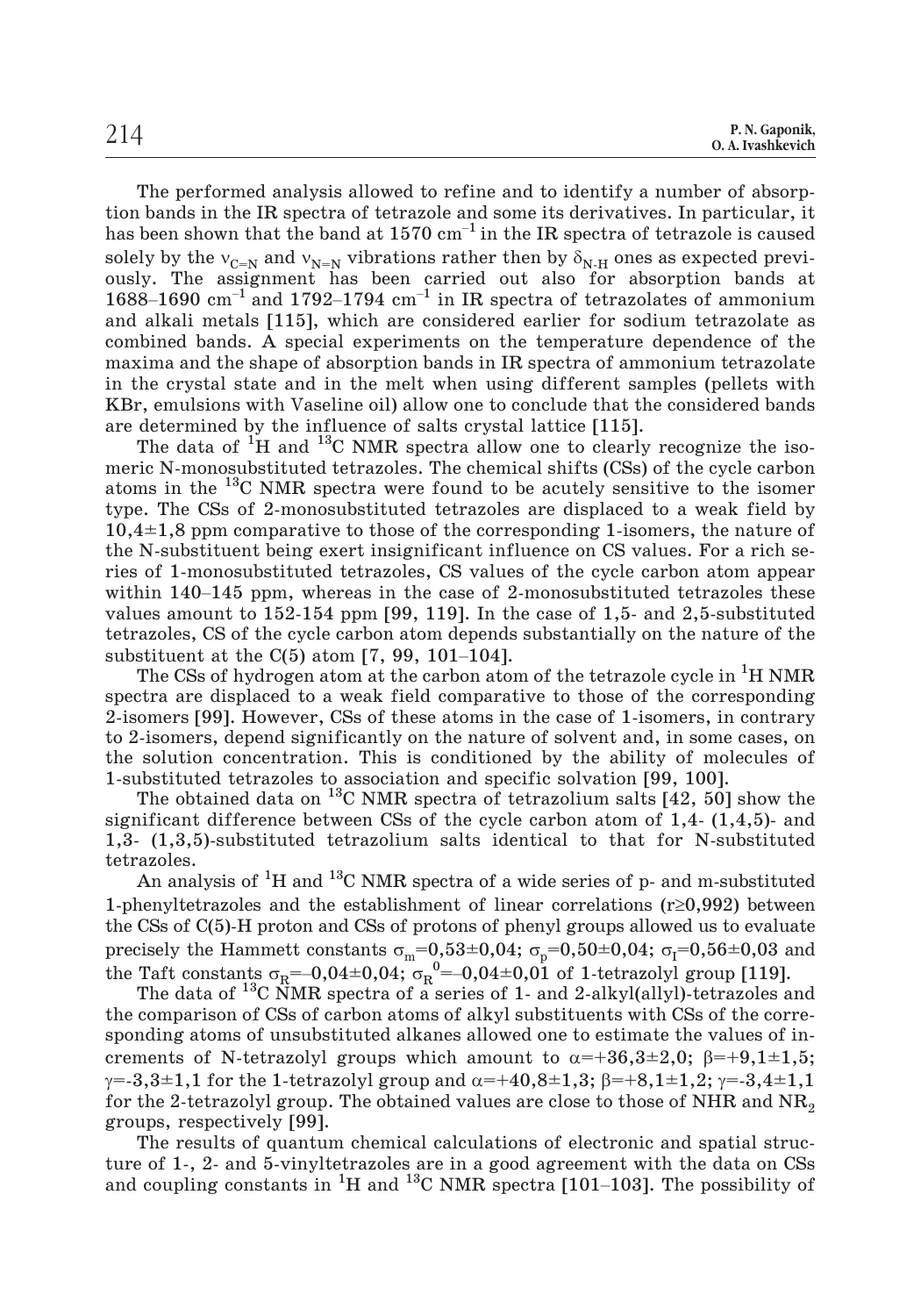predicting of reactivity of vinyltetrazoles in radical polymerization based on the data of their <sup>1</sup>H and <sup>13</sup>C NMR spectra have been shown [47, 60, 64].

 $15N NMR$  spectroscopy was used in our investigations to obtain the direct evidences of the position of reaction proceeding upon protonation, quaternization and formation of complexes  $[7, 120]$ . The most displacement of CS of N(4) of the tetrazole cycle comparative to those of other nitrogen atoms under the addition of phenole, acetic and sulphuric acids as weel as  $\mathrm{AIEt}_3$  show that the protonation and the formation of donor-acceptor bond occur on the position «4» of the ring. The displacement of N(4) CS to a strong field is in agreement with the data of quantum-chemical calculations predicting an increasing of p-electron density on the N(4) atom under protonation. Acetic acid and phenole displace the N(4) CS of 1-butyletrazole by 5–10<br>acetic and sulphuric acids as weel as AlEt<sub>3</sub> show that the protonation and the forma-<br>tion of donor-acceptor bond occur on the position  $*4*$ ppm. This indicates that acidic-basic interaction comes to rest at the stage of formation of complexe at the expence of hydrogen bond. In the case of sulphuric acid, the displacement by 96 ppm corresponds to full protonation of the N(4) atom. The same displacement is observed for quaternized nitrogen atom [42]. The formation of commation. Acetic acid and phenole displace the  $N(4)$  CS of 1-butyltetrazole by 5–10 ppm. This indicates that acidic-basic interaction comes to rest at the stage of formation of complexe at the expence of hydrogen bond. In formation of sufficiently strong donor-acceptor bond.

Based on the analysis of  $15N$  NMR spectra of a wide range of N-substituted tetrazoles we got the conclusion about the misinterpretation of the data of  $^{15}N$ NMR spectra of 2,5-disubstituted tetrazoles and carried out the correct assignment of CSs of these substances [120].

### **2.4. Thermal decomposition of tetrazoles**

Tetrazole and its derivatives possess a unique combination of properties. In spite of large positive enthalpies of formation [95, 96], they exhibit surprisingly high thermal stability and have the highest content of nitrogen among all organic substances (for example, 82,3 wt.% for 5-aminotetrazole and 84,0 wt.% for 1,5-diaminotetrazole. Therefore, tetrazoles are prospective materials for generation of nitrogen, as blowing agents, solid propellants and other combustible and thermally decomposing systems. However, until to the beginning of our investigations in this field, the information concerning the thermal changes of tetrazoles was restricted mainly by the data on decomposition of separate representatives of 5-, 1,5- and 2,5-substituted tetrazoles [121]. Besides, a comprehensive study of the thermal decomposition of tetrazole derivatives was also of great interest in connection with their ability to formation of different isomeric forms determined by the prototropic, ring-chain and amino-imino isomerism and the possibility of the elucidating the role of structural specificities on thermal changes.

The ability of tetrazoles to isomerism as well as their volatility and explosiveness make difficult the experimental study of thermal transformations of these compounds [121]. Because of this, a wide variety of methods was used allowing to study the thermal decomposition of tetrazoles both in condensed and in gaseous states and to determine the composition of solid and volatile study the thermal decomposition of tetrazoles both in condensed and in gaseous states and to determine the composition of solid and volatile products of thermal degradation. The peculiarities of the experimental procedures and calculations of kinetic parameters of thermolysis of tetrazole and its derivatives are presented in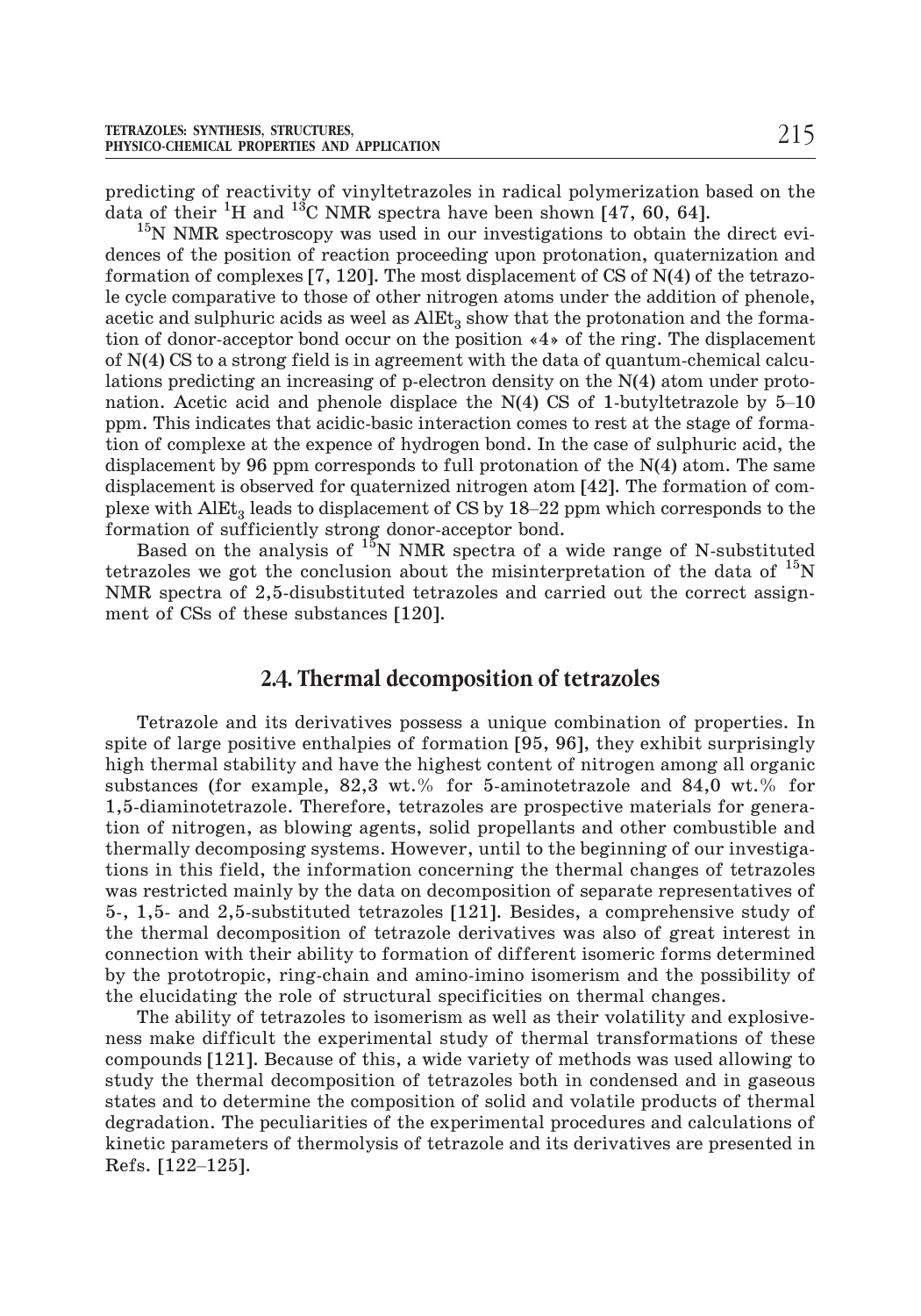#### **2.4.1. Thermolysis of tetrazole**

It should be stated [122, 123, 126], that unsubstituted tetrazole thermolysis, both in a melt and in the gaseous state, proceeds mainly through elimination of a nitrogen molecule, but in the melt the nitrogen is eliminated predominately from the 1-H-form via the intermediate azide (scheme 29) whereas in the gaseous state it eliminates from the cyclic 2-H-form (scheme 30):



The stabilization of the intermediate products leads in both cases to formation of cyanamide followed by its thermal transformations resulting in linear polycyanamide, melamine and products of its condensation (melem, melam and melon). An insignificant part of the intermediates breaks down into hydrogen cyanide, hydrogen and nitrogen (schemes 29, 30).

Additionally, about 5 % of substrate decomposes in the melt by another mechanism with formation of hydrogen azide and hydrogen cyanide:

$$
HC-NH
$$
  
\n $N$   
\n $N$   
\n $N$   
\n $N$   
\n $N$  (31)

The evolved gaseous  $HN<sub>3</sub>$  and HCN interact with ammonia which is formed under condensation of melamine giving the corresponding salts revealed among the volatile products of thermolysis [126]. It should be noted that the composition of the tetrazole thermal decomposition products depends substantially on the experimental conditions, and can be adjusted by changing the proportion of substrate subjected to thermolysis either in the melt or in the gaseous state [126].

The obtained data are in a good agreement with results of quantum-chemical calculations of thermodynamical evaluation of the possibility of proceeding of different reactions under fragmentation of 1-H- and 2-H-tetrazoles and the most possible ways of stabilization of the formed intermediate products [127].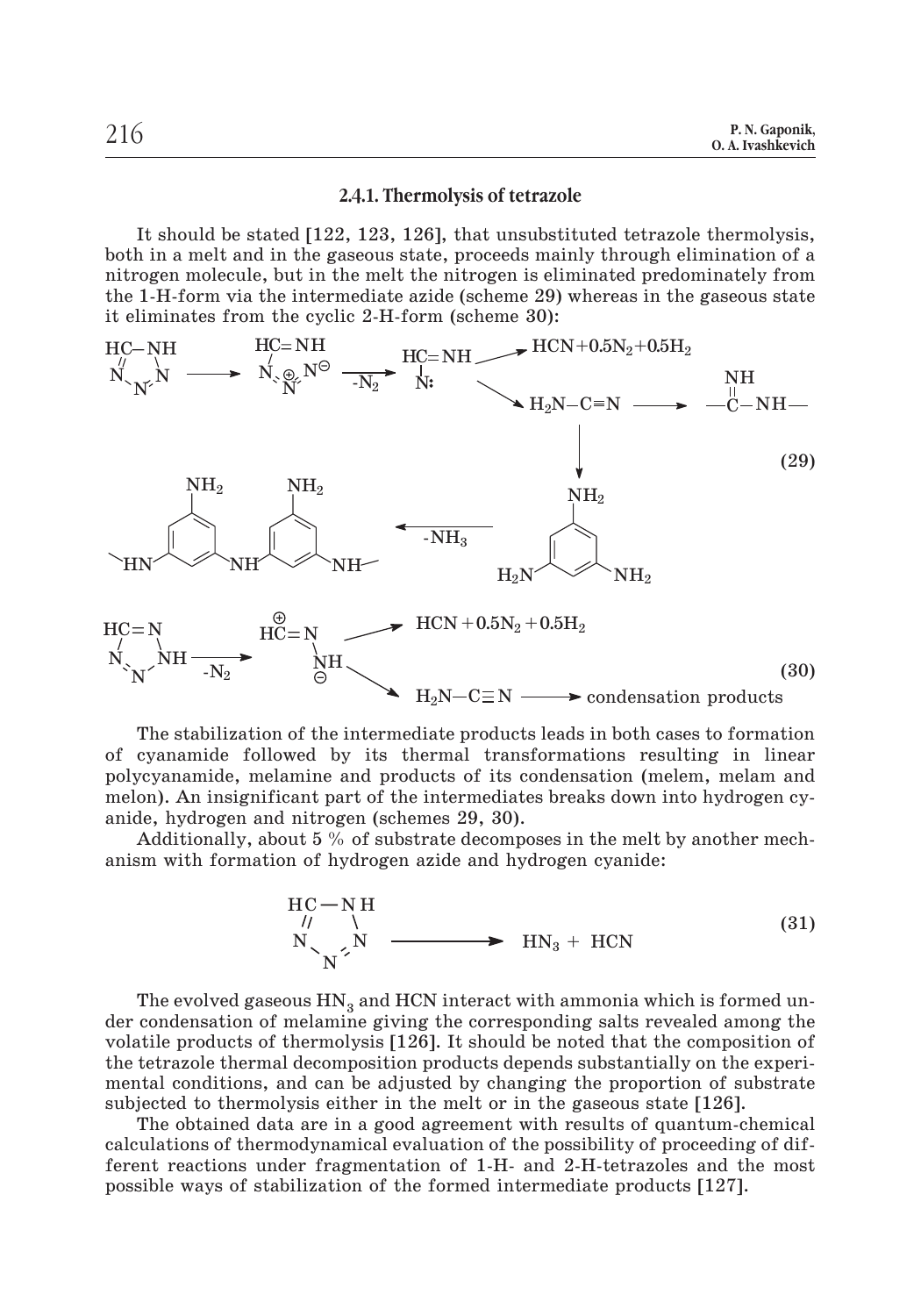#### **2.4.2. Thermal decomposition of aminotetrazoles**

The thermal decomposition of 5-aminotetrazole (AT), 1-methyl-5-aminotetrazole (MAT), 1,5-diaminotetrazole (DAT) and sodium salt of 5-aminotetrazole 2.4.2. Thermal decomposition of aminotetrazoles<br>The thermal decomposition of 5-aminotetrazole (AT), 1-methyl-5-aminotetra-<br>zole (MAT), 1,5-diaminotetrazole (DAT) and sodium salt of 5-aminotetrazole<br>(SAT) have been studied structural factors exert an essential influence on the mechanism of thermolysis of aminotetrazoles which can exit in various isomeric form according to scheme 32:



*Table 1*

**Gaseous and volatile condensed products of thermal decomposition of aminotetrazoles**

| Compound   | Gaseous products                                                                 | Volatile condensed products                                                                 |
|------------|----------------------------------------------------------------------------------|---------------------------------------------------------------------------------------------|
| $5-AT$     | $N_2$ , $HN_3$ , $NH_3$                                                          | $\rm NH_4N_3$ , melamine                                                                    |
| <b>MAT</b> | $N_2$ , HN <sub>3</sub> , NH <sub>3</sub> , HCN, CH <sub>3</sub> NH <sub>2</sub> | $\vert \text{NH}_4\text{N}_3, \text{CH}_3\text{NH}_2$ . HN <sub>3</sub> , trimethylmelamine |
| <b>DAT</b> | $N_2$ , $HN_3$ , $NH_3$ , $HCN$                                                  | $NH_4N_3$ , 1,2,4-triazole                                                                  |
| SAT        | $N_2$ , $HN_3$ , $NH_3$                                                          | $\text{NH}_4\text{N}_3$ , melamine                                                          |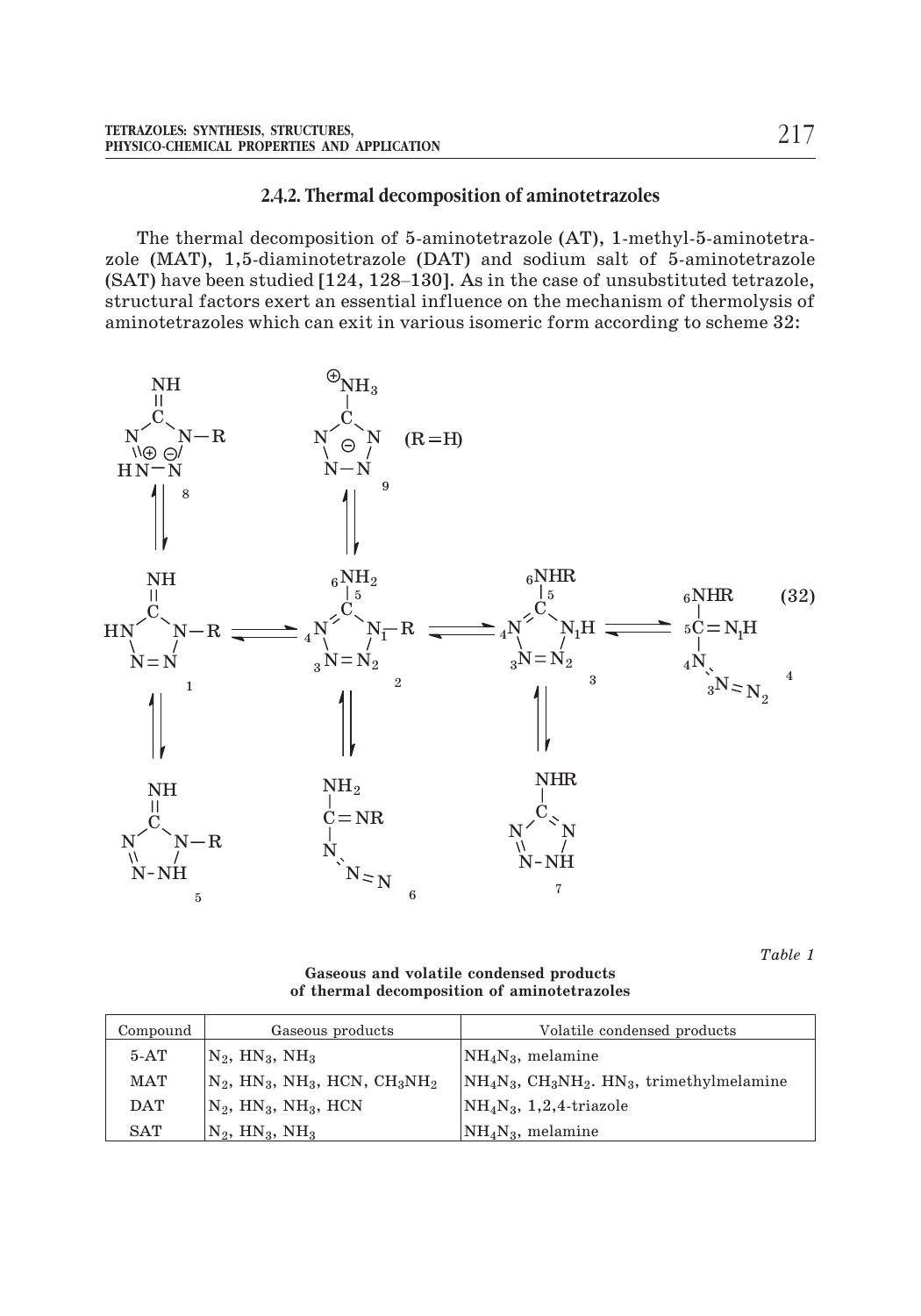Based on the content of gaseous and volatile products as well as on the composition of condensed products of thermolysis of aminotetrazoles which are presented in Tab. 1, the kinetic consideration, the results of the study of amino-imino tautomerism and the data of  $MP2/6-31G*$  calculations of the relative stability of all possible isomeric forms and MNDO calculations of bond energies in aminotetrazoles, the mechanism of their thermal decomposition has been derived [130].

Two mechanisms of splitting of the tetrazole ring are effective in aminotetrazoles: evolution of hydrogen azide from the tautomeric forms with hydrogen atom by nitrogens in the ring and evolution of nitrogen molecule from the amino-tautomeric form. The general pattern of thermal decomposition of 1-R-5-aminotetrazoles is presented on schemes 33 (R=H) and 34 (R=CH<sub>3</sub>, NH<sub>2</sub>):



In the case of AT, MAT and DAT, the thermal decomposition of the imino form starts just after the melting and results in evolution of hydrogen azide. An increase of the temperature leads to another pathway of thermal decomposition involving corresponding amino forms, which decompose with elimination of nitrogen. Similar general pattern of thermolysis is observed for SAT, however, the last starts to decompose prior melting. All aminotetrazoles produce ammonium azide, *simm*-triazines and the products of their condensation. It is interesting to note, that sodium azide is an intermediate product of the SAT thermal decomposition [129].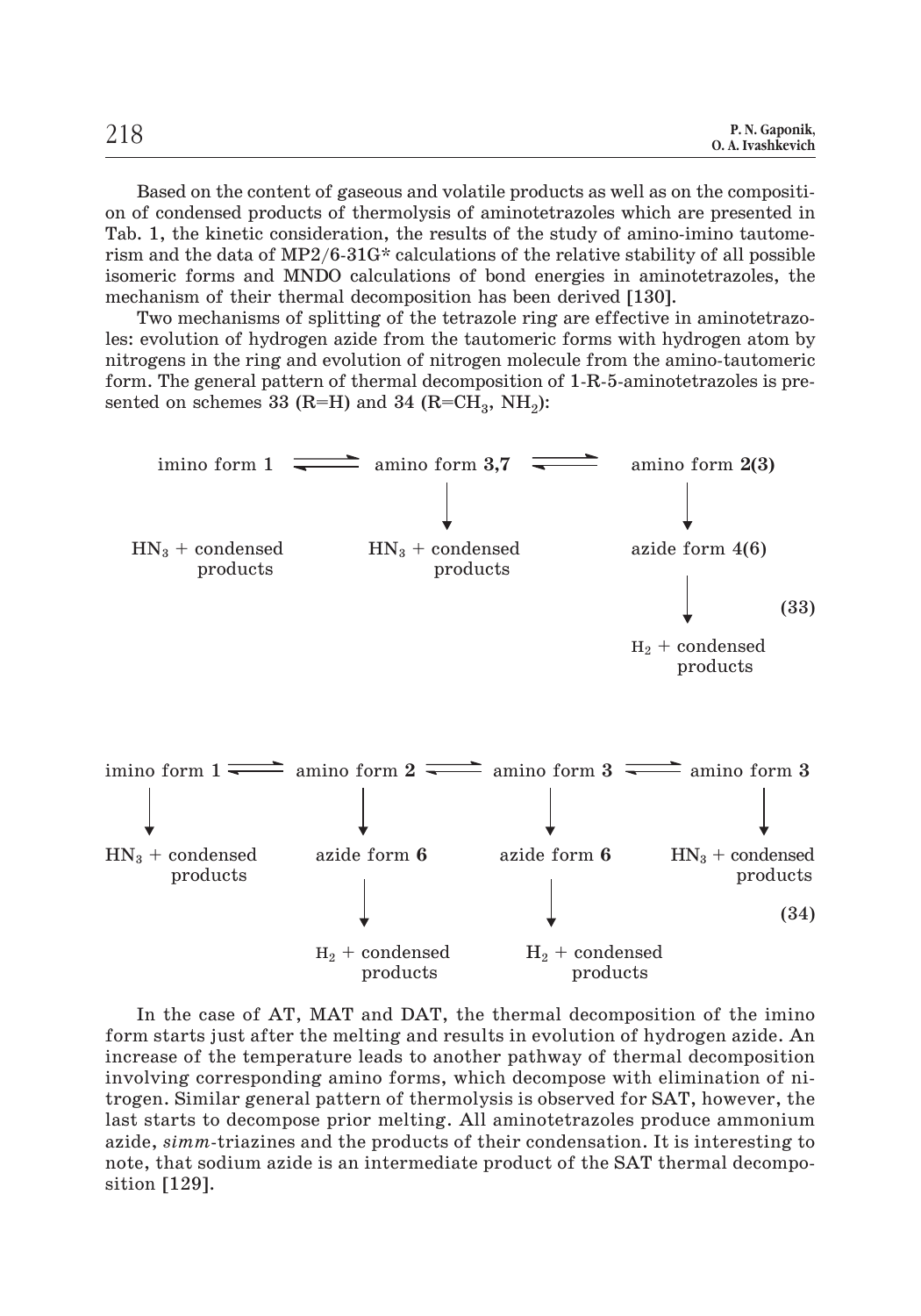The apparent activation energies of thermal decomposition of imino forms are TETRAZOLES: SYNTHESIS, STRUCTURES,<br>
PHYSICO-CHEMICAL PROPERTIES AND APPLICATION<br>
The apparent activation energies of thermal decomposition of imino forms are<br>
in the range of 180–200 kJ mol<sup>-1</sup>. Two mechanisms of splitting ring are in agreement with the data of kinetics of thermal decomposition of 5-aminotetrazoles [130]. SAT has significantly higher activation energy (about The appain<br>in the range<br>ring are in<br>5-aminotetra<br>190 kJ mol<sup>-1</sup> 190 kJ mol<sup>-1</sup>), and is more thermally stable than AT, MAT and DAT because the tetrazole ring in SAT is more aromatic then rings of other considered aminotetrazoles.

The general regularities revealed under investigation of thermal decomposition of tetrazole and aminotetrazoles have then been used when studying the thermolysis of tetrazole-containing polymers.

#### **2.4.3. Thermal decomposition of polyvinyltetrazoles**

We have studied for the first time the kinetics and the mechanism of thermal decomposition of a wide variety of tetrazole-containing polymers including poly-1-vinyl-5R-tetrazoles (I), poly-5-vinyltetrazole and poly-2-alkyl-5-vinyltetrazoles (II), copolymers of 1- and 2-methyl-5-vinyltetrazole (II) including those obtained by polymer-analogous conversions [44, 45] and some salts of poly-5-vinyltetrazole (IV):





 $R = H$ ,  $CH_3$ ,  $C_6H_5$ ,  $NH_2$   $R = 1-H$ , 2-C<sub>2</sub>H<sub>5</sub>, 2-i-C<sub>3</sub>H<sub>7</sub>, 2-t-C<sub>4</sub>H<sub>9</sub>



The data on synthesis, characterization of polymers and the peculiarities of the experimental study of their thermal decomposition are given in Refs. [131–135].

Table 2 summarizes some thermoanalytical and kinetic parameters of thermal decomposition of polyvinyltetrazoles. The obtained data point clearly to the presence of dependence of their thermal stability on the position and the nature of the substituents in the heterocycle. The introduction of substituents at the position «5» of the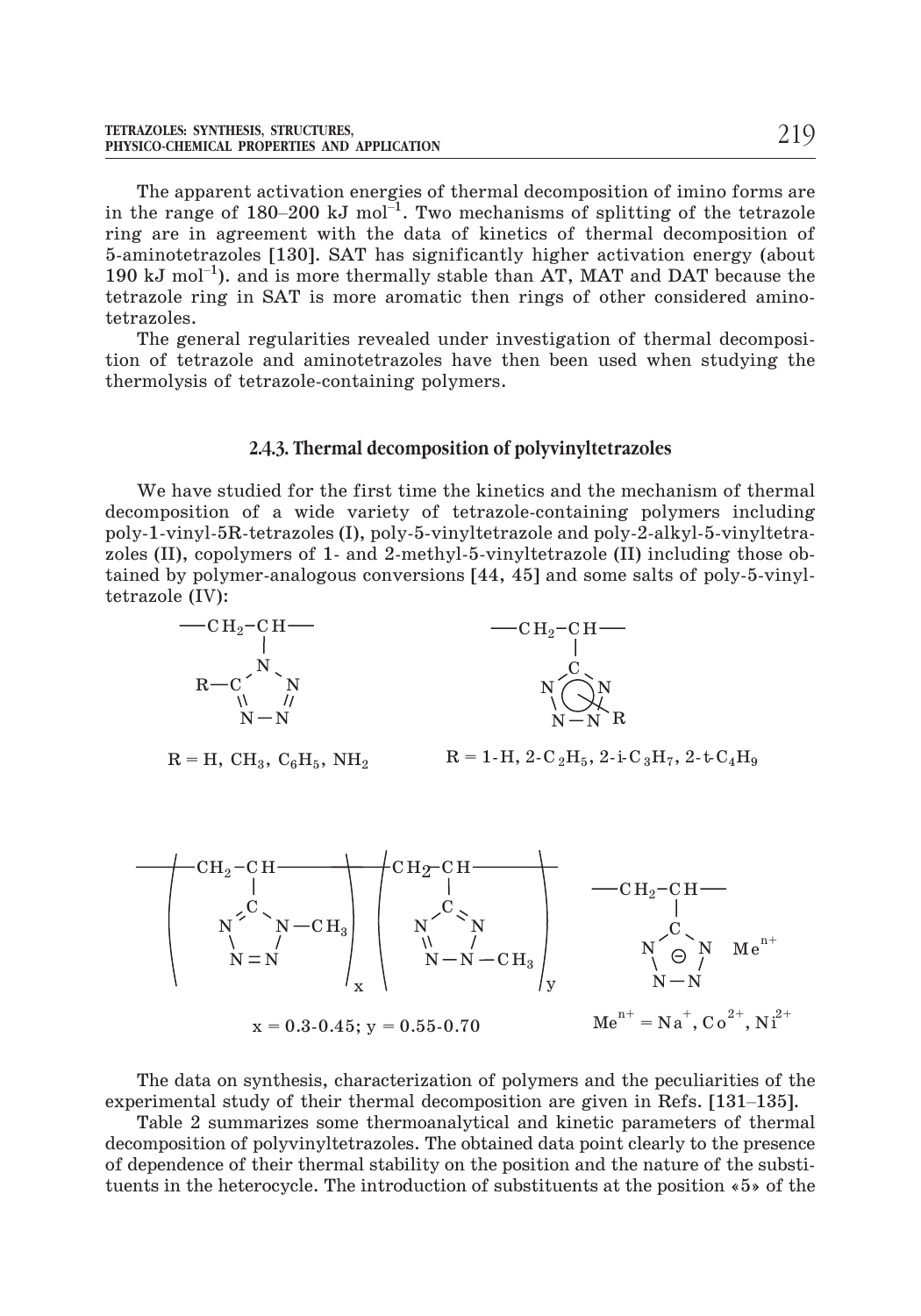ring leads to a considerable increasing of the thermal stability of poly-1-vinyl-5R-tetrazoles comparative to unsubstituted poly-1-vinyltetrazole. In contrast to other poly-1-vinyl-5R-tetrazoles, the mechanism of thermal degradation of poly-1-vinyltetrazole is not depend on the thermolysis conditions and the single gaseous products of decomposition is nitrogen [131]. In the case of  $R=Me$ , Ph, NH<sub>2</sub>, the composition of the thermolysis products is determined by the conditions of thermal decomposition. This is caused by two reasons. The first one is conditioned by the possibility of proceeding of two parallel processes: (1) fragmentation of the pendant tetrazole rings and (2) their splitting out from the macrochain resulting in formation of the corresponding 5-substituted tetrazoles followed by their thermal transformations. The last pathway is observed in the case of thermal decomposition of poly-1-vinyl-5-methyltetrazole and poly-1-vinyl-5-phenyltetrazole [134] and occurs mainly either in isothermal regimes within the temperature range corresponding to initial stage of thermolysis or under relatively low heating rates. The second process proceeds primarily at high heating rates and is accompanied by formation of unsaturated fragments in the macrochain and its partial destruction resulting in formation of aromatic structures [134].

*Table 2*

| or porvemprendence and some temazore derivances |             |                                                            |                 |                                         |  |  |  |
|-------------------------------------------------|-------------|------------------------------------------------------------|-----------------|-----------------------------------------|--|--|--|
| Compound                                        | Tdec. $(K)$ | Kinetic parameters obtained<br>from isothermal experiments |                 | Ea obtained from<br>nonisothermal expe- |  |  |  |
|                                                 |             | $E_a$ (kJ/mol)                                             | $lg A (c^{-1})$ | riments $(kJ/mol)$                      |  |  |  |
| Poly-1-vinyltetrazole                           | 453         | $148 + 9$                                                  | $13.7 \pm 1.0$  | 140                                     |  |  |  |
| Tetrazole                                       | 447         | $152.4 \pm 9.7$                                            | $14.4 \pm 2.5$  |                                         |  |  |  |
| Poly-1-vinyl-5-methyltetrazole                  | 523         |                                                            |                 |                                         |  |  |  |
| 5-Methyltetrazole                               | 465         |                                                            |                 |                                         |  |  |  |
| Poly-1-vinyl-5-aminotetrazole                   | 475         |                                                            |                 |                                         |  |  |  |
| 5-Aminotetrazole                                | 480         |                                                            |                 |                                         |  |  |  |
| Poly-1-vinyl-5-phenyltetrazole                  | 470         |                                                            |                 |                                         |  |  |  |
| 5-Phenyltetrazole                               | 488         |                                                            |                 |                                         |  |  |  |
| Poly-5-vinyltetrazole (PVT)                     | 460         | $164 = 7$                                                  | $13.8 \pm 0.8$  | 140-165                                 |  |  |  |
| Poly-1-methyl-5-vinyltetrazole                  | 540         | 99.0                                                       |                 |                                         |  |  |  |
| Poly-2-methyl-5-vinyltetrazole                  | 493         | $196 = 6$                                                  | $16.8 \pm 0.6$  | 175                                     |  |  |  |
| Poly-2-ethyl-5-vinyltetrazole                   | 495         |                                                            |                 | 180                                     |  |  |  |
| Poly-2-n-propyl-5-vinyltetrazole                | 495         |                                                            |                 |                                         |  |  |  |
| Poly-2-isopropyl-5-vinyltetrazole               | 485         |                                                            |                 | 175                                     |  |  |  |
| Poly-2-n-butyl-5-vinyltetrazole                 | 490         | $189 + 7$                                                  | $16.0 + 0.8$    |                                         |  |  |  |
| Poly-2-t-butyl-5-vinyltetrazole                 | 470         | $165 = 12$                                                 | $14.1 \pm 1.1$  | 150-165                                 |  |  |  |
| Sodium salt of PVT                              | 613         |                                                            |                 |                                         |  |  |  |
| Nickel salt of PVT                              | 473         |                                                            |                 |                                         |  |  |  |
| Cobalt salt of PVT                              | 475         |                                                            |                 |                                         |  |  |  |

**Temperature of decomposition (measured in TG experiments, heating rate 10 K min–1) and kinetic parameters for the first stage of thermal decomposition of polyvinyltetrazoles and some tetrazole derivatives**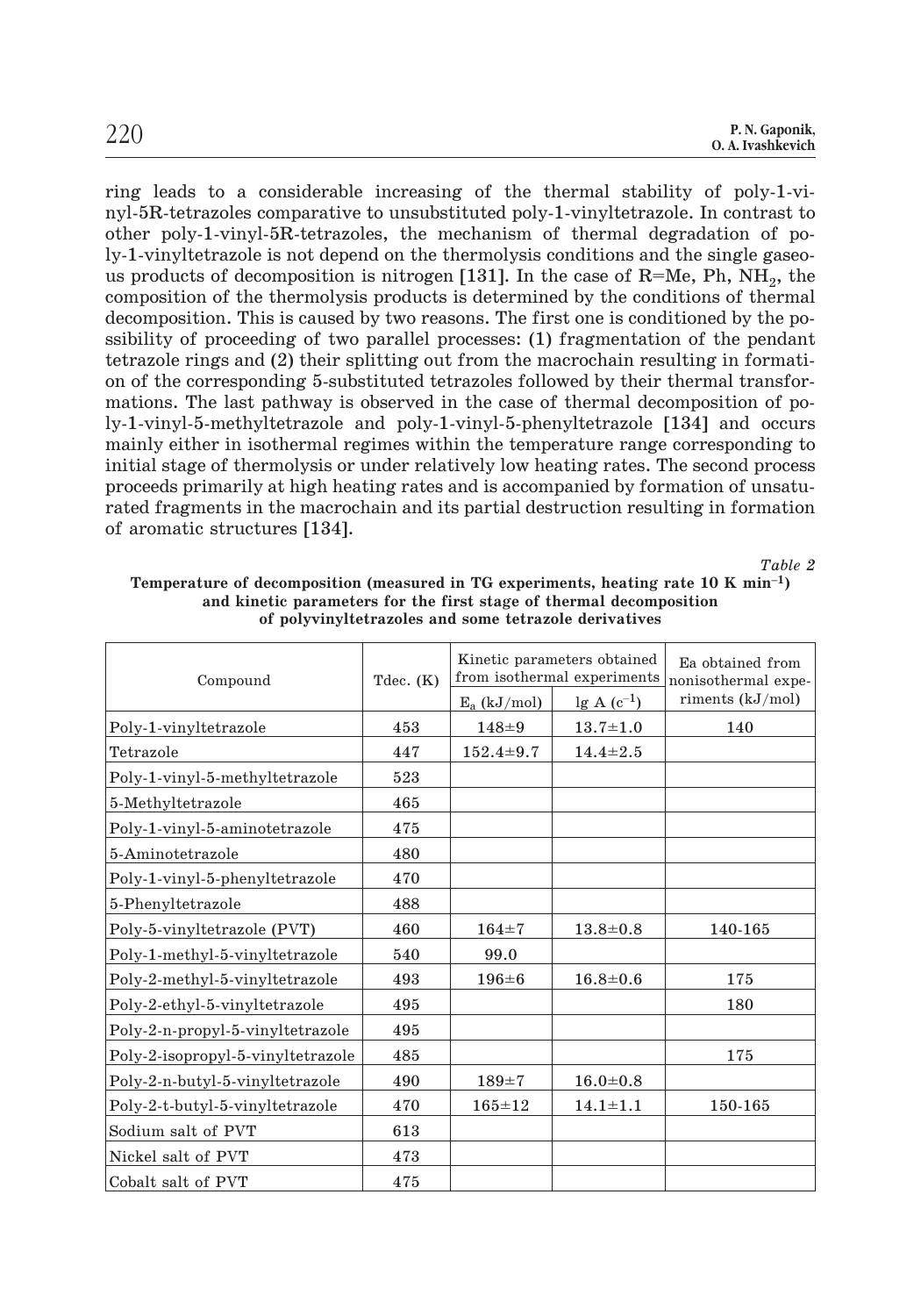The second reason of the substantial dependence of the mechanism of thermal decomposition on its condition is connected by the influence of isomerisation processes proceeding in pendant group under heating. This is observed in the case of poly-1-vinyl-5-aminotetrazole in which the pendant group may occur both in the amino- and imino-forms [135].

The mentioned factors as well as the specificity of the influence of polymeric matrix caused by the presence of intra- and intermolecular hydrogen bonding are responsible for the discrepancy between the thermal stability of poly-1-vinyl-5-l-R-tetrazoles which diminishes in the order H<Ph  $NH<sub>2</sub>$ <Me and thermal stability of the individual 5R-tetrazoles  $(H2 Ph)$  in comparative conditions (Tab. 2).

The thermal behaviour of poly-5-vinyltetrazoles also depends substantially on the presence and the position of alkyl substituents in the cycle. For poly-2-alkyl-5-vinyltetrazoles with ramified substituents, thermal stability and kinetic parameters of thermolysis are practically not depend on the substituents size (Tab. 2). These data are in agreement with results of quantum-chemical and spectroscopic investigations (see sect. 2.1, 2.3) showing a weak influence of alkyl substituents at the position «2» of the ring on the electronic and spatial structure of 2-alkyl-5-vinyltetrazoles. At the same time, poly-2-t-Bu-5-vinyltetrazole, in addition to usual for poly-2-n-alkyl-5-vinyltetrazoles mechanism of thermal degradation involving the splitting out of the ring with elimination of nitrogen, is capable of thermolysis at the expence of homolytical break-down of exocyclic N-C bond leading to formation of poly-5-vinyltetrazole followed by its thermal transformations:



The second process is realized mainly under high heating rates [132].

The introduction of alkyl substituents into position «1» of the ring leads to a considerable increasing of thermal stability of polymers relative to both PVT and poly-2-alkyl-5-vinyltetrazoles (Tab. 2). Special attention should be given to enormous thermal stability of PVT sodium salt (PVTS) (Tab. 2). This may be caused by the fact that the tetrazole cycle in PVTS exists in anionic form. It should be noted that, similar to poly-1-vinyltetrazole, PVTS decompose both in isothermal and nonisothermal conditions with elimination of nitrogen and formation of polyacrylonitrile.

The specific peculiarity of thermal behaviour of all the considered polymers excluding poly-n-butyl-5-vinyltetrazole is the fact that the transition from usual thermal behaviour to explosion regime is observed under relatively high heating rates monisothermal conditions with elimination of nitrogen and formation of poly-<br>acrylonitrile.<br>The specific peculiarity of thermal behaviour of all the considered polymers exc-<br>luding poly-n-butyl-5-vinyltetrazole is the fac ly, we have found [135] that some tetrazole derivatives including PVT, some salts of PVT and poly-2-methyl-5-vinyltetrazole are capable of self-propagating high-temperature decomposition. An analysis of the obtained data allow one to assume that the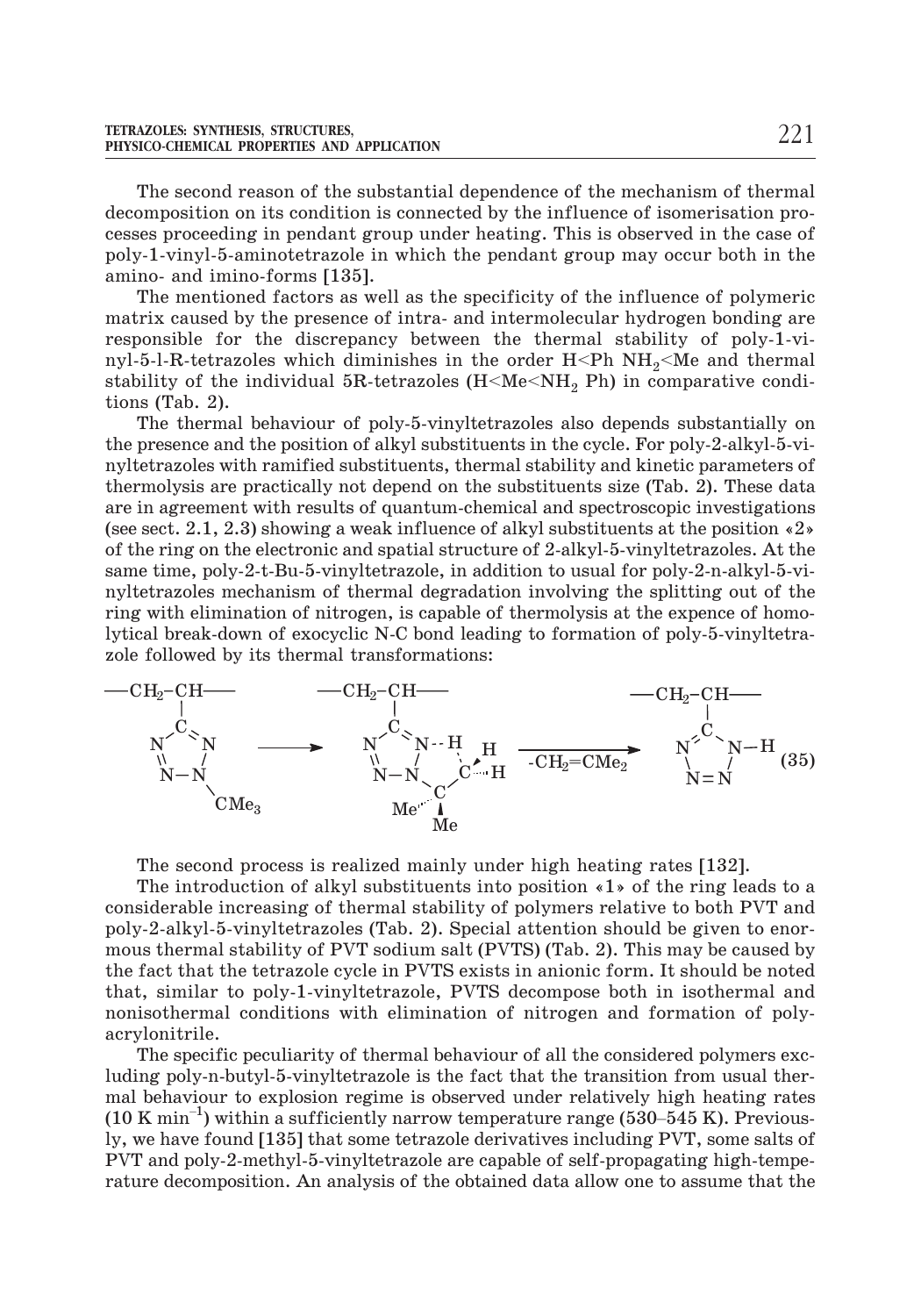main factor determining the possibility of self-propagating high-temperature thermolysis of tetrazole-containing polymers are the following: (1) considerable high positive enthalpies of formation; (2) high nitrogen content in the volatile products of decomposition; (3) formation of cross-linked condensed polymer residue which acts as a heat-insulated layer and  $(4)$  «micro-mesh» character of thermolysis of polyvinyltetrazoles, when the exothermal fragmentation of one tetrazole ring is capable of inducing the splitting out of a neighbour cycle.

# **2.5. Combustion of tetrazole and some mixtures of high nitrogen-containing energetic substances**

The combustion of individual tetrazole has been studied in detail in paper [137]. The compressed pellets of tetrazole are ignited easily and burn both in air and in inert atmosphere with formation of slightly glowing flame of vapours destruction. The linear burning rate at atmospheric pressure is about 0,45 mm/s. The performed analysis of composition of formed products allow one to conclude that the main chemical process occurring under combustion of tetrazole can be presented by the following scheme:

$$
2H_2CN_4 \rightarrow 3N_2 + 2HCN + H_2 \tag{36}
$$

When investigating the burning of pressed mixtures of tetrazole and sodium tetrazolate, we revealed a previously unknown type of self-organization in combustion accompanied by formation of a peculiar dynamic dissipative structure [138, 139]. The flame formed during combustion of the above structure has the appearance of a luminous mobile fluid sphere, which leads the process accompanied by considerable gas evolution and intensive dispersion of condensed products. The revealed phenomenon received the name liquid-flame combustion (LFC) while the flame formed during LFC was named liquid-flame structure (LFS) [140]. To gain insight into the nature of this phenomenon, we carried out a comprehensive study of liquid flame combustion including the following:

(1) investigation of the process by high-speed photography and macrophotography of high spatial revolution [140]

(2) measurements of the temperature distribution on the surface of LFS and the temperature profile in a combustion wave using optical pyrometry, as well as thermocouples and electrochemical methods [140, 141]

(3) measurements of the conductivity in a combustion wave [141]

(4) investigation of the morphology of condensed products formed under liquid-flame combustion

(5) investigation of peculiarities of thermal decomposition of mixtures capable of LFC and their individual components [122, 123, 142]

(6) determining of the composition of volatile and condensed products of LFC and chemical processes occurring under LFC [142, 143]

(7) revealing of the necessary conditions for the nucleation and the development of the LFS on combustion and choosing the systems capable of LFC [141, 144]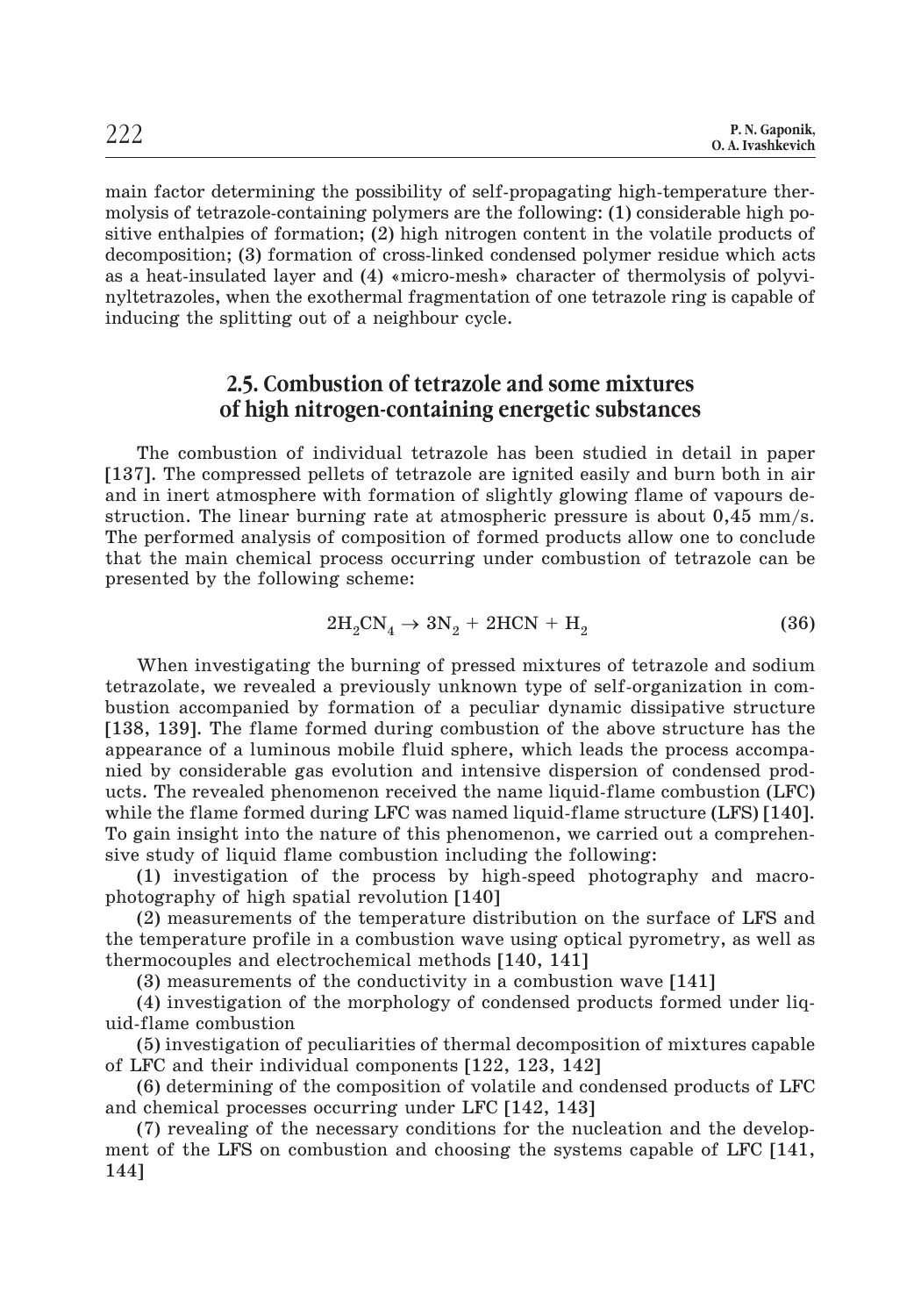The visual examination and the detailed photographic recording of the process revealed allow us to conclude that the LFS arises only after formation of a crater on the pellet surface as a result of the development of a bubble structure from the decomposing melt foamed by gaseous products. The formed LFS represents a spheroidal envelope of melt with a multitude of gas bubbles sprinkled into the thickness of its walls. The envelope increases up to maximum size comprises 112–17 mm in diameter, until one of the bubbles forming it business of the pellet surface as a result of the development of a bubble structure from the decomposing melt foamed by gaseous products. The formed LFS represents pressure in the LFS falls, the envelope diminishes and regains the spheroidal form. Then the spot at which the break occurred heals under the action of the surface forces and the LFS begin increases again-repeating the evolution of the preceding one. The entry of the substance maintaining the combustion process into LFS takes place at the moment of its contact with crater surface [140].

The temperature profile measurements have shown that the temperatures inside the LFS and on its surface are approximately the same; these range, depending on the LFS's size, between 1050 an 1250 K, the temperature of small LFS's being higher than that of the large ones. The examination of the temperature distribution on the LFS surface leads to the following conclusions: (1) The LFS represents the formation of a spheroid, characterized by high uniformity of heat radiation; the difference between the maximum and the minimum temperatures on a visible surface of the LFS does not exceed 60 K (6 %); (2) One can distinguish between two types of temperature distribution on the LFS'S surface. In the first bution on the LFS surface leads to the following conclusions: (1) The LFS represents the formation of a spheroid, characterized by high uniformity of heat radiation; the difference between the maximum and the minimum temp creases smoothly with distance from its center. The second type is characterized by the presence of a distinctive plateau in the central area of the image and by the presence of a distinctive plateau in the central area of the image and by a sharp decrease in the temperature in a narrow peripheral zone. The latter is typical of LFS's of large diameter. These data suggest that small LFS's are capable of voluminous radiation whereas larger LFS's radiate as hollow envelopes with a wall thickness of  $\sim$ 1–2 mm; (3) occasionally observed on the LFS's surface are small re-The of a distinctive plateau in the central area of the image and by the distinctive plateau in the central area of the image and by a sharp de temperature in a narrow peripheral zone. The latter is typical of  $\theta$  diamet gions with somewhat higher luminosity than neighbouring areas (the temperature difference may reach up to  $30^0$ ). The appearance of such zones of local preheating is probably caused by burning down of the initial sodium tetrazolate, which gets on the interval surface of the LFS by dispersion from the melt under the LFS [141].

The dynamics of variation of signal from the electrochemical sensor under its passing through the LFS has supported the assumption that the formed LFS can be considered as an envelope containing foam-like structure [141]. The data on the morphology of internal surface of a quenched LFS obtained using optical and scanning microscopy allows that the LFS might containing gas bubbles. A characteristic size of a foam cell inside the LFS evaluated from the frequency spectrum of electrochemical sensor amounts to 2–2,5 mm while the average density of LFS estimated by a comparison of its size and the weight of product obtained by a quenching of LFS in liquid nitrogen accounts for ~0,1 g/cm $^3.$  Since the maximum scanning microscopy allows that the LFS might containing gas bubbles. A characteristic size of a foam cell inside the LFS evaluated from the frequency spectrum of electrochemical sensor amounts to 2–2,5 mm while the avera clusion that the average concentration of the foam inside the LFS is relatively small, and the LFS may be considered, to a considerable extent, as a hollow envelope.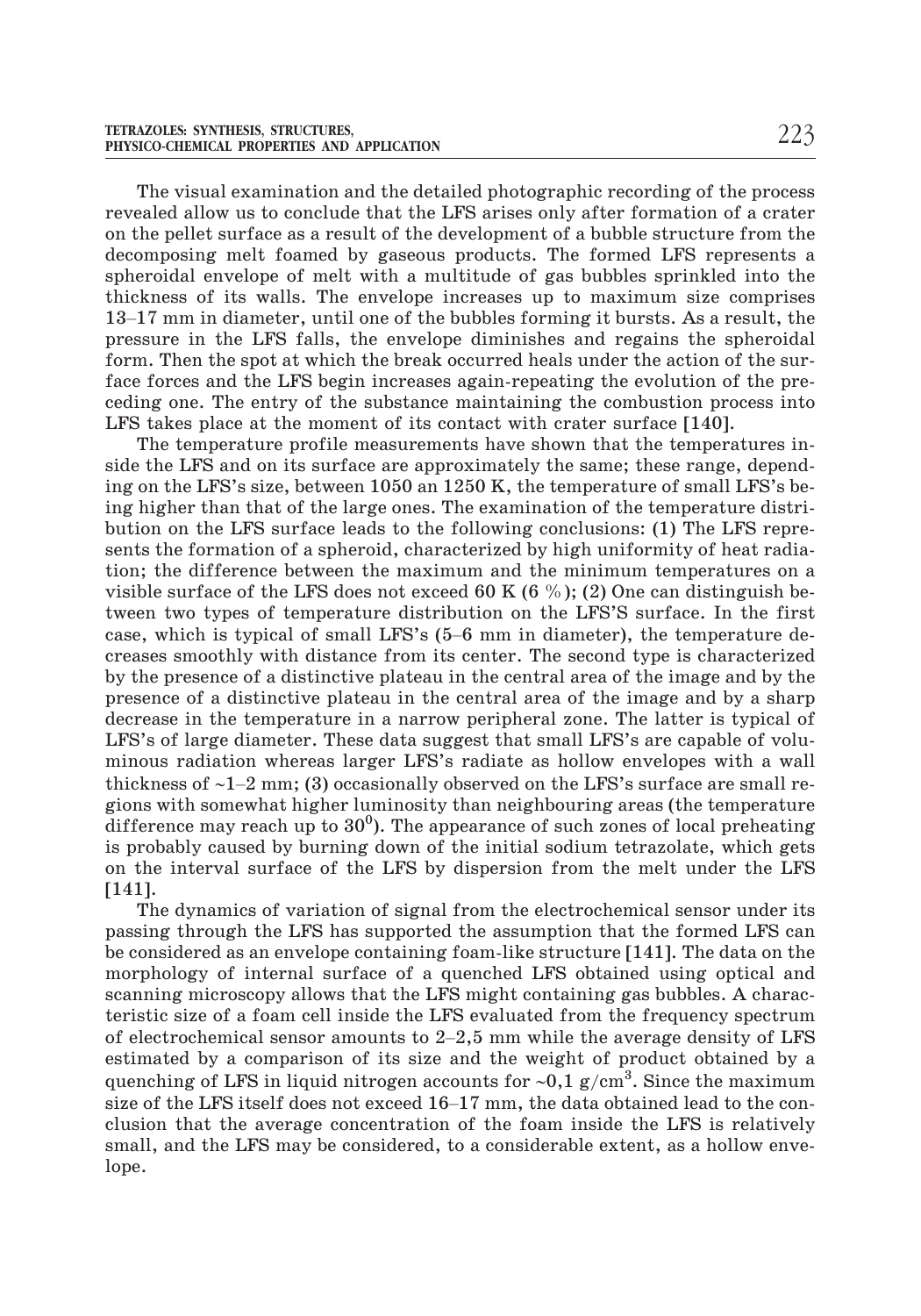To gain insight into the nature of processes occurring under LFC, we have studied the thermal decomposition of mixture and its individual components as well as the composition of the condensed and the volatile products of thermolysis and liquid-flame combustion. The main condensed product formed in the combustion wave is sodium acid cyanamide produced under thermal decomposition of sodium tetrazolate. The LFS envelope was found to consist mainly (up to 90%) of the melt of sodium acid cyanamide. Besides, the substance of the envelop contains about 5 % sodium cyanide formed under the partial decomposition of sodium acid cyanamide.

The obtained data indicate that this type of combustion is connected to the occurrence of specific chemical reactions, accompanied by the evolution of much heat and gas, with the basic gaseous product being nitrogen, and leading to the formation of of stable salts of alkali metals. The indications are that the necessary conditions for the nucleation and development of LFS on combustion are high nitrogen content in the initial substances, which have considerable thermal stability, along with large positive enthalpies of formation. Finally, the presence of definite chemical fragments and ions of alkali metals in molecules of at least one the components seems necessary. Taking into account that the cyanamide group displays a carbodiimide structure, we supposed that the following chemical fragments, which have a structure similar to that of carbodiimide group and are potentially capable of forming cyanamide ions during combustion, may be taken into consideration, namely,

$$
{\rm H_2N-C=N; -N=CH-N=;-N=CH-NH-;}\atop {\rm H_2N-N=CH-; HN=C-NH-}\atop \vert
$$

and, probably, some others. Such group are contained in some types of organic compounds including 1,2,3- and 1,2,4-triazoles, guanidine and their amino-derivatives, as well as in cyanamide and products of its polymerization (dicyandiamide, melamine). We have studied the features of combustion of pressed solid mixtures of these compounds with tetrazole salts and azides of some alkali metals. As a result, more than 10 compositions have been revealed capable of LFC [141, 144]. It should be mentioned that, independently of the nature of the initial components, LFC occurs in cases when the average content of nitrogen in mixtures exceeds darves, as went as in eyananide and products of ris perymerization (dryamatamide, melamine). We have studied the features of combustion of pressed solid mixtures of these compounds with tetrazole salts and azides of some a velopment of the LFS is connected to the formation of acid cyanamides of an alkali metals in the combustion wave.

The results indicate that liquid-flame combustion is a relatively widespread phenomenon, which is typical of not only tetrazole derivatives, but a wide range of energetic systems of various chemical types containing large amounts of nitrogen. The stability of the LFS is probably provided by the relatively high chemical stability of the melt in combustion conditions and by a sufficiently high surface tension of the melt [141]. The LFS's envelope plays the part of heat-insulating cupola, under which and inside which the chemical processes considered above maintain the burning. The stationary nature of LFC is probably maintained by the dispersion of the condensed products from the melt under the LFS.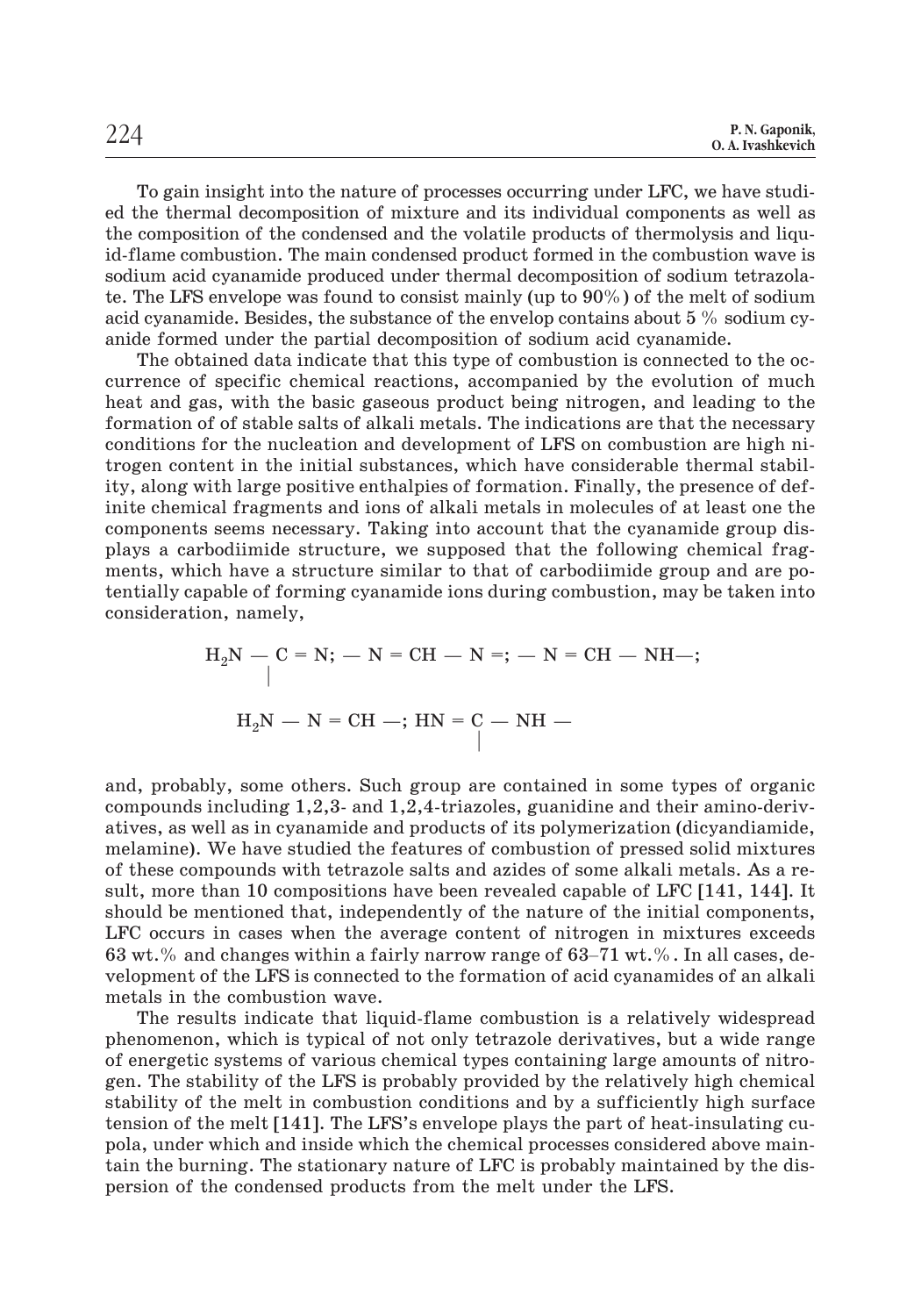#### **3. APPLICATION OF TETRAZOLES**

At the present time, tetrazoles are profitably employed in medicine, biochemistry, agriculture, as prospective components of various combustible and thermally decomposing systems including solid propellants, blowing agents and initiating explosives. Some of tetrazole derivatives can be used for the selective recovering of palladium from the industrial wastes containing simultaneously  $Pd^{2+}$ ,  $Cu^{2+}$ ,  $Ni^{2+}$ ,  $Fe^{2+}$ ,  $Fe^{3+}$ ,  $Cd^{2+}$ ,  $Sn^{2+}$  and  $Al^{3+}$ . Among them, the effective precipitating agent, namely, 1,2-bis(1-tetrazolyl)ethane, providing the quantitative selective precipitation of palladium from solutions and the sorbent, poly-N,N'-dimethyl-5-vinyltetrazolium perchlorate, allowing the achievement of high recovering degree (up to 95-97%) of palladium in the form of  $PdCl_4$  have been revealed [7, 41].

The features of thermal decomposition and combustion of tetrazole derivatives, their capability of self-propagating high-temperature decomposition and liquid-flame combustion allow one to carry out a single-minded choosing of tetrazoles, which can be used as efficient components of different energetic compositions. In particular, poly-1-vinyltetrazole and sodium salt of poly-5-vinyltetrazole, which decompose at the temperatures about 155  $^{\circ}$ C and 335  $^{\circ}$ C, respectively, are suitable as highly efficient binders in formulations for the low- and high-temperature generation of pure nitrogen [132, 133]. We have elaborated several compositions for the generation of gases based on tetrazole derivatives including formulation for gas-generating devices of repeated energizing [145, 146]. Taking into account the fact that poly-N-methyl-5-vinyltetrazole (PMVT) obtained by polymer-analogous conversions of poly-5-vinyltetrazole has the composition and the properties similar to those of 2-methyl-5-vinyltetrazole homopolymer, one can conclude that the inexpensive and readily available PMVT can be used as the analogue of homopolymer in different compositions for special purposes. The introduction of about 5% of PMVT and some other polyvinyltetrazoles into the cellulose acetate based formulations for the preparation of ultra-filtration membranes followed by their decomposition provide the production of polymeric films characterized by the high uniformity of distribution of pores sizes and high retarding efficiency to the substances of molecular weight within assa as the analoge<br>poses. The introduct<br>into the cellulose ac<br>tion membranes foll<br>meric films charact<br>and high retarding<br>4000–6000 D [147].

The difficulties in the processing of polyvinyltetrazoles are connected mainly to their poor solubility in the common solvents. We developed methods for the synthesis of tetrazole-containing polymers which are readily dissolved in easily volatile organic solvents [46] and water [7] and proposed to use the aqueous solutions of some inorganic salts as solvents which are suitable both for synthesis of polymers by the polymerization and their subsequent processing [67, 148]. It has been shown also, that modified films of poly-2-tert-butyl-5-vinyltetrazole can be used as replicas for the creation of nanostructures [149].

The further investigations of tetrazole derivatives as ligands for the synthesis of complex compounds possessing the ferromagnetic properties are of great practical interest, because these complexes can be characterized by the unusual dynamic properties. Low specific weight, relatively high electric resistance and some other properties determine the significance of such materials for the creation of novel basis for the molecular electronics.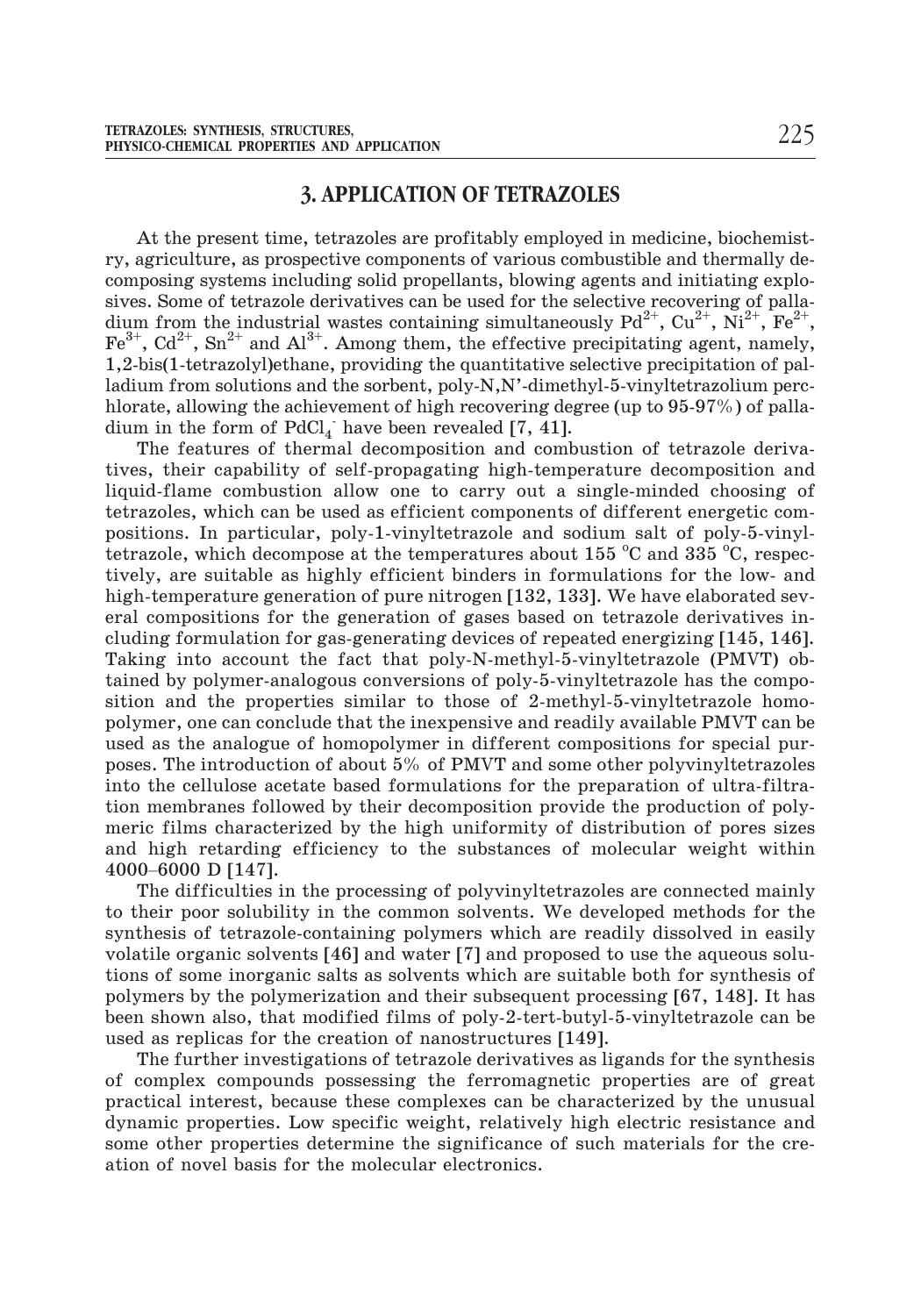More than 60% of patents on the synthesis and application of tetrazole derivatives concern with their use in medicine. The tetrazole cycle is a constituent of a wide variety of both applied in practice and prospective drugs. Nowadays, the novel direction in the cardio-vascular therapy is the development of a new type of antihypertensives including «Lozartan» and «Valsartan» which provide the blockade of angiotensine II receptors. These medicines, containing (1-H-tetrazol-5-yl)diphenyl fragments are the most efficient among the pharmaceuticals used for the treatment of hypertension. N-Substituted tetrazoles, used in the tecnological schemes of synthesis of these medicinals including 2-tert-butyl-5-phenyltetrazole and 2-trityl-5-phenyltetrazole, are the most available by the developed in our works procedures.

It should be noted also a wide synthetical potentialities of simplest tetrazoles for the synthesis of different functionally substituted tetrazoles which are of great practical importance, as well as for preparation of a variety of other types of compounds including 2-aminobenzoxazoles, 2,4-quinazolinediones, arylcyanamides [8, 41, 150] and 3-methyl-5-R-pyrazoles [151].

In conclusion, it may be noted that some results of the performed investigations were published previously in reviews concerning the synthesis and properties of N-substituted tetrazoles [152], the thermal decomposition and combustion of tetrazoles [121, 153], quantum-chemical and spectroscopic study of tetrazoles [154] and synthesis, structure and properties of tetrazolium salts [42]. A significant part of our papers are embodied in reviews on the chemistry of tetrazoles [155, 156] and its separate problems (power-consuming tetrazoles [157], vinyltetrazoles [158], electrophilic reactions on the endocyclic nitrogen atoms [159]) published in the last decade.

#### **REFERENCES**

- 1. *Gaponik P. N., Karavai V. P.* USSR Patent 915423 (1981).
- 2. *Gaponik P. N., Karavai V. P.* Khimiya Geterotsiklicheskikh Soedinenii, 1983, N. 6, **REFERENCES**<br> *Gaponik P. N., Karavai V. P.* USSR Patent 915423 (1981).<br> *Gaponik P. N., Karavai V. P. Khimiya Geterotsiklicheskikh Soedinenii, 1983, N. 6,*<br>
pp. 841–842. (in Russ.) // Chemistry of Heterocyclic Compounds ( **RH**<br>*Gaponik P. N., Karavai V. P.* USSI<br>*Gaponik P. N., Karavai V. P.* Khir<br>pp. 841–842. (in Russ.) // Chem<br>1983, Vol. 19, No. 6, P. 681–682. *Gaponik P. N., Karavai V. P.*<br>*Gaponik P. N., Karavai V. P.*<br>pp. 841–842. (in Russ.) // (<br>1983, Vol. 19, No. 6, P. 681–<br>*Gaponik. P. N., Karavai V. P.,*<br>riya 2, 1983, № 2, P. 23–25. pp. 841–842. (in Russ.) // Chemistry of Heterocyclic Compounds (Engl. Transl.), 1983, Vol. 19, No. 6, P. 681–682.<br>Gaponik. P. N., Karavai V. P., Chernavina N. I. Vestnik Belorusskogo Universiteta. Seriya 2, 1983, Nº 2, P.
- 3. *Gaponik. P. N., Karavai V. P., Chernavina N. I.* Vestnik Belorusskogo Universiteta. Se-
- 4. *Gaponik P. N., Karavai V. P.* Khimiya Geterotsiklicheskikh Soedinenii, 1985, № 10, P. 1983, Vol. 19, No. 6, P. 681–<br>*Gaponik. P. N., Karavai V. P., C*<br>riya 2, 1983, № 2, P. 23–25.<br>*Gaponik P. N., Karavai V. P.* Kl<br>1422–1424. (in Russ.) // Chem<br>Vol. 21, № 10, P. 1172–1174. riya 2, 1983, Nº 2, P. 23–25.<br>
Gaponik P. N., Karavai V. P. Khimiya Geterotsiklicheskikh Soedinenii, 1985, Nº 10, P.<br>
1422–1424. (in Russ.) // Chemistry of Heterocyclic Compounds (Engl. Transl.), 1985,<br>
Vol. 21, Nº 10, P. Caponik P. N., Karavai V. P. Khimiya Geterotsi<br>1422–1424. (in Russ.) // Chemistry of Heteroc<br>Vol. 21,  $\mathcal{N}$  10, P. 1172–1174.<br>Gaponik P. N., Karavai V. P., Grigoriev Y. V. Kh<br>1985,  $\mathcal{N}$  11, P. 1521–1524. (in Russ.)
- 5. *Gaponik P. N., Karavai V. P., Grigoriev Y. V.* Khimiya Geterotsiklicheskikh Soedinenii, Vol. 21, № 10, P. 1172–1174<br>*Gaponik P. N., Karavai V. P., G*<br>1985, № 11, P. 1521–1524. (ir<br>Transl.), 1985, Vol. 21, № 11<br>*Grigoriev Y. V., Maruda I. I., G*<br>Navuk, 1997, № 4, P. 86–90.
- 6. *Grigoriev Y. V., Maruda I. I., Gaponik P. N.* Vestsi NAN Belarusi. Seriya Khimichnikh
- 7. *Gaponik P. N.* Doctoral Thesis in Chemical Sciences, Research Institute for Physical Chemical Problems of Belorussian State University, Minsk, 2000. Grigoriev Y.V., Maruda I.I., Gaponik P.N.V.<br>Navuk, 1997, N° 4, P. 86–90.<br>Gaponik P.N. Doctoral Thesis in Chemical S<br>Chemical Problems of Belorussian State Uni<br>Voitekhovich S.V., Gaponik P.N., Lyakhov A<br>Chemistry, 2001, Vol
- 8. *Voitekhovich S. V., Gaponik P. N., Lyakhov A. S., Ivashkevich O. A.* Polish Journal of
- 9. *Voitekhovich S. V., Vorobiev A. N., Gaponik P. N., Ivashkevich O. A.* Khimiya Geterotsiklicheskikh Soedinenii, 2003, in press, (in Russ.) // Chemistry of Heterocyclic Compounds (Engl. Transl.), 2003, in press.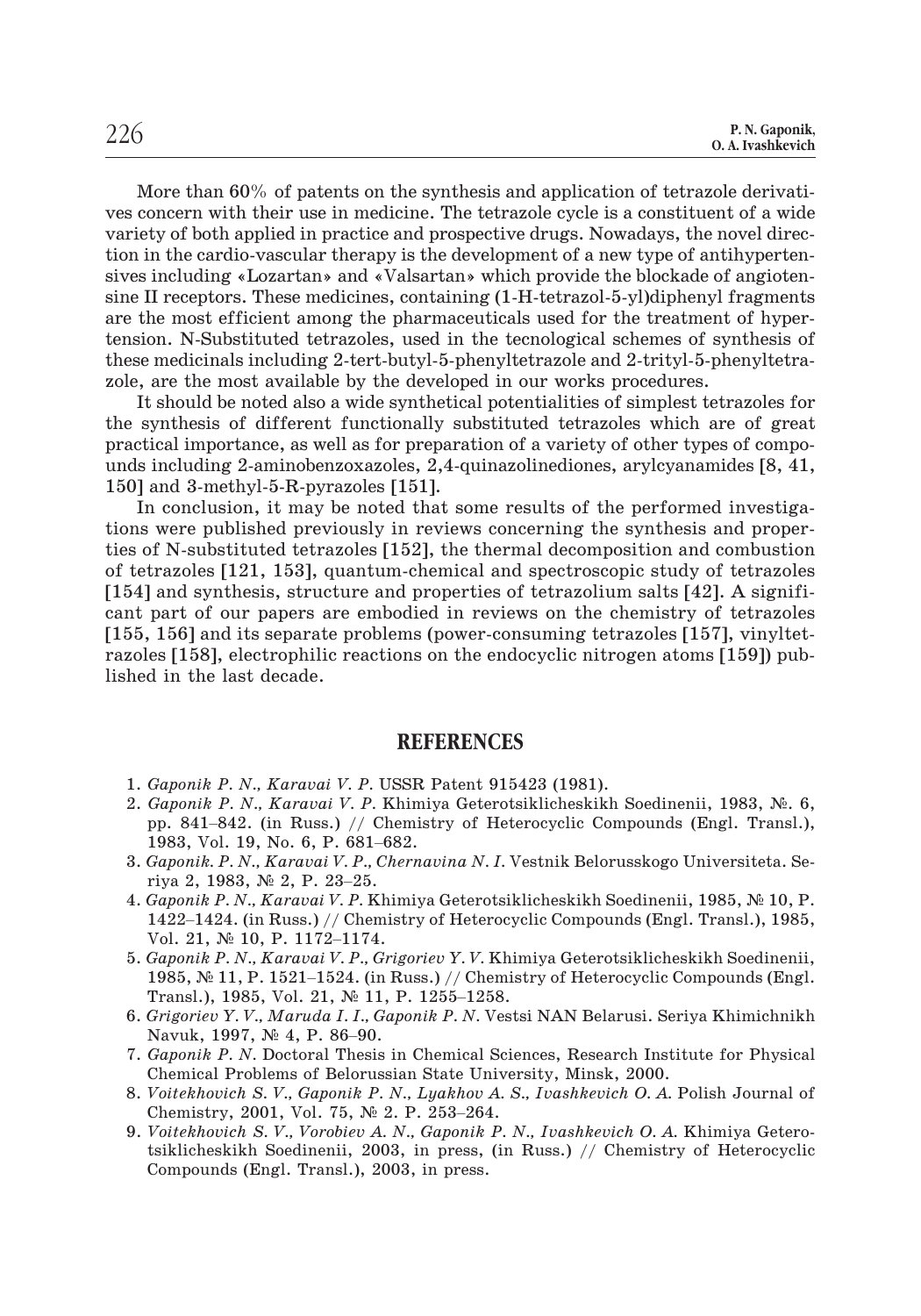- 10. *Gaponik P. N., Karavai V. P., Davshko I. E., Degtyarik M. M., Bogatikov A. N.* Khimiya COLES: SYNTHESIS, STRUCTURES,<br>CO-CHEMICAL PROPERTIES AND APPLICATION<br>*Gaponik P. N., Karavai V. P., Davshko I. E., Degtyarik M. M., Bogatikov A. N*. Khimiya<br>Geterotsiklicheskikh Soedinenii, 1990, № 11, P. 1528–1532. (in R CO-CHEMICAL PROPERTIES AND APPLICATION<br>Caponik P. N., Karavai V. P., Davshko I. E., Degtyarik M. M., Bogatikov A. N. Khii<br>Geterotsiklicheskikh Soedinenii, 1990, № 11, P. 1528–1532. (in Russ.) // Chemi<br>of Heterocyclic Comp Gaponik P. N., Karavai V. P., Davshko I. E., Degtyarik M. M., Bogat<br>Geterotsiklicheskikh Soedinenii, 1990, № 11, P. 1528–1532. (in R<br>of Heterocyclic Compounds (Engl.Transl.), 1990, Vol. 26, № 11, I<br>Gaponik P. N., Voitekho Geterotsil<br>Geterotsil<br>of Hetero<br>Gaponik F<br>Gaponik F<br>P. 51–52.
- 11. *Gaponik P. N., Voitekhovich S. V., Maruda I. I., Kulak A. A., Ivashkevich O. A.* Vestsi
- 12. *Gaponik P. N., Karavai V. P.* Vestnik Belorusskogo Universiteta. Seriya 2, 1980, № 3,
- 13. *Gaponik P. N., Ivashkevich O. A., Krasitskii V. A., Tuzik A. A., Lesnikovich A. I.* Zhurnal *Gaponik P. N., Voitekhovich S. V., Maruda I. I., Kulak A. A., Ivashkevich O. A. Vestsi*<br>NAN Belarusi. Seriya Khimichnikh Navuk, 2001, № 3, P. 62–67.<br>*Gaponik P. N., Karavai V. P.* Vestnik Belorusskogo Universiteta. Seriy NAN Belarusi. Seriya Khimichnikh Navuk, 20<br>*Gaponik P. N., Karavai V. P.* Vestnik Belorussko<br>P. 51–52.<br>*Gaponik P. N., Ivashkevich O. A., Krasitskii V. A.*<br>Obshchei Khimii, 2002, № 9, P. 1546–1551. (in<br>Chemistry, 2002, Vo P. 51–52.<br>
Gaponik P. N., Ivashkevich O. A., Krasitskii V. A., Tuzik A. A., Lesnikovich A. I. Zhurnal<br>
Obshchei Khimii, 2002, № 9, P. 1546–1551. (in Russ.) // Russian Journal of General<br>
Chemistry, 2002, Vol. 72, № 9, P. P. 51–52.<br>Gaponik P. N., Ivashkevich O. A., Krasitskii V. A., Tuzik A. A., Lesnikovich A. I. Zhurnal<br>Obshchei Khimii, 2002, № 9, P. 1546–1551. (in Russ.) // Russian Journal of General<br>Chemistry, 2002, Vol. 72, № 9, P. 14
- 14. *Gaponik P. N., Grigoriev Y. V., Karavai V. P.* Khimiya Geterotsiklicheskikh Soedinenii, 1985, № 4, P. 566–567. (in Russ.) // Chemistry of Heterocyclic Compounds (Engl. Transl.), 1985, Vol. 21, № 4, P. 477–478.<br>15. *G*
- 15. *Gaponik P.N., Karavai V.P.* USSR Patent 851930 (1981).
- 16. *Gaponik P. N., Karavai V. P.* Khimiya Geterotsiklicheskikh Soedinenii, 1984, № 12, Transl.), 1985, Vol. 21,  $N_2$  4, P. 477–478.<br>Gaponik P.N., Karavai V.P. USSR Patent 8<br>Gaponik P. N., Karavai V. P. Khimiya Get<br>P. 1683–1686. (in Russ.) // Chemistry of<br>1984, Vol. 20,  $N_2$  12, P. 1388–1391. P. 1683–1686. (in Russ.) // Chemistry of Heterocyclic Compounds (Engl. Transl.), 1984, Vol. 20, № 12, P. 1388–1391.<br>Karavai V. P., Gaponik P. N. Metallorganicheskaya Khimiya, 1989, Vol. 2, № 5, P. 1192.<br>Vorobiev A. N., G
- 17. *Karavai V. P., Gaponik P. N.* Metallorganicheskaya Khimiya, 1989, Vol. 2, № 5, P. 1192.
- 18. *Vorobiev A. N., Gaponik P. N., Petrov P. T.* Vestsi NAN Belarusi. Seriya Khimichnikh Karavai V. P., Gaponik P. N. Metallorganicheskaya Khimiya, 1989, Vol. 2, № 5, P. 1192.<br>Vorobiev A. N., Gaponik P. N., Petrov P. T. Vestsi NAN Belarusi. Seriya Khimichnikh<br>Navuk, 2003. № 2. P. 50–53.<br>Koren A. O., Gaponik P
- 19. *Koren A. O., Gaponik P. N.* USSR Patent 1544772 (1990).
- 20. *Koren A. O., Gaponik P. N.* Khimiya Geterotsiklicheskikh Soedinenii, 1990, № 12, *Vorobiev A. N., Gaponik P. N., Petrov*<br>Navuk, 2003. № 2. P. 50–53.<br>*Koren A. O., Gaponik P. N.* USSR Pa<br>*Koren A. O., Gaponik P. N.* Khimiya<br>P. 1643–1647. (in Russ.) // Chemis<br>1990, Vol. 26, № 12, P. 1366–1370. Koren A. O., Gaponik P. N. USSR Patent 1544772 (1990).<br>Koren A. O., Gaponik P. N. Khimiya Geterotsiklicheskikh Soedinenii, 1990, № 12,<br>P. 1643–1647. (in Russ.) // Chemistry of Heterocyclic Compounds (Engl.Transl.),<br>1990,
- 21. *Koren A. O., Gaponik P. N. Khimiya Geterotsiklicheskikh Soedinenii*, 1991, Nº 9, P. Vol. 27,  $\mathbb{N}$  9, P. 1036. 1990, Vol. 26,  $N_{\!\!\!z}$  12, P. 1366-137<br>*Koren A. O., Gaponik P. N.* Khimiy<br>1280-1281. (in Russ.) // Chemistry<br>Vol. 27,  $N_{\!\!\!z}$  9, P. 1036.<br>*Koren A. O., Gaponik P. N., Ostrov.*<br>tics, 1993, Vol. 25, P. 1043-1052. 1280–1281. (in Russ.) // Chemistry of<br>Vol. 27,  $N_e$  9, P. 1036.<br>*Koren A. O., Gaponik P. N., Ostrovskii*<br>tics, 1993, Vol. 25, P. 1043–1052.<br>*Koren A. O., Gaponik P. N., Ostrovskii*<br>tics, 1995, Vol. 27,  $N_e$  9, P. 919–924.
- 22. *Koren A. O., Gaponik P. N., Ostrovskii V. A.* International Journal of Chemical Kine-*Koren A. O., Gapo.*<br> *Koren A. O., Gapo.*<br> *Koren A. O., Gapo.*<br> *Koren A. O., Gapo.*<br> *Koren A. O., Gapo.*<br> *Voitekhovich S. V.,*<br>
7, № 1, P. 41–42.
- 23. *Koren A. O., Gaponik P. N., Ostrovskii V. A.* International Journal of Chemical Kine-
- 24. *Voitekhovich S. V., Gaponik P. N., Êîrån À. Î.* Mendeleev Communication, 1997, Vol. *Koren A. O., Gaponik*<br>tics, 1995, Vol. 27, N<br>*Voitekhovich S. V., Ga<sub>1</sub>*<br>7, № 1, P. 41–42.<br>*Voitekhovich S. V., Ga*<br>2000, № 2, P. 68–71. Voitekhovich S. V., Gaponik P. N., Koren A. O. Mendeleev Communication, 1997, Vol.<br>7, № 1, P. 41–42.<br>Voitekhovich S. V., Gaponik P. N. Vestsi NAN Belarusi. Seriya Khimichnikh Navuk,<br>2000, № 2, P. 68–71.<br>Gaponik P. N., Voit
- 25. *Voitekhovich S. V., Gaponik P. N.* Vestsi NAN Belarusi. Seriya Khimichnikh Navuk,
- 26. *Gaponik P. N., Voitekhovich S. V.* Zhurnal Organicheskoi Khimii, 1998, Vol. 34, № 5, 7, № 1, P. 4<br>7, № 1, P. 4<br>Voitekhovick<br>2000, № 2,<br>Gaponik P. 1<br>P. 788–790.<br>P. 746–748.
- 27. *Koren A. O., Gaponik P. N.* Khimiya Geterotsiklicheskikh Soedinenii, 1991, № 9, p. 1280. (in Russ.) // Chemistry of Heterocyclic Compounds (Engl. Transl.), 1991, Vol.  $27, \mathcal{N}$  9, P. 1035. nenii, 2000, No. 3, P. 387–395. (in Russ.) // Chemistry of Heterocyclic Compounds (Engl. Transl.), 1991, No. 37, No. 9, P. 1035.<br> *Gaponik P. N., Voitekhovich S. V., Lyakhov A. S. Khimiya Geterotsiklicheskikh Soedinenii,* Foren A. O., Gaponik P. N. Khimiya Geterotsikl<br>1280. (in Russ.) // Chemistry of Heterocyclic Co<br>27,  $\mathcal{N}_2$  9, P. 1035.<br>Gaponik P. N., Voitekhovich S. V., Lyakhov A. S. I<br>nenii, 2000,  $\mathcal{N}_2$  3, P. 387–395. (in Russ.)
- 28. *Gaponik P. N., Voitekhovich S. V., Lyakhov A. S.* Khimiya Geterotsiklicheskikh Soedi-27,  $N_e$  9, P. 1035.<br>Gaponik P. N., Voitekhovich S. V., Lyakhov A. S. Khimiya Getero<br>nenii, 2000,  $N_e$  3, P. 387–395. (in Russ.) // Chemistry of Het<br>(Engl.Transl.), 2000, Vol. 36,  $N_e$  3, P. 326–333.<br>Voitekhovich S. V., G menii, 2000,  $\mathbb{N}^2$  3, P. 387–395. (in Russ.) // Chemi<br>(Engl.Transl.), 2000, Vol. 36,  $\mathbb{N}^2$  3, P. 326–333.<br>Voitekhovich S. V., Gaponik P. N., Pytleva D. S., Lyak<br>lish Journal of Chemistry, 2002, Vol. 76,  $\mathbb{N}^$
- 29. *Voitekhovich S. V., Gaponik P. N., Pytleva D. S., Lyakhov A. S., Ivashkevich O. A*. / Po-
- 30. *Ivashkevich D. O., Lyakhov A. S., Pytleva D. S., Voitekhovich S. V., Gaponik P. N.* Acta Voitekhovich S.V., Gaponik P.N., Pytleva D.S., Lyakhov A.S., Ivashkevich O.A. / Polish Journal of Chemistry, 2002, Vol. 76, Ne 10, P.1371–1380.<br>Ivashkevich D.O., Lyakhov A.S., Pytleva D.S., Voitekhovich S.V., Gaponik P.N.
- 31. *Koren A. O., Gaponik P. N.* Khimiya Geterotsiklicheskikh Soedinenii, 1990, № 11, 1990, Vol. 26, № 11.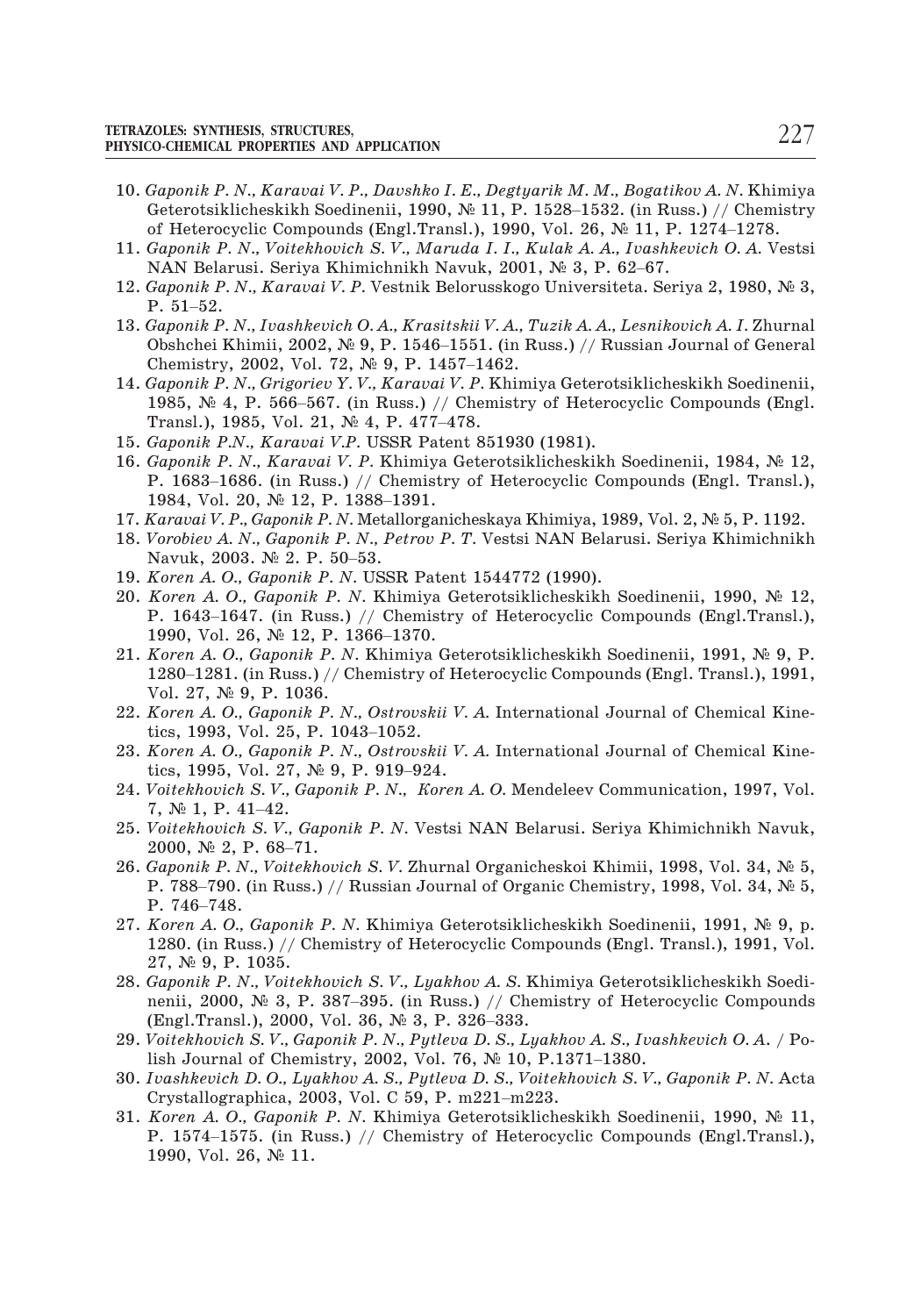- 32. *Grigoriev Y. V., Gaponik P. N., Koldobskii G. I.* Zhurnal Organicheskoi Khimii, 2001, R. N. Gaponik,<br>
O. A. Ivashkevich<br> *Grigoriev Y. V., Gaponik P. N., Koldobskii G. I. Z*hurnal Organicheskoi Khimii, 2001,<br>
Vol. 37, № 11, P. 1740–1741. (in Russ.) // Russian Journal of Organic Chemistry, |<br>| Grigoriev Y. V., Gaponik P. N., Kolde<br>| Vol. 37, № 11, P. 1740–1741. (in R<br>| Vol. 37, № 11, 2001, P. 1670–1671. *Grigoriev Y. V., Gaponik P. N., Ko.*<br>Vol. 37, № 11, P. 1740–1741. (in<br>Vol. 37, № 11, 2001, P. 1670–167<br>*Koren A. O., Gaponik P. N., Ivashke*<br>ons, 1995, Vol. 5, № 1, P. 10–11.
- 33. *Koren A. O., Gaponik P. N., Ivashkevich O. A., Kovalyova T. B.* Mendeleev Communicati-Koren A. O., Gaponik P. N., Ivashkevich O. A., Kovalyova T. B. Mendeleev Communications, 1995, Vol. 5, Nº 1, P. 10–11.<br>Gaponik P. N., Zvonok A. M., Vereschagin A. L., Chernavina N. I. USSR Patent 742431<br>(1980).<br>Gaponik P.
- 34. *Gaponik P. N., Zvonok A. M., Vereschagin A. L., Chernavina N. I.* USSR Patent 742431 (1980).
- 35. *Gaponik P. N., Grigoriev Y. V., Andreeva T. N., Maruda I. I.* Khimiya Geterotsiklichesons, 1995, Vol. 5,  $N_{\geq}$  1, P. 10–11.<br> *Gaponik P. N., Zvonok A. M., Vereschagin A. L., Chernavina N. I.* USSR Patent 742431<br>
(1980).<br> *Gaponik P. N., Grigoriev Y. V., Andreeva T. N., Maruda I. I.* Khimiya Geterotsikli (1980).<br>Gaponik P. N., Grigoriev Y. V., Andreeva T. N., Maruda I. I. Khimiya Geterotsikliches-<br>kikh Soedinenii, 1995, N° 7, P. 915–921. (in Russ.) // Chemistry of Heterocyclic Com-<br>pounds (Engl. Transl.), 1995, Vol. 31, N
- 36. *Gaponik P. N., Voitekhovich S. V., Ivashkevich Î. À., Lyakhov A. S., Govorova A. A.* Khi-Gaponik P. N., Grigoriev Y. V., Andreeva T. N., Maruda I. I. Khimiya Geterotsi<br>kikh Soedinenii, 1995, Nº 7, P. 915–921. (in Russ.) // Chemistry of Heterocyc<br>pounds (Engl. Transl.), 1995, Vol. 31, Nº 7, P. 797–802.<br>Gaponik pounds (Engl. Transl.), 1995, Vol. 31, Nº 7, P. 797–802.<br>Gaponik P. N., Voitekhovich S. V., Ivashkevich O. A., Lyakhov<br>miya Geterotsiklicheskikh Soedinenii, 1998, Nº 5, P. 657–66<br>of Heterocyclic Compounds (Engl. Transl.), miya Geterotsiklicheskikh Soedinenii, 1998, N° 5, P. 657–665. (in Russ.) // Chemistry<br>of Heterocyclic Compounds (Engl. Transl.), 1998, Vol. 34, N° 5, P. 579–586.<br>Gaponik P. N., Voitekhovich S. V., Maruda I. I., Kulak A. A.
- 37. *Gaponik P. N., Voitekhovich S. V., Maruda I. I., Kulak À. À., Ivashkevich Î. À.* / Polish
- 38. *Gaponik P. N., Voitekhovich S. V., Lyakhov A. S., Maruda I. I.* Khimiya Geterotsiklicof Heterocyclic Compounds (Engl. Transl.), 1998, Vol. 34,  $\mathbb{N}^5$  5, P. 579–586.<br>Gaponik P. N., Voitekhovich S. V., Maruda I. I., Kulak A. A., Ivashkevich O. A. / Polish<br>Journal of Chemistry, 1998, Vol. 72,  $\mathbb{N}^5$  Journal of Chemistry, 1998, Vol. 72, № 10, P. 2247–2253.<br>Gaponik P. N., Voitekhovich S. V., Lyakhov A. S., Maruda I. I. Khimiya Geterotsiklicheskikh Soedinenii, 1999, № 9, P. 1222–1229. (in Russ.) // Chemistry of Heterocy *Gaponik P. N., Voitekhovich S. V., Lyakhov A. S., Maruda I. I.* Khim heskikh Soedinenii, 1999,  $\mathcal{N}$ : 9, P. 1222–1229. (in Russ.) // Chemist Compounds (Engl.Transl.), 1999, Vol. 35,  $\mathcal{N}$ : 9, P. 1078–1084. Voitekho
- 39. *Voitekhovich S. V., Gaponik P. N., Lyakhov A. S., Ivashkevich O. A.* Khimiya Geterotsiklicheskikh Soedinenii, 2001,  $\mathbb{N}^{\circ}$  8, P. 1035–1046. (in Russ.) // Chemistry of Heterocyclic Compounds (Engl. Transl.), 2001, Vol. 37,  $\mathbb{N}^{\circ}$  8, P. 949–959.<br>Voitekhovich S. V., Gaponik P. N., Ivashkevich O. A.
- 40. *Voitekhovich S. V., Gaponik P. N., Ivashkevich O. A.* Vestsi NAN Belarusi. Seriya Khi-
- 41. *Voitekhovich S. V.* PhD Thesis in Chemical Sciences, Research Institute for Physical Chemical Problems of Belorussian State University, Minsk, 2002. Voitekhovich S. V., Gaponik P. N., Ivashkevich O. A. Vestsi NAN Belarusi. Seriya Khi<br>michnikh Navuk, 2002, N° 1, P. 62–65.<br>Voitekhovich S. V. PhD Thesis in Chemical Sciences, Research Institute for Physica<br>Chemical Proble Voitekhovich S. V. PhD<br>Chemical Problems of B<br>Voitekhovich S. V., Gapo<br>Ne 9, P. 819–839. (in Ri<br>Gaponik P. N., Karavai Vol. 41, Ne 5, P. 66–68.
- 42. *Voitekhovich S. V., Gaponik P. N., Ivashkevich O. A.* Uspekhi Khimii, 2002, Vol. 71,
- 43. *Gaponik P. N., Karavai V. P., Grigoriev Y. V.* Doklady Akademii Nauk Belarusi, 1997,
- 44. *Gaponik P. N., Ivashkevich O. A., Karavai V. P., Lesnikovich A. I., Chernavina N. I., Sukhanov G. T., Gareev G. A.* Angewandte Makromolekulare Chemie, 1994, Vol. 219, Nº 9, P. 8<br>*Gaponik I*<br>Vol. 41, J<br>*Gaponik P*<br>hanov *G*.<br>P. 77–88. *reev G. A. Angewandte Makromolekulare Chemie, 1994, Vol. 41, Ne 5, P. 66–68.*<br>*Gaponik P. N., Ivashkevich O. A., Karavai V. P., Lesnikovich A. I., Chernavina lhanov G. T., Gareev G. A. Angewandte Makromolekulare Chemie, 1* hanov G. T., Gareev G. A. Angewandte Makro<br>P. 77–88.<br>Gaponik P. N., Ivashkevich O. A., Chernavina N. I<br>reev G. A. Angewandte Makromolekulare Chemi<br>Gaponik P. N., Chernavina N. I., Ivashkevich O. ∆<br>Nauk BSSR, 1991, Vol. 35
- 45. *Gaponik P. N., Ivashkevich O. A., Chernavina N. I., Lesnikovich A. I., Sukhanov G. T., Ga-*Gaponik P. N., Ivashkevich O. A., Chernavina N. I., Lesnikov<br>reev G. A. Angewandte Makromolekulare Chemie, 1994, V<br>Gaponik P. N., Chernavina N. I., Ivashkevich O. A., Lesniko<br>Nauk BSSR, 1991, Vol. 35, № 10, P. 923–926.<br>Iv
- 46. *Gaponik P. N., Chernavina N. I., Ivashkevich O. A., Lesnikovich A. I.* Doklady Akademii
- 47. *Ivashkevich O. A., Gaponik P. N., Kovaylova T. B., Makarevich N. I., Sushko N. I.* Die Nauk BSSR, 1991, Vol. 35, № 10, P. 923–926.<br>Ivashkevich O. A., Gaponik P. N., Kovaylova T. B., Ma<br>Makromolekulare Chemie, 1992. Vol. 193, P. 1369–1<br>Gaponik P. N., Ivashkevich O. A., Degtyarik M. M. US<br>Gaponik P. N., Ivash
- 48. *Gaponik P. N., Ivashkevich O. A., Degtyarik M. M.* USSR Patent 1028669 (1983).
- 49. *Gaponik P. N., Ivashkevich O. A., Degtyarik M. M.* Izvestiya Vyzov SSSR. Khimiya i
- 50. *Gaponik P. N., Ivashkevich O. A., Naumenko V. N., Kovaylova T. B., Andreeva T. N., Koren A. O.* Spectrochimica Acta. Part A. Molecular Spectroscopy. 1993, Vol. 49, № 1, Gaponik P. 1<br>Gaponik P. 1<br>Khimichesk.<br>Kaponik P. N<br>ren A. O. Sp<br>P. 135–144. Khimicheskaya Tekhnologiya, 1985, № 11, P. 43–<br>Gaponik P. N., Ivashkevich O. A., Naumenko V. N., K<br>ren A. O. Spectrochimica Acta. Part A. Molecular<br>P. 135–144.<br>Gaponik P. N., Naumenko V. N., Grigoriev Y. V., M.<br>skogo Univ
- 51. *Gaponik P. N., Naumenko V. N., Grigoriev Y. V., Madzievskaya T. A.* Vestnik Belorus-
- 52. *Karavai V. P., Gaponik P. N.* Khimiya Geterotsiklicheskikh Soedinenii, 1985, № 4, P. 564. (in Russ.) // Chemistry of Heterocyclic Compounds (Engl. Transl.), 1985, Vol. 21,  $\mathbb{N}$  4, P. 474.
- 53. *Karavai V. P., Gaponik P. N.* USSR Patent 1436424 (1989).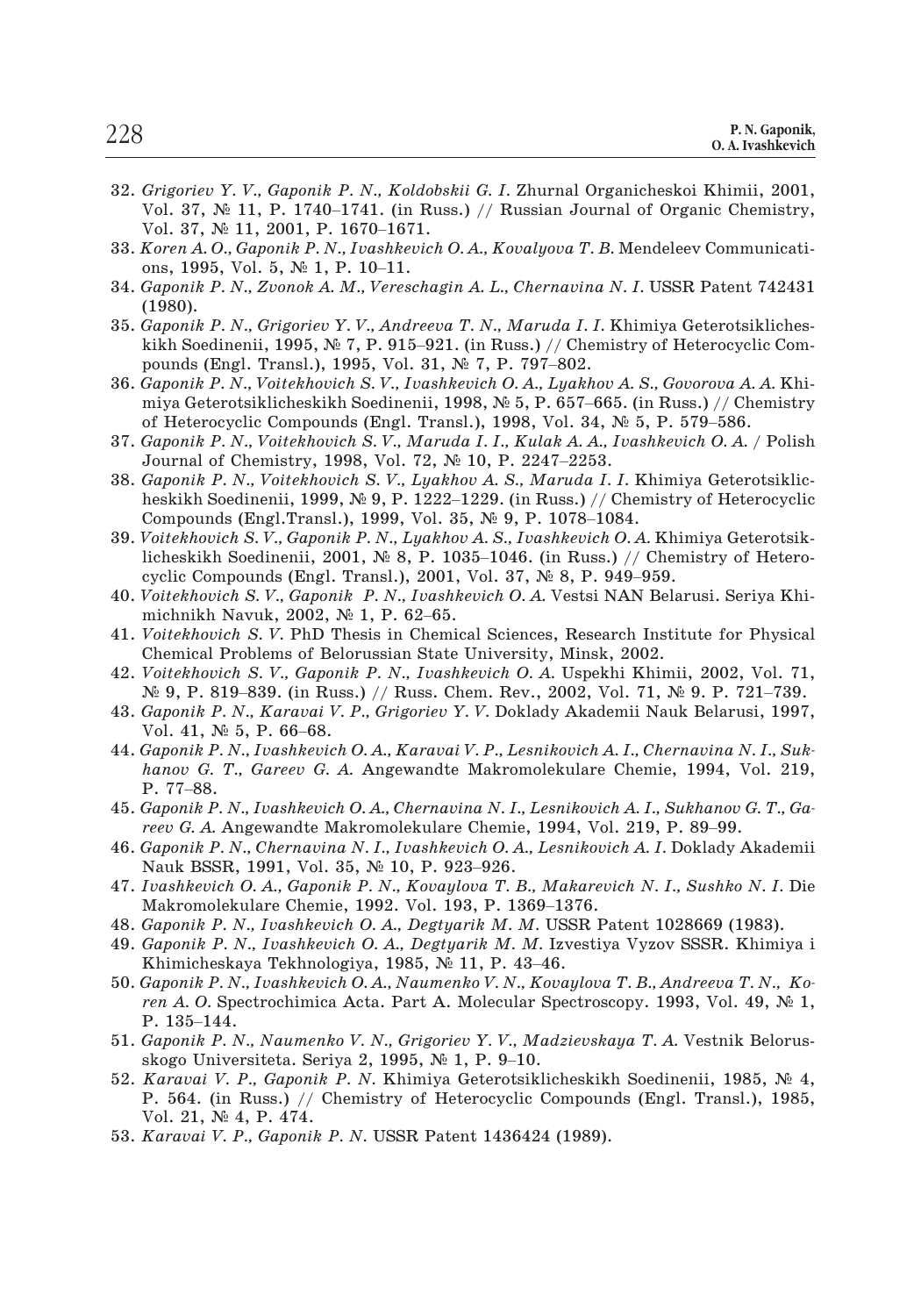- 54. *Karavai V. P., Gaponik P. N.* Khimiya Geterotsiklicheskikh Soedinenii, 1991, № 1, EXTRES ANTINES AND APPERTING SUNDER AND APPERTION FOR SERVICE SERVICE AND APPERTIES AND APPERTION<br>France Compounds (Engl. 1991, № 1, P. 66–71. (in Russ.) // Chemistry of Heterocyclic Compounds (Engl. Transl.), 1991, **ZOLES: SYNTHESIS, STRUCTUR<br>CO-CHEMICAL PROPERTIES AN<br>Karavai V. P., Gaponik<br>P. 66–71. (in Russ.) // √<br>Vol. 27, № 1. P. 55–60.** *Karavai V. P., Gaponik P.*<br>P. 66–71. (in Russ.) // C.<br>Vol. 27, № 1. P. 55–60.<br>*Gaponik P. N., Grigoriev*<br>Vol. 1, № 4, P. 846–848.
- 55. *Gaponik P. N., Grigoriev Y. V., Karavai V. P.* Metallorganicheskaya Khimiya, 1988, Vol. 27, № 1. P. 55–6<br>Gaponik P. N., Grigor<br>Vol. 1, № 4, P. 846–8<br>Gaponik P. N., Grigori<br>Gaponik P. N., Grigori<br>1992, № 1, P. 73–77.
- 56. *Gaponik P. N., Grigoriev Y. V.* USSR Patent 1428754 (1988).
- 57. *Gaponik P. N., Grigoriev Y. V.* Izvestiya AN Belarusi. Seriya Khimicheskikh Nauk,
- 58. *Gaponik P.N., Grigoriev Y. V., Koren A. O.* Khimiya Geterotsiklicheskikh Soedinenii, 1988,  $\mathbb{N}^{\circ}$  12, p. 1699. (in Russ.) // Chemistry of Heterocyclic Compounds (Engl. Transl.), 1988, Vol. 24, № 12, P. 1407. 1992,  $\mathbb{N}^2$  1, P. 73–77.<br>
Gaponik P.N., Grigoriev Y. V., Koren A. O. Khimiya<br>
1988,  $\mathbb{N}^2$  12, p. 1699. (in Russ.) // Chemistry of<br>
Transl.), 1988, Vol. 24,  $\mathbb{N}^2$  12, P. 1407.<br>
Naumenko V. N., Gaponik P. N., 1988, № 12<br>1988, № 12<br>Transl.), 19<br>Naumenko V<br>Seriya Khin<br>Ivashkevich<br>P. 523–526.
- 59. *Naumenko V. N., Gaponik P. N., Koren A. O., Degtyarik M . M.* Izvestiya AN Belarusi.
- Seriya Khimicheskikh Nauk, 1993, Nº 1, P. 64–68.<br>Ivashkevich O. A., Gaponik P. N. Doklady Akademii<br>P. 523–526.<br>Ivashkevich O. A., Gaponik P. N., Bubel O. N. Journal<br>Iymer Letters, 1987, Vol. 25, P. 407–411.
- 60. *Ivashkevich O. A., Gaponik P. N. Doklady Akademii Nauk BSSR, 1986, Vol. 30, № 6,*<br>P. 523–526.<br>61. *Ivashkevich O. A., Gaponik P. N., Bubel O. N. Journal of Polymer Sciences. Part C. Po-<br>lymer Letters, 1987, Vol. 25,* 61. *Ivashkevich O. A., Gaponik P. N., Bubel O. N.* Journal of Polymer Sciences. Part C. Po-
- 62. *Ivashkevich O. A., Gaponik P. N., Naumenko V. N.* Khimiya Geterotsiklicheskikh Soe-P. 523–526.<br>Ivashkevich O. A., Gaponik P. N., Bubel O. N. Journ<br>lymer Letters, 1987, Vol. 25, P. 407–411.<br>Ivashkevich O. A., Gaponik P. N., Naumenko V. N.<br>dinenii, 1987, № 2, P. 236–237. (in Russ.) // Ch<br>(Engl. Transl.), lymer Letters, 1987, Vol. 25, P. 407–411.<br>*Ivashkevich O.A., Gaponik P.N., Naumenko V.*<br>dinenii, 1987, № 2, P. 236–237. (in Russ.) //<br>(Engl. Transl.), 1987, Vol. 23, № 2, P. 198–2<br>*Gaponik P.N., Ivashkevich O.A., Kovalyov* dinenii, 1987, Nº 2, P. 236–237. (in Ru<br>(Engl. Transl.), 1987, Vol. 23, Nº 2, P.<br>*Gaponik P. N., Ivashkevich O. A., Kovaly*<br>Polymer Sciences, 1987, Vol. 33, P. 76!<br>*Ivashkevich O. A., Gaponik P. N., Bubel*<br>Chemie, 1988. Vo
- 63. *Gaponik P. N., Ivashkevich O. A., Kovalyova T. B., Andreeva T. N.* Journal of Applied *Gaponik P. N., Ivashkevich O. A., Kovalyova T. B., Andreeva T. N. Journal of Applic* Polymer Sciences, 1987, Vol. 33, P. 769–773.<br>*Ivashkevich O. A., Gaponik P. N., Bubel O. N., Kovalyova T. B. Die Makromolekulan*<br>Chemie
- 64. *Ivashkevich O. A., Gaponik P. N., Bubel O. N., Kovalyova T. B.* Die Makromolekulare
- 65. *Gaponik P. N., Ivashkevich O. A., Kovalyova T. B., Kriger A. G., Tsailingold E. V., Grac-*
- 66. *Gaponik P. N., Ivashkevich O. A., Kovalyova T. B., Z. A. Karapetyan, G. G. Asatryan, A. G. Kriger, E. V. Fronchek, Smirnov B. R.* Vysokomolekulyarnye Soedineniya, Seriya B, Chemie, 1988. Vol. 189, P. 1363<br>Gaponik P. N., Ivashkevich O. A., i<br>hev V. P. Vysokomolekulyarnye Sc<br>Gaponik P. N., Ivashkevich O. A., i<br>G. Kriger, E. V. Fronchek, Smirno<br>1990, Vol. 32, N. 6, P. 418–421. hev V. P. Vysokomolekulyarnye Soedineniya, Seri<br>Gaponik P. N., Ivashkevich O. A., Kovalyova T. B.,<br>G. Kriger, E. V. Fronchek, Smirnov B. R. Vysokom<br>1990, Vol. 32, № 6, P. 418–421.<br>Gaponik P. N., Ivashkevich O. A., Andreev G. Kriger, E. V. Fronchek, Smirnov B. R. Vysokomolekulyarnye<br>1990, Vol. 32, № 6, P. 418–421.<br>Gaponik P. N., Ivashkevich O. A., Andreeva T. N., Kovalyova T.<br>go Universiteta. Seriya 2, 1991, № 1, P. 24–28.<br>Vrublevskii A. I.
- 67. *Gaponik P. N., Ivashkevich O. A., Andreeva T. N., Kovalyova T. B.* Vestnik Belorussko-
- 68. *Vrublevskii A. I., Gaponik P. N., Degtyarik M. M., Lesnikovich A. I., Luk'yanova R. S.* Gaponik P. N., Ivashkevich<br>go Universiteta. Seriya 2,<br>Vrublevskii A. I., Gaponik l<br>Koordinatsionnaya Khimiy<br>Gaponik P. N., Degtyarik N<br>Vol. 26, № 8, P. 716–718. Vrublevskii A. I., Gaponik P. N., Degtyarik M. M., Lesnikovich A. I., Luk'yanova R. S.<br>Koordinatsionnaya Khimiya, 1981, Vol. 7, № 2, P. 213–217.<br>Gaponik P. N., Degtyarik M. M., Sviridov V. V. Doklady Akademii Nauk BSSR, 1
- 69. *Gaponik P. N., Degtyarik M. M., Sviridov V. V.* Doklady Akademii Nauk BSSR, 1982,
- 70. *Degtyarik M. M., Gaponik P. N., Lesnikovich A. I., Vrublevskii A. I.* Zhurnal Obshchei Koordinatsionnaya Khimiya, 1981, Vol. 7,  $\mathbb{N}^5$  2, P. 213–217.<br> *Gaponik P. N., Degtyarik M. M., Sviridov V. V.* Doklady Akademii Nauk BSSR, 1982, Vol. 26,  $\mathbb{N}^8$  8, P. 716–718.<br> *Degtyarik M. M., Gaponik P. N., L* Vol. 26, Ne 8, P. 716–718.<br>Degtyarik M. M., Gaponik P. N., Lesnikovich A. I., Vrublevskii A. I.<br>Khimii, 1985, Vol. 55, Ne 3, P. 516–522. (in Russ.) // Journal of t<br>Of USSR (Engl. Transl.), 1985, Vol. 55, Ne 3, P. 457–461.
- 71. *Gaponik P. N., Degtyarik M. M., Lesnikovich A. I., Naumenko V. N., Bogatikov A. N.*
- 72. *Degtyarik M. M., Gaponik P. N., Naumenko V. N., Lesnikovich A. I., Nikanovich M. V.* Spectrochimica Acta Part A. Molecular Spectroscopy. 1987, Vol. 43, № 3, P. of USSR<br>*Gaponik*<br>Koordina<br>*Degtyaril*<br>Spectrocl<br>349–354. *An* Koordinatsionnaya Khimiya, 1986, Vol. 12, № 11, P. 1478–1483.<br>*Degtyarik M. M., Gaponik P. N., Naumenko V. N., Lesnikovich A. I., Nikanovich M. V.*<br>Spectrochimica Acta Part A. Molecular Spectroscopy. 1987, Vol. 43, № Degtyarik M. M., Gaponik P. N., Naumenko V. N., Lesnikovich A. I., Nikanovich M. N. Spectrochimica Acta Part A. Molecular Spectroscopy. 1987, Vol. 43, № 3, I<br>349–354.<br>Koren A. O., Ostrovskii V. A., Gaponik P. N., Titova I
- 73. *Koren A. O., Ostrovskii V. A., Gaponik P. N., Titova I. E., Poplavskii V. S., Avetikyponik P. N., Titova I. E., Poplavskii V. S., Avetiky*<br> *Koren A. O., Ostrovskii V. A., Gaponik P. N., Titova I. E., Poplavskii V. S., Avetikyan G. B., Koldobskii G. I. Zhurnal Obshchei Khimii, 1988, Vol. 58, № 4, P. 825–*
- 74. *Lavrenova L. G., Bogatikov A. N., Sheludyakova L. A., Ikorskii V. N., Larionov S. V., Ga-*Russ.) // Russian Journal of Inorganic Chemistry, 1991, Vol. 36,  $\mathcal{N}$  5. Journal of General Chemistry of USSR (Engl. Transl.), 1988, Vol. 58, Ne 4, P. 729–733.<br>Lavrenova L. G., Bogatikov A. N., Sheludyakova L. A., Ikorskii V. N., Larionov S. V., Gaponik P. N. Zhurnal Neorganicheskoi Khimii, 199
- 75. *Lavrenova L. G., Ikorskii V. N., Larionov S. V., Bogatikov A. N., Gaponik P. N.* Zhurnal urnal of Inorganic Chemistry, 1993, Vol. 38,  $\mathcal{N}$  9.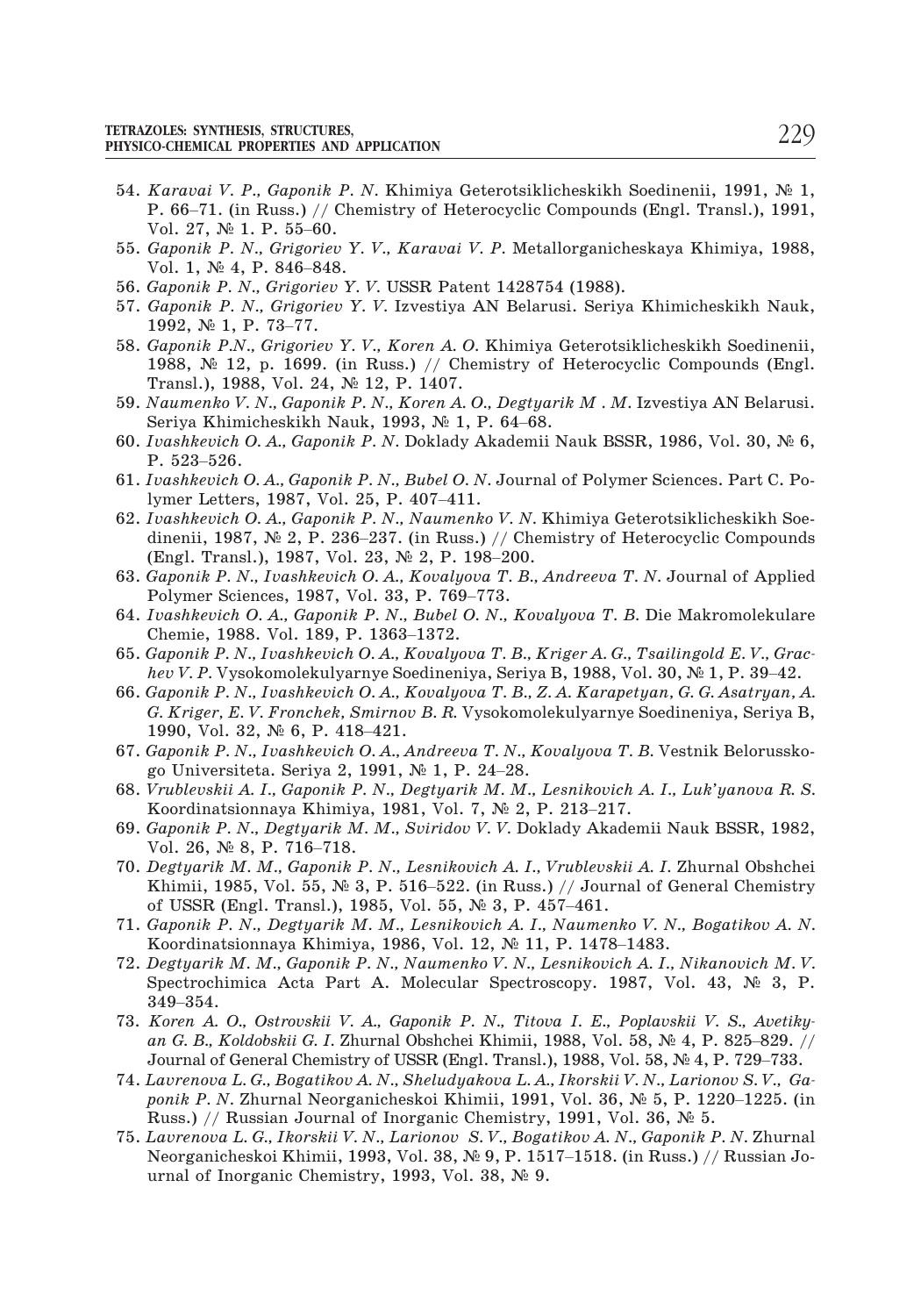- 76. *Bogatikov A. N., Gaponik P. N., Degtyarik M. M., Naumenko V. N., Lesnikovich A. I.* Bogatikov A. N., Gaponik P. N., Degtyarik M. M., Naumenko V. l<br>Vestnik Belorusskogo Universiteta. Seriya 2, 1994, № 3, P. 3–9.
- 77. *Lavrenova L. G., Bogatikov A. N., Ikorskii V. N., Sheludyakova L. A., Boguslavskii E. G., Gaponik P. N., Larionov S. V.* Zhurnal Neorganicheskoi Khimii, 1996, Vol. 41, Bogatikov A. N., Gaponik P. N., Degtyarik M. M., Naumenko V. N., Lesnikovich A. I.<br>Vestnik Belorusskogo Universiteta. Seriya 2, 1994, № 3, P. 3–9.<br>Lavrenova L. G., Bogatikov A. N., Ikorskii V. N., Sheludyakova L. A., Bogu Vestnik Belorusskogo Universiteta. Seriya 2, 1994, Ne 3, P. 3–9.<br> *Lavrenova L. G., Bogatikov A. N., Ikorskii V. N., Sheludyakova L. A., Boguslavs-kii E. G., Gaponik P. N., Larionov S. V. Zhurnal Neorganicheskoi Khimii, 1* kii E. G., Gaponik P. N., Larionov S. V. Zhurnal Neorganicheskoi Khimii, 1996, Vol. 41,  $\mathbb{N}^2$  3, P. 423–426. (in Russ.) // Russian Journal of Inorganic Chemistry (Engl. Transl.), 1996, Vol. 41,  $\mathbb{N}^2$  3. P. 406–4
- 78. *Lavrenova L. G., Bikzhanova G. A., Bogatikov A. N., Ikorskii V. N., Sheludyakova L. A., Virovets A. V., Podberezskaya N. V., Gaponik P. N., Larionov S. V.* Zhurnal Neof Inorganic Chemistry (Engl. Transl.), 1996, Vol. 41, No 4. Lavrenova L. G., Bikzhanova G. A., Bogatikov A. N., Ikorskii V.<br>va L. A., Virovets A. V., Podberezskaya N. V., Gaponik P. N., Larionov<br>organicheskoi Khimii, 1996, Vol. 41, N. 4, P. 587–592. (in Russ.) /<br>of Inorganic Chemi organicheskoi Khimii, 1996, Vol. 41, Nº 4, P. 587–5<br>of Inorganic Chemistry (Engl. Transl.), 1996, Vol.<br>Degtyarik M. M., Gaponik P. N., Ivashkevich O. A., S<br>Vestnik Belorusskogo Universiteta. Seriya 2, 2000,<br>Gaponik P. N.,
- 79. *Degtyarik M. M., Gaponik P. N., Ivashkevich O. A., Skripacheva A. V., Naumenko V. N.*
- 80. *Gaponik P. N., Degtyarik M. M., Naumenko V. N., Ivashkevich O. A.* Vestnik Belorus-
- 81. *Palkina K. K., Kuzmina N. E., Lyakhov A. S., Gaponik P. N., Bogatikov A. N., Govorova A. A., Ivashkevich L. S. Zhurnal Neorganicheskoi Khimii, 2001, Vol. 46, № 10,* Vestnik Belorusskogo Universiteta. Seriya 2, 2000, Ne 2, P. 23–28.<br>Gaponik P. N., Degtyarik M. M., Naumenko V. N., Ivashkevich O. A. Vestnik Belorus-<br>skogo Universiteta. Seriya 2, 2001, Ne 1, P. 10–12.<br>Palkina K. K., Kuzmi Gaponik P. N., Degtyarik M. M., Natskogo Universiteta. Seriya 2, 2001,<br>Palkina K. K., Kuzmina N. E., Lyakh<br>A. A., Ivashkevich L. S. Zhurnal N.<br>P. 1649–1654. (in Russ.) // Russian<br>2001, Vol. 46, № 10, P. 1495–1500. Palkina K. K., Kuzmina N. E., Lyakhov A. S., Gaponi<br>A. A., Ivashkevich L. S. Zhurnal Neorganicheskoi<br>P. 1649–1654. (in Russ.) // Russian Journal of Inc<br>2001, Vol. 46, № 10, P. 1495–1500.<br>Ivashkevich D.O., Lyakhov A. S., G
- 82. *Ivashkevich D.O., Lyakhov A. S., Gaponik P. N., Bogatikov A. N., Govorova A. A.* Acta **P. 1649–1654.** (in Russ.) // Russian Journal of Inorganic Chemistry (Engl. Transl.), 2001, Vol. 46, № 10, P. 1495–1500.<br>*Ivashkevich D.O., Lyakhov A. S., Gaponik P. N., Bogatikov A. N., Govorova A. A.* Acta Crystallograp Ivashkevich D.O., Lyakhov A. S., Gapo<br>Crystallographica, 2001, Vol. E57, P.<br>Lyakhov A. S., Gaponik P. N., Voitekhov<br>hkevich L. S. Acta Crystallographica,<br>Ivashkevich D. O., Lyakhov A. S., Voite<br>hica, 2002, Vol. C58, P. m56
- 83. *Lyakhov A. S., Gaponik P. N., Voitekhovich S. V., Ivashkevich D. O., Pytleva D. S., Ivas-*Lyakhov A. S., Gaponik P. N., Voitekh<br>hkevich L. S. Acta Crystallographic:<br>Ivashkevich D. O., Lyakhov A. S., Voi<br>hica, 2002, Vol. C58, P. m563–m56<br>Ivashkevich D.O., Lyakhov A. S., Deg<br>ca, 2002, Vol. C58, P. m288–m289.
- 84. *Ivashkevich D. O., Lyakhov A. S., Voitekhovich S. V., Gaponik P. N.* Acta Crystallograp-*Ivashkevich D.O., Lyakhov A.S., Vol. C58, P. m563–m*<br>hica, 2002, Vol. C58, P. m563–m<br>*Ivashkevich D.O., Lyakhov A.S., L*<br>ca, 2002, Vol. C58, P. m288–m28<br>*Ivashkevich D.O., Lyakhov A.S., L*<br>ca, 2003, Vol. E59, P. m14–m16.
- 
- 85. *Ivashkevich D.O., Lyakhov A. S., Degtyarik M. M., Gaponik P. N.* Acta Crystallographica, 2002, Vol. C58, P. m288–m289.<br>86. *Ivashkevich D.O., Lyakhov A. S., Degtyarik M. M., Gaponik P. N.* Acta Crystallographica, 2003 86. *Ivashkevich D. O., Lyakhov A. S., Degtyarik M. M., Gaponik P. N.* Acta Crystallographica, 2003, Vol. E59, P. m14–m16.<br>87. *Lyakhov A. S., Gaponik P. N., Degtyarik M. M., Ivashkevich L. S.* Acta Crystallographica, 2003
- 87. *Lyakhov A. S., Gaponik P. N., Degtyarik M. M., Ivashkevich L. S.* Acta Crystallographi-
- 88. *Lyakhov A. S., Gaponik P. N., Degtyarik M. M., Matulis V. E., Matulis V. E., Ivashke-*Lyakhov A. S., Gaponik P. N., Degtya<br>ca, 2003, Vol. E59, P. m38–m40.<br>Lyakhov A. S., Gaponik P. N., Degtya<br>vich L. S. Acta Crystallographica, 2<br>Lyakhov A. S., Gaponik P. N., Degtya<br>ca, 2003, Vol. C59, P. m204–m206. Lyakhov A. S., Gaponik P. N., Degtyarik M. M., Matulis V. E., vich L. S. Acta Crystallographica, 2003, Vol. C59, P. m90–m9<br>Lyakhov A. S., Gaponik P. N., Degtyarik M. M., Ivashkevich L. S.<br>ca, 2003, Vol. C59, P. m204–m206.
- 89. *Lyakhov A. S., Gaponik P. N., Degtyarik M. M., Ivashkevich L. S.* Acta Crystallographi-
- 90. *Degtyarik M. M., Gaponik P. N., Ivashkevich O. A., Grigoriev Y. V., Vorobiov A. N.* Vestca, 2003, Vol. C59, P. m204–m206.<br>*Degtyarik M. M., Gaponik P. N., Ivashkevich O. A., Grigoriev Y. V., Vorobiov*<br>nik Belorusskogo Universiteta. Seriya 2, 2002, № 1, P. 8–16.<br>*Gaponik P. N., Degtyarik M. M., Karavai V. P.,*
- 91. *Gaponik P. N., Degtyarik M. M.* USSR Patent 892884 (1981).
- 92. *Gaponik P. N., Degtyarik M. M., Karavai V. P., Komarov V. F., Lesnikovich A. I., Sviri-*Gaponik P. N., Degtyarik M. M. USSR Patent 892884 (1981)<br>Gaponik P. N., Degtyarik M. M., Karavai V. P., Komarov V. F<br>dov V. V. Doklady Akademii Nauk BSSR, 1984, Vol. 28, Ne<br>Gaponik P. N., Karavai V. P. USSR Patent 10300361
- 93. *Gaponik P. N., Karavai V. P.* USSR Patent 10300361 (1983)*.*
- 94. *Ivashkevich O. A., Gaponik P. N., Koren A. O., Bubel O. N., Fronchek E. V.* International
- 95. *Kozyro A. A., Simirskii V. V., Krasulin A. P., Sevruk V. M., Kabo G. Y., Frenkel' M. L., Gaponik P. N. & Grigoriev Y. V. Zhurnal Fizicheskoi Khimii, 1990, Vol. 64, № 3,* Gaponik P. N., Karavai V. P. USSR Patent 10300361 (1983).<br>Ivashkevich O. A., Gaponik P. N., Koren A. O., Bubel O. N., Fronchek E. V. International<br>Journal of Quantum Chemistry, 1992, Vol. 43, P. 813–826.<br>Kozyro A. A., Sim *Vashkevich O.A., Gaponik*<br>Journal of Quantum Chen<br>Kozyro A.A., Simirskii V. V<br>ponik P. N. & Grigoriev<br>P. 656–651. (in Russ.) // I<br>Vol. 64, Ne 3. P. 348–350. ponik P. N. *& G*<br>P. 656–651. (in Ru<br>Vol. 64, № 3. P. 3<br>Soldatova T.V., K*c*<br>Gaponik P. N., Iv<br>90–95. (in Russ.).
- 96. *Soldatova T.V., Kozyro A. A., Kabo G. J., Simirskii V. V., Sevruk V. M., Krasulin A. P., Gaponik P. N., Ivashkevich O. A.* Thermodynamics of organic substances, 1990, P. Vol. 64, Nº 3. P. 348–350.<br>Soldatova T.V., Kozyro A. A., Kabo G. J., S.<br>Soldatova T.V., Kozyro A. A., Kabo G. J., S.<br>Gaponik P. N., Ivashkevich O. A. Thermo<br>90–95. (in Russ.).<br>Ivashkevich O. A., Gaponik P. N., Matuli.<br>Khim
- 97. *Ivashkevich O. A., Gaponik P. N., Matulis Vit. E., Matulis Vad. E.* Zhurnal Obshchei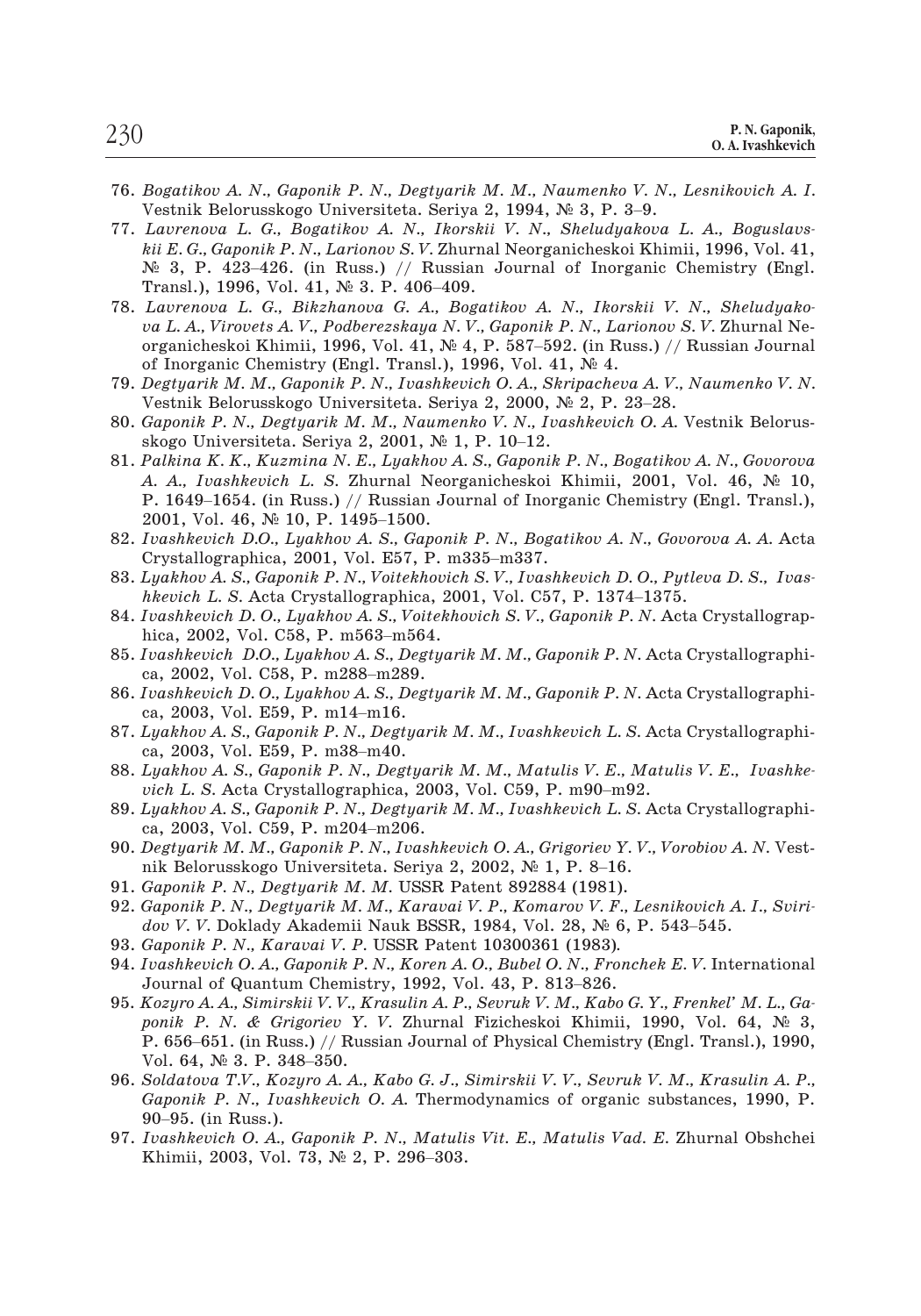- 98. *Matulis Vad. E., Lyakhov A. S., Gaponik P. N., Voitekhovich S. V., Ivashke-***PRICAL PROPERTIES AND APPLICATION<br>***Matulis Vad. E., Lyakhov A. S., Gaponik P. N., Voitekho***<br>***vich O. A. J. Molecular Structure, 2003, Vol. 649, P. 309–314.* TO-CHEMICAL PROPERTIES AND APPLICATION<br>
Matulis Vad. E., Lyakhov A. S., Gaponik P. N., Voitekhovich S. V., Ivashke-<br>
vich O. A. J. Molecular Structure, 2003, Vol. 649, P. 309–314.<br>
Gaponik P. N., Ivashkevich O. A., Bubel O
- 99. *Gaponik P. N., Ivashkevich O. A., Bubel O. N., Degtyarik M. M., Naumenko V. N.* Teorecal and Experimental Chemistry, 1989,  $\mathcal{N}_2$  1. vich O. A. J. Molecular Structure, 2003, Vol. 649, P. 309–314.<br>Gaponik P. N., Ivashkevich O. A., Bubel O. N., Degtyarik M. M., Naun<br>ticheskaya i Experimentalnaya Khimiya, 1989, N° 1, P. 33–40. (in R<br>cal and Experimental C
- 100. *Gaponik P. N., Ivashkevich O. A., Biba V. I., Naumenko V. N., Andreeva T. N.* Izvestiya
- 101. *Ivashkevich O. A., Matulis Vad. E., Matulis Vit. E., Gaponik P. N.* Zhurnal Obshchei Khimii, 2003, in press.
- Khimii, 2003, in press.
- 102. *Ivashkevich O. A., Matulis Vad. E., Matulis Vit. E., Gaponik P. N. Zhurnal Obshchei*<br>Khimii, 2003, in press.<br>103. *Ivashkevich O. A., Matulis Vad. E., Matulis Vit. E., Gaponik P. N.* Khimiya Geterotsik-<br>licheskikh S 103. *Ivashkevich O. A., Matulis Vad. E., Matulis Vit. E., Gaponik P. N.* Khimiya Geterotsiklicheskikh Soedinenii, 2003, in press. Ivashkevich O. A., Matulis Vad. E.<br>licheskikh Soedinenii, 2003, in pr<br>licheskikh Soedinenii, 2003, in pr<br>licheskikh Soedinenii, 2000, Vol.<br>lichii Nauk. Belarusi, 2000, Vol.<br>licheskich O. A., Tuzik A. A. Gap<br>kikh Nauk. 1996
- 104. *Ivashkevich O. A., Gaponik P. N., Matulis Vadim E. & Matulis Vitaly E.* Doklady Aka-Icheskikh Soedinenii, 2003, in press.<br>
104. *Ivashkevich O. A., Gaponik P. N., Matulis Vadim E. & Matulis Vitaly E.* Doklady Akademii Nauk Belarusi, 2000, Vol. 44, Ne 2, P. 62–65. (in Russ.)<br>
105. *Ivashkevich O. A., Tuzik* Ivashkevich O. A., Gaponik P. N., Matulis Vadim E. & Matulis Vitaly E. Doklady Aka<br>demii Nauk Belarusi, 2000, Vol. 44, Nº 2, P. 62–65. (in Russ.)<br>Ivashkevich O. A., Tuzik A. A. Gaponik P. N. Izvestiya AN Belarusi. Seriya
- 105. *Ivashkevich O. A., Tuzik A. A. Gaponik P. N.* Izvestiya AN Belarusi. Seriya Khimiches-
- Ivashkevich O. A., Tuzik A. A. Gaponik P. N. Izve<br>kikh Nauk. 1996, Ne 4, P. 48–52.<br>Kulak A. A., Ivashkevich O. A., Gaponik P. N. A conniversary of acad. N.N. Ermolenko. Minsk: B<br>Lyakhov A. S., Ivashkevich D. O., Gaponik P.
- 107. *Lyakhov A. S., Ivashkevich D. O., Gaponik P. N., Grigoriev Y. V., Ivashkevich L. S.* Acta kikh Nauk. 1996,  $N_e$  4, P. 48–52.<br>
106. Kulak A. A., Ivashkevich O. A., Gaponik P. N. A collection of papers in honour of 100-th<br>
anniversary of acad. N.N.Ermolenko. Minsk: Belsens, 2000, P. 232–236. (in Russ.).<br>
107. Ly
- 108. *Lyakhov A. S., Gaponik P. N., Voitehovich S. V.* Acta Crystallographica, 2001, Vol. C57, Crystallographica, 2000, Vol. C56, P. 256–257.<br>Lyakhov A. S., Gaponik P. N., Voitehovich S. V. Acta<br>P. 185–186.<br>Lyakhov A. S., Gaponik P. N., Voitekhovich S. V., Crystallographica, 2001, Vol. C57, P. 1204–1206. *Lyakhov A. S., Gaponik P. N., Voitehovich S. V.* Acta Crystallographica<br>
P. 185–186.<br> *Lyakhov A. S., Gaponik P. N., Voitekhovich S. V., Ivashkevich L. S.,*<br> *Crystallographica, 2001, Vol. C57, P. 1204–1206.*<br> *Lyakhov A.*
- 109. *Lyakhov A. S., Gaponik P. N., Voitekhovich S. V., Ivashkevich L. S., Kulak A. A.* Acta
- 110. *Lyakhov A. S., Gaponik P. N., Voitekhovich S. V., Ivashkevich L. S., Kulak A. A., Ivash-*Lyakhov A. S., Gaponik P. N., Voitekhovich S. V.<br>Crystallographica, 2001, Vol. C57, P. 1204–120<br>Lyakhov A. S., Gaponik P. N., Voitekhovich S. V.,<br>kevich O. A. Acta Crystallographica, 2001, Vol.<br>Ivashkevich D. O., Lyakhov A Lyakhov A. S., Gaponik P. N., Voit<br>kevich O. A. Acta Crystallographic<br>lvashkevich D. O., Lyakhov A. S., C<br>Crystallographica, 2002, Vol. C58<br>Lyakhov A. S., Voitekhovich S. V., v<br>hica, 2003, Vol. C59, P. o22–o23.
- 111. *Ivashkevich D. O., Lyakhov A. S., Gaponik P. N., Grigoriev Y. V., Ivashkevich L. S.* Acta Ivashkevich D. O., Lyakhov A. S., Gap<br>Crystallographica, 2002, Vol. C58, P<br>Lyakhov A. S., Voitekhovich S. V., Gap<br>hica, 2003, Vol. C59, P. o22–o23.<br>Lyakhov A. S., Voitekhovich S. V., Gap<br>hica, 2003, Vol. C59, P. o388–o389.
- 112. *Lyakhov A. S., Voitekhovich S. V., Gaponik P. N., Ivashkevich L. S.* Acta Crystallograp-
- 113. *Lyakhov A. S., Voitekhovich S. V., Gaponik P. N., Ivashkevich L. S.* Acta Crystallograp-Lyakhov A. S., Voitekhovich S. V., Gaponik P. N., Ivashkevich L. S. Acta Crystallographica, 2003, Vol. C59, P. o22–o23.<br>Lyakhov A. S., Voitekhovich S. V., Gaponik P. N., Ivashkevich L. S. Acta Crystallographica, 2003, Vol
- 114. *Sushko N. I., Matveeva N. A., Makarevich N. I., Ivashkevich O. A., Gaponik P. N.* Zhurof Applied Spectroscopy (Engl. Transl.), 1990, Vol. 53,  $\mathbb{N}^2$  2. Spektroskopii, 1994, Vol. 61, Ne $1-2$ , P. 45–49. (in Russ.) // Journal Prikladnoi Spektroskopii, 1990, Vol. 53, Ne 2, P. 323–327. (in Russ.). // Journal Prikladnoi Spektroskopii, 1990, Vol. 53, Ne 2, P. 323–327. (in Russ.
- 115. *Ivashkevich O. A., Gaponik P. N., Sushko N. I., Krasitskii V. A.* Zhurnal Prikladnoi Sushko N. I., Matveeva N. A., Makarevich N. I., Ivashkevich<br>nal Prikladnoi Spektroskopii, 1990, Vol. 53, Nº 2, P. 323–4<br>of Applied Spectroscopy (Engl. Transl.), 1990, Vol. 53, Nº<br>Ivashkevich O. A., Gaponik P. N., Sushko N of Applied Spectroscopy (Engl. Transl.), 1990, Vol. 53,  $\mathbb{N}_2$  2.<br> *Ivashkevich O. A., Gaponik P. N., Sushko N. I., Krasitskii V. A. Zhurnal Prikladnoi*<br>
Spektroskopii, 1994, Vol. 61,  $\mathbb{N}_2$  1–2, P. 45–49. (in Russ. *Ivashkevich O. A., Gaponik P. N., Sushko N. I., Krasitskii V. A. Zhurnal* Spektroskopii, 1994, Vol. 61,  $\mathbb{N}^2$  1–2, P. 45–49. (in Russ.) // Journal of Approscopy (Engl. Transl.), 1994, Vol. 61,  $\mathbb{N}^2$  1–2, P. 461
- 116. *Sushko N. I., Makarevich N. I., Matveeva N. A., Ivashkevich O. A., Gaponik P.N.* Zhur*rendopy* (Engl. Transl.), 1994, Vol. 61, Ne 1–2, P. 461–465.<br> *Sushko N. I., Makarevich N. I., Matveeva N. A., Ivashkevich O. A., Gaponik P.N. Zhurnal Prikladnoi Spektroskopii, 1991, Vol. 54, Ne 6, P. 549–558. (in Russ.)* Sushko N. I., Makarevich N. I., Matveeva N. A., Ivashkevich O. A., Gaponik P.N. Zhurnal Prikladnoi Spektroskopii, 1991, Vol. 54,  $\mathbb{N}$  6, P. 549–558. (in Russ.). // Journal of Applied Spectroscopy (Engl. Transl.), 1991
- 117. *Matveeva N. A., Sushko N. I., Makarevich N. I., Gaponik P. N., Ivashkevich O. A., Ko*nal Prikladr<br>of Applied S<br>*Matveeva N<br>ren A. O. Z*h<br>Russ.). // J<br>P. 845–852. ren A. O. Zhurnal Prikladnoi Spektroskopii, 1992, Vol. 57, Nº 5–6, P. 442–450. (in Russ.). // Journal of Applied Spectroscopy (Engl.Transl.), 1992, Vol. 57, Nº 5–6<br>P. 845–852.<br>*Ivashkevich O. A., Gaponik P. N., Chernavina*
- 118. *Ivashkevich O. A., Gaponik P. N., Chernavina N. I., Lesnikovich A. I., Sukhanov G. T., Shumskaya T. N., Gareev G. A.* Vysokomolekulyarnye Soedineniya, Seriya B, 1991, P. 845–852.<br> *Ivashkevich O.A., Gaponik P.N.,*<br> *Shumskaya T.N., Gareev G.A.*<br>
Vol. 33, № 4, P. 275–279. (in Rus<br> *Karavai V. P., Gaponik P.N., I*<br>
1989, Vol. 27, № 7, P. 611–615.
- 119. *Karavai V. P., Gaponik P. N., Ivashkevich O. A.* Magnetic Resonance in Chemistry,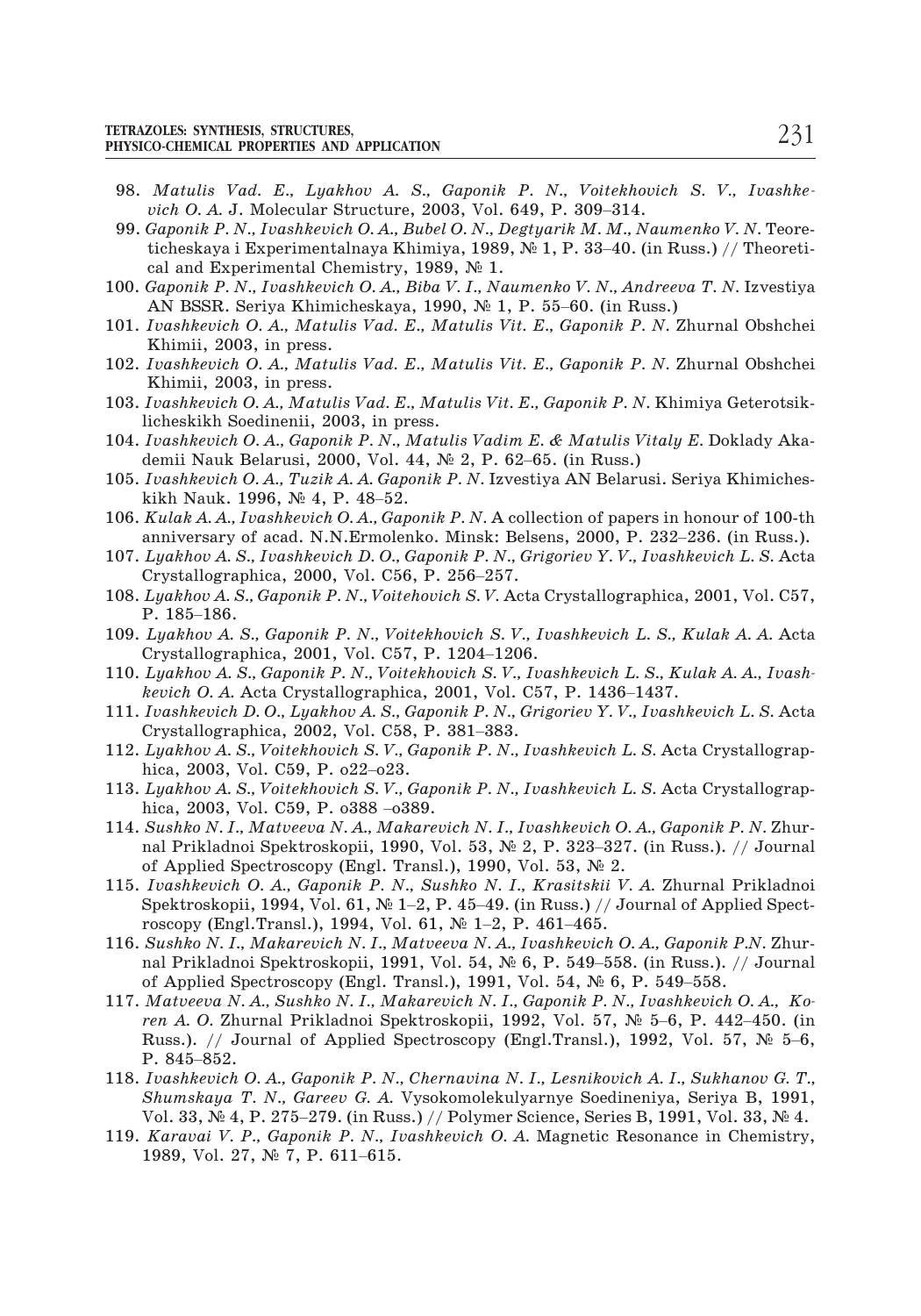- 120. *Naumenko V. N., Koren A. O., Gaponik P. N.* Magnetic Resonance in Chemistry, 1992, *Naumenko V. N., Koren A.*<br>Vol. 30, № 6, P. 558–560. Naumenko V. N., Koren A. O., Gaponik P. N. Magne<br>Vol. 30, № 6, P. 558–560.<br>Lesnikovich A. I., Levchik S. V., Balabanovich A. I<br>Thermochimica Acta, 1992, Vol. 200, P. 427–441. *Naumenko V. N., Koren A. O., Gaponik P. N. Magnetic Resonance in Chemist* Vol. 30,  $N_{e}$  6, P. 558–560.<br>*Lesnikovich A. I., Levchik S. V., Balabanovich A. I., Ivashkevich O. A., Gapor* Thermochimica Acta, 1992, Vol. 200,
- 121. *Lesnikovich A. I., Levchik S. V., Balabanovich A. I., Ivashkevich O. A., Gaponik P. N.* Lesnikovich A. I., Levchik S. V., Balabanovich<br>Thermochimica Acta, 1992, Vol. 200, P. 427–<br>Lesnikovich A. I., Ivashkevich O. A., Lyutsko V.<br>ponik P. N., Levchik S.V. Thermochimica Acta<br>Lesnikovich A. I., Ivashkevich O. A.,
- 122. *Lesnikovich A. I., Ivashkevich O. A., Lyutsko V. A., Printsev G. V., Kovalenko K. K., Ga-Lesnikovich A. I., Ivashkevich O. A., Lyutsko V. A., Printsev G. V. ponik P. N., Levchik S.V. Thermochimica Acta, 1989, Vol. 145*<br>*Lesnikovich A. I., Ivashkevich O. A., Printsev G. V., Gaponik P.* mochimica Acta, 1990, Vo
- 123. *Lesnikovich A. I., Ivashkevich O. A., Printsev G. V., Gaponik P. N., Levchik S. V.* Ther-
- 124. *Levchik S. V., Ivashkevich O. A., Balabanovich A. I., Lesnikovich A. I., Gaponik P. N. Lesnikovich A. I., Ivashkevich O. A., Printsev G. V., Gaponik P. N.,* mochimica Acta, 1990, Vol. 171, P. 207–213.<br>*Levchik S. V., Ivashkevich O. A., Balabanovich A. I., Lesnikovich* & Costa L. Thermochimica Acta, 1992, Vo
- 125. *Levchik S. V., Bolvanovich E. E., Lesnikovich A. I., Ivashkevich O. A., Gaponik P. N., Vy*mochimica Acta, 1990, Vol. 171, P. 207–213.<br>
Levchik S. V., Ivashkevich O. A., Balabanovich A. I., Lesnikovich<br>
& Costa L. Thermochimica Acta, 1992, Vol. 207, P. 115–130.<br>
Levchik S. V., Bolvanovich E. E., Lesnikovich A. I Levchik S.V., B<br>azovakin S.V.<br>Ivashkevich O.<br>micheskikh Na<br>Ivashkevich O.<br>Nº 3, P. 54–58.
- 126. *Ivashkevich O. A., Levchik S. V., Lesnikovich A. I.* Izvestiya AN Belarusi. Seriya Khi-*Ivashkevich O. A., Levchik S. V., Lesnikovich A. I.* Izmicheskikh Nauk, 1993, Ne 1, P. 56–60 (in Russ).<br>*Ivashkevich O. A., Tuzik A. A., Lesnikovich A. I.* Dok<br>Ne 3, P. 54–58.<br>*Levchik S. V., Balabanovich A. I., Ivashkevi*
- 127. *Ivashkevich O. A., Tuzik A. A., Lesnikovich A. I.* Dokl. NAN Belarusi, 1995, Vol. 39, Ivashkevich O. A., Tuzik A. A., Lesnikovich A. I. Dokl. NAM<br>
Nº 3, P. 54–58.<br>
Levchik S. V., Balabanovich A. I., Ivashkevich O. A., Lesnikovi<br>
ta L. Thermochimica Acta, 1993, Vol. 225, P. 53–65.<br>
Balabanovich A. I., Levchi
- 128. *Levchik S. V., Balabanovich A. I., Ivashkevich O. A., Lesnikovich A. I., Gaponik P. N., Cos-*
- 129. *Balabanovich A. I., Levchik S. V., Lesnikovich A. I., Ivashkevich O.A., Costa L.* Vestnik
- 130. *Ivashkevich O. A., Lesnikovich A. I., Levchik S. V., Balabanovich A. I., Gaponik P. N. &* Levchik S. V., Balabanovich A. I., Ivashkevich O. A., Lesnikovich A<br>ta L. Thermochimica Acta, 1993, Vol. 225, P. 53–65.<br>Balabanovich A. I., Levchik S. V., Lesnikovich A. I., Ivashkevich<br>Belorusskogo Universiteta. Seriya 2
- 131. *Nedelko V. V., Roshchupkin V. P., Kurmaz S. V., Larikova T. S., Lesnikovich A. I., Ivashkevich O. A., Levchik S. V., Bolvanovich E. E., Gaponik P. N.* Thermochimica Acta, Belorusskogo Universiteta. Seriya 2, 1998,  $N_e$  3, P. 17-21.<br> *Ivashkevich O.A., Lesnikovich A. I., Levchik S. V., Balabanovick*<br> *Kulak A. A.* Thermochimica Acta, 2002, Vol. 388, P. 233-251.<br> *Nedelko V. V., Roshchupkin* Nedelko V.V., Roshchupkin V.P., Kurmaz S.V.<br>kevich O. A., Levchik S. V., Bolvanovich E. E<br>1991, Vol. 179, P. 209–220.<br>Lesnikovich A. I., Levchik S. V., Ivashkevich (Korsunskii B. L., Kurmaz S. V., Larikova T. S.<br>mochimica
- 132. *Lesnikovich A. I., Levchik S. V., Ivashkevich O. A., Bolvanovich E. E., Gaponik P. N., Korsunskii B. L., Kurmaz S. V., Larikova T. S., Nedelko V. V., Roshchupkin V. P.* Ther-Korsunskii B. L., Kurmaz S. V., Larikova T. S., N<br>mochimica Acta, 1993, Vol. 215, P. 303–313.<br>Ivashkevich O. A., Levchik S. V., Gaponik P. N.<br>Nauk Belarusi, 1994, Vol. 38, Nº 2, P. 59–62.<br>Levchik S.V., Ivashkevich O.A., Co
- 133. *Ivashkevich O. A., Levchik S. V., Gaponik P. N., Krasitskii V. A.* Doklady Akademii mochimica Acta, 1993, Vol. 215, P. 303–313.<br>Ivashkevich O. A., Levchik S. V., Gaponik P.<br>Nauk Belarusi, 1994, Vol. 38, № 2, P. 59–62.
- 134. *Levchik S.V., Ivashkevich O.A., Costa L., Gaponik P. N., Andreeva T. N.* Polymer Degra-Ivashkevich O. A., Levchik S. V., Gaponik P. N., Krasitskii Nauk Belarusi, 1994, Vol. 38,  $\mathbb{N}^2$  2, P. 59–62.<br>Levchik S.V., Ivashkevich O.A., Costa L., Gaponik P. N., Andree dation and Stability, 1994, Vol. 46. P. 225
- 135. *Levchik S. V., Balabanovich A. I., Ivashkevich O. A., Gaponik P. N., Costa L.* Polymer
- 136. *Lesnikovich A. I., Sviridov V. V., Gaponik P. N., Karavai V. P., Tselovalnikova G. M., Deg-Levchik S.V., Ivashkevich O.A., Costa L., Gaponik P. N., Andreeva T. N. Polymer Degradation and Stability, 1994, Vol. 46. P. 225–234.<br><i>Levchik S. V., Balabanovich A. I., Ivashkevich O. A., Gaponik P. N., Costa L. Polymer* Russ.) Degradation and Stabillity, 1995, Vol. 47, Ne 3, P. 333–338.<br>Lesnikovich A. I., Sviridov V. V., Gaponik P. N., Karavai V. P., Tseltyarik M. M. Doklady Akademii Nauk BSSR, 1985, Vol. 29, J<br>Russ.)<br>Lesnikovich A.I., Printsev *tyarik M. M. Doklady Akademi*<br>Russ.)<br>*Lesnikovich A.I., Printsev G. V.,*<br>ka Goreniya i Vzryva, 1988, Vo<br>*Lesnikovich A. I., Sviridov V. V.*,<br>re, 1986, Vol. 323, P. 706–707.
- 137. *Lesnikovich A.I., Printsev G. V., Ivashkevich O. A., Luytsko V. A., Kovalenko K. K.* Fizi-
- 138. *Lesnikovich A. I., Sviridov V. V., Printsev G. V., Ivashkevich O. A., Gaponik P. N.* Natu-
- 139. *Lesnikovich A. I., Printsev G. V., Sviridov V. V., Ivashkevich O. A., Gaponik P. N.* Dokla-Lesnikovich A.I., Printsev G. V., Ivashkevich O. A., Luytsko V. A., Kovalenko<br>ka Goreniya i Vzryva, 1988, Vol. 24, Ne 5, P. 48–51 (in Russ.).<br>Lesnikovich A. I., Sviridov V. V., Printsev G. V., Ivashkevich O. A., Gaponik<br>re Lesnikovich A. I., Sviridov V. V., Printsev G. V., Ivas<br>re, 1986, Vol. 323, P. 706–707.<br>Lesnikovich A. I., Printsev G. V., Sviridov V. V., Ivasl<br>dy Akademii Nauk BSSR, 1986, Vol. 30, № 11, P.<br>Astashinsky V. M., Kostyukevi *Lesnikovich A. I., Printsev G. V., Sviridov V. V., Ivashkevich O. A., Gaponik P. N. Doklady Akademii Nauk BSSR, 1986, Vol. 30, № 11, P. 1002–1004. (in Russ.) <i>Astashinsky V. M., Kostyukevich E. A., Ivashkevich O. A., Les*
- 140. *Astashinsky V. M., Kostyukevich E. A., Ivashkevich O. A., Lesnikovich A. I., Krasitsky V. A.*
- 141. *Ivashkevich O. A., Krasitsky V. A., Lesnikovich A. I., Astashinsky V. M., Kostyukevich* dy Akade<br>Astashins<br>Combusti<br>*Ivashkev*<br>E. A., Khu<br>113–126. Combustion and Flame, 1994, Vol. 96, P. 286–293<br>Ivashkevich O. A., Krasitsky V. A., Lesnikovich A. I<br>E. A., Khusid B. M., Mansurov V. A. Combustion and<br>113–126.<br>Lesnikovich A. I., Printsev G. V., Ivashkevich O. A<br>Thermochi *E. A., Khusid B. M., Mansurov V. A.* (113–126.<br>113–126.<br>*Lesnikovich A. I., Printsev G. V., Iv*<br>Thermochimica Acta, 1991, Vol. 18<br>*Ivashkevich O. A., Printsev G. V., Le*<br>1992, Vol. 36, Ne 7–8, pp. 608–610.
- 142. *Lesnikovich A. I., Printsev G. V., Ivashkevich O. A., Gaponik P. N., Shandakov V. A.*
- 143. *Ivashkevich O. A., Printsev G. V., Lesnikovich A. I.* Doklady Akademii Nauk Belarusi,